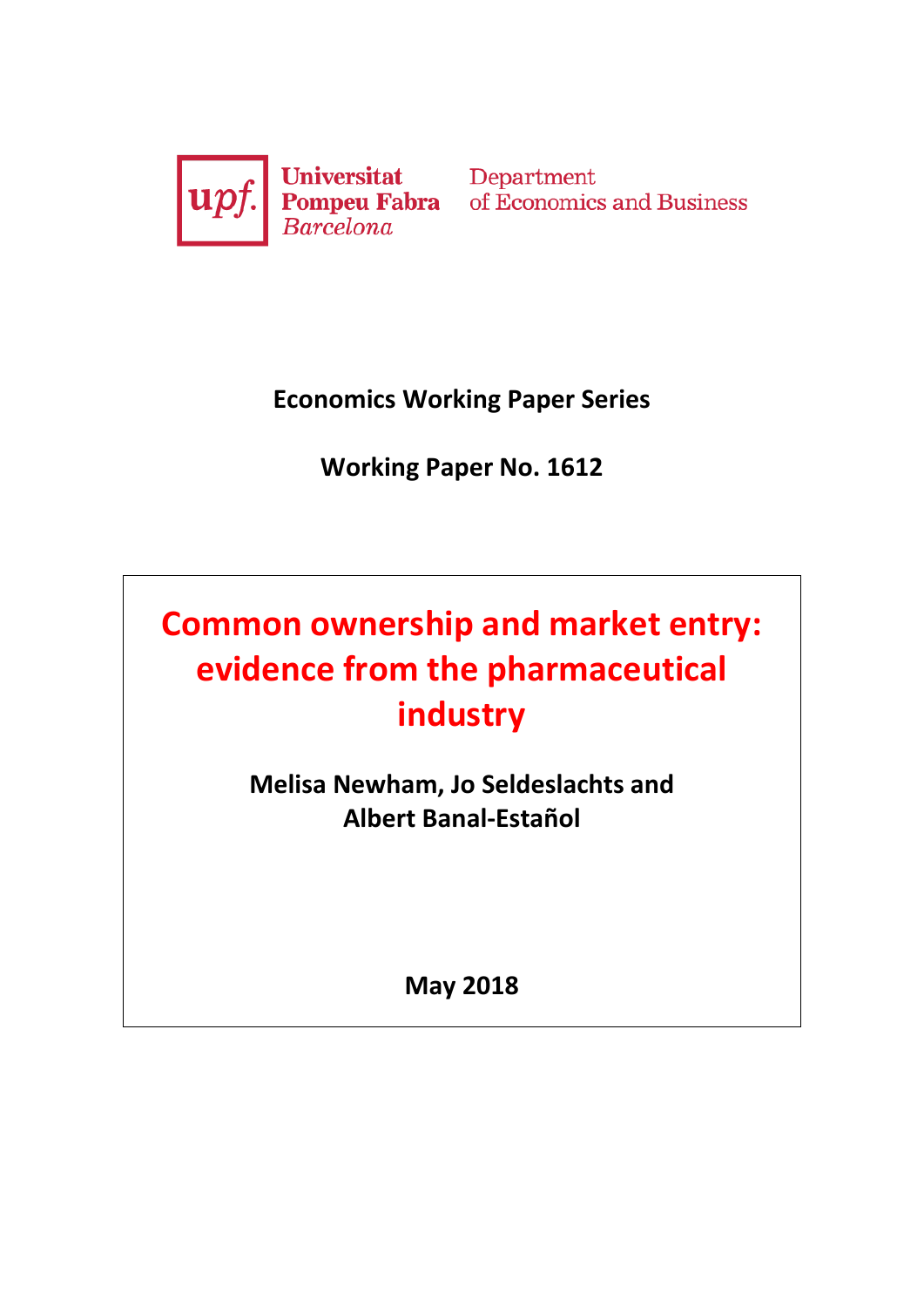# Common Ownership and Market Entry: Evidence from the Pharmaceutical Industry<sup>∗</sup>

Melissa Newham†

Jo Seldeslachts‡

Albert Banal-Estanol§

May 2018

#### Abstract

Common ownership - where two firms are at least partially owned by the same investor - and its impact on product market outcomes has recently drawn a lot of attention from scholars and practitioners alike. Theoretical and empirical research suggests that common ownership can lead to higher prices. This paper focuses on implications for market entry. To estimate the effect of common ownership on entry decisions, we focus on the pharmaceutical industry. In particular, we consider the entry decisions of generic pharmaceutical firms into drug markets opened up by the end of regulatory protection in the US. We first provide a theoretical framework that shows that a higher level of common ownership between the brand firm (incumbent) and potential generic entrant reduces the generic's incentives to entry. We provide robust evidence for this prediction. The effect is large: a one-standard-deviation increase in common ownership decreases the probability of generic entry by 9-13%. We extend our basic theoretical framework and allow for multiple entrants. Our model shows that for sufficiently high levels of common ownership, the classical idea of entry decisions being strategic substitutes can be reversed into being strategic complements. Our empirical results provide some support for these predictions.

JEL-code: G23, K21, L11, L41, L65 Key words: Market Entry, Ownership Structure, Pharma

<sup>∗</sup>All co-authors contributed equally to this paper. We thank Martin Schmalz for helpful comments. We further benefitted from people's comments at DIW Berlin, KU Leuven, LMU Munich, Pompeu Fabra, University of Johannesburg, and University of Stellenbosch. We like to thank Anna Sama and especially Julian Hidalgo for their excellent research assistance.

<sup>†</sup>KU Leuven and DIW Berlin. Email: melissa.newham@kuleuven.be

<sup>‡</sup>Corresponding author. KU Leuven and DIW Berlin. Email: jo.seldeslachts@kuleuven.be. Seldeslachts acknowledges financial support from the Flemish Science Foundation (FWO).

<sup>§</sup>Universitat Pompeu Fabra and City University London. Email: albert.banalestanol@upf.edu. Banal-Estanol acknowledges financial support from the Spanish Ministry of Economy and Competitiveness, through the Severo Ochoa Programme for Centres of Excellence in R&D (SEV-2015-0563) and project ECO2016-76998-P and from the Fundacin Ramn Areces (CISP15S3712).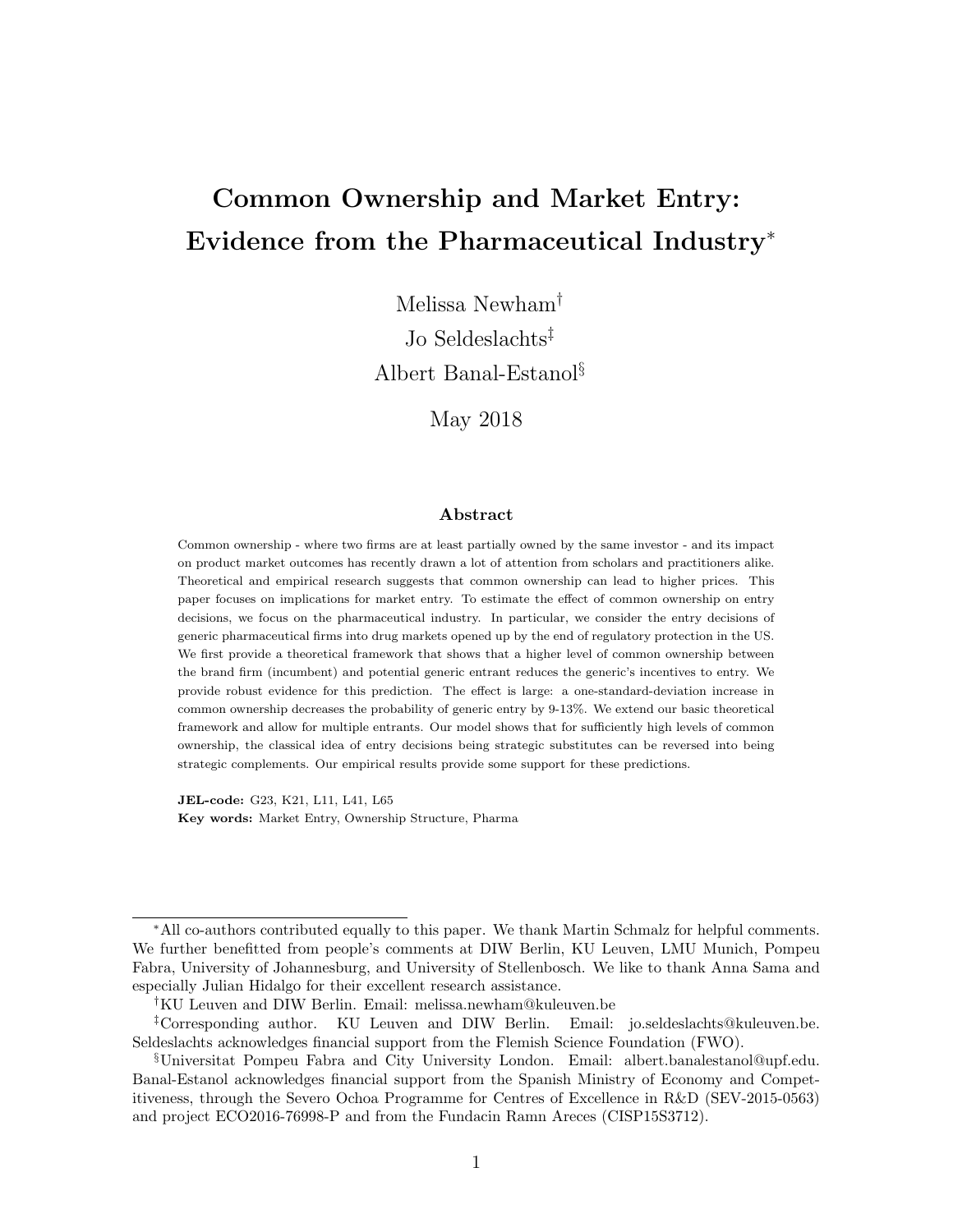## 1 Introduction

BlackRock and Vanguard, the world's largest institutional investors, are the top two shareholders in Johnson & Johnson, Pfizer, Abbott Laboratories, Perrigo, and Allergan, which are clearly competitors in the US pharmaceutical markets (Thomson Reuters Global Ownership Database,  $2015$ <sup>1</sup>. Investors' holdings in multiple firms gives rise to "common ownership." When firms are largely owned or influenced by shareholders who also have sizeable stakes in competitors and act in these shareholders' interest, then rather than maximizing their own value, commonly-owned firms should maximize the return to their shareholders i.e. their *portfolio* values.<sup>2</sup> Thus firms' connectivity through investor shareholdings may alter their strategic decisions.

The focus of this paper is on the effect of common ownership on one of the most important strategic decisions firms make: entry. Specifically, we analyse generic firms' entry decisions into pharmaceutical markets opened up by the end of regulatory protection. Patent-protected markets are a vital source of revenue for brand firms. With the event of generic entry, revenues to the brand firms can decline by as much as 90% (Bransetter et al., 2016). Moreover, losses to the brand and gains to the generic are highly asymmetric. According to one estimate, brand firms value deterring entry, on average, at about \$4.6 billion. In contrast, generic firms value the right to enter at about \$236.8 million (Jacobo-Rubio et al., 2017). Thus, generic firms' entry decisions may crucially depend on whether investors in a potential generic entrant also have an interest in the brand (incumbent).

We show that a higher level of common ownership between a brand firm and a potential generic entrant is robustly linked with a lower probability of generic entry. To do so we combine patent and drug approval data from the US Food and Drug Administration's (FDA) Orange Book with ownership data of publicly listed pharmaceutical companies from the Thomson Reuters Global Ownership Database. Apart from the facts mentioned above, the US pharmaceutical industry is an attractive industry to consider in this context because; (i) US health care expenditure as a percentage of GDP is among the highest in the world and generic medicines are crucial to keeping down healthcare costs, (ii) pharmaceutical markets are well defined and (iii) one can identify clear entry windows.

In this paper we first present a simple theoretical framework to understand the effects of common ownership between an incumbent and a potential entrant. Thereafter

<sup>&</sup>lt;sup>1</sup>Institutional investors such as Blackrock and Vanguard manage other people's money by buying and controlling equity in companies.

<sup>&</sup>lt;sup>2</sup>See Schmalz  $(2018)$  for a review of the available evidence.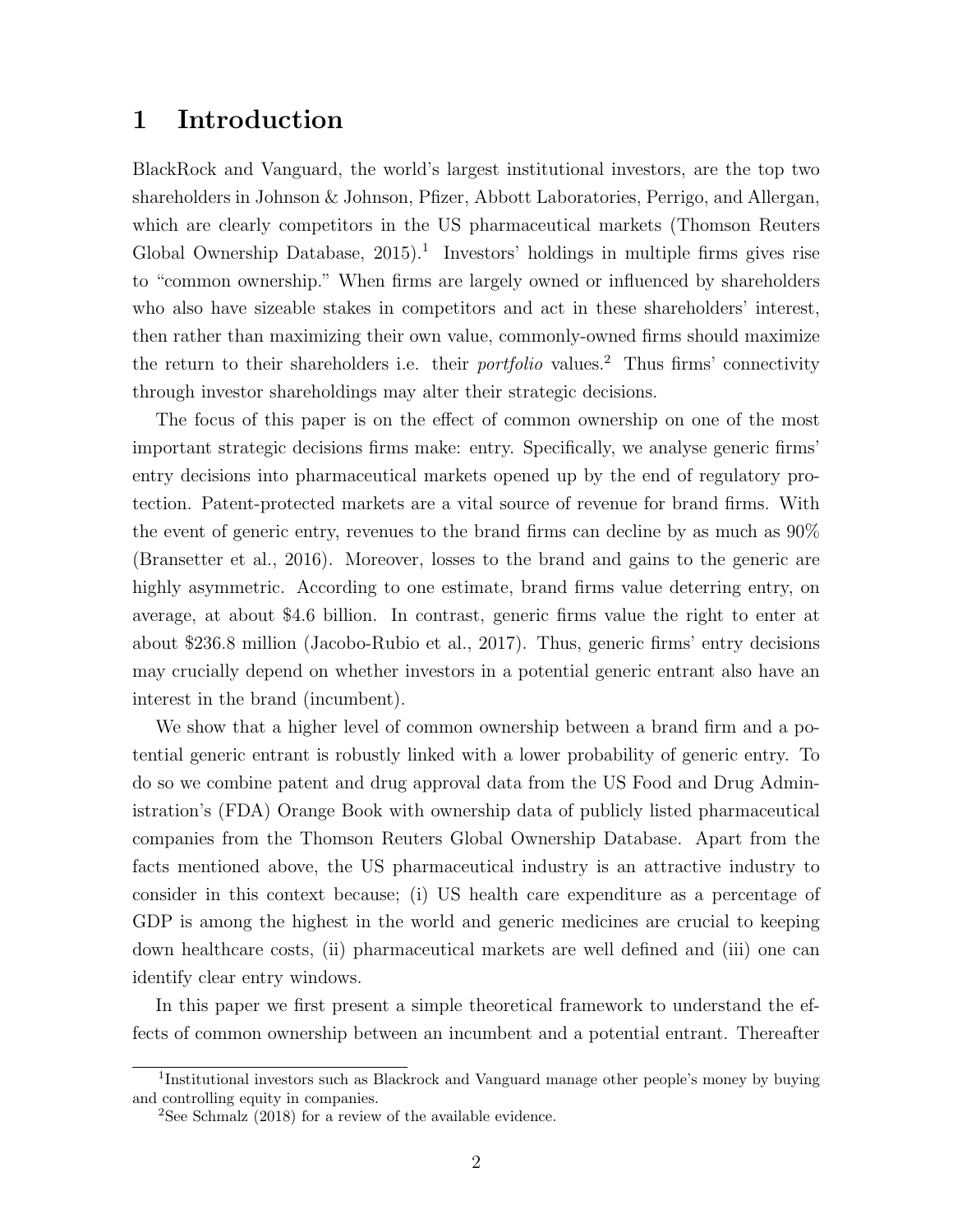we empirically test and corroborate the proposition that higher common ownership between a brand and a generic firm reduces the incentives to enter of the generic firm. This result is robust to a wide range of measures of common ownership, different econometric specifications, different definitions of the set of potential entrants and different time-horizons of the decision-making process. Our regressions include the controls used in previous literature including pre-entry brand sales, on-patent molecular substitutes, entrant experience and the presence of authorised generic. The effect is large: a one-standard-deviation increase common ownership decreases the probability of generic entry by 9-13%. Our results are even stronger if we instrument the common ownership measures with stock market index membership or company headquarters location. Still, the effect of a generic firm's common ownership with the brand firm is smaller than the effect of being a subsidiary of the brand company.

We extend the basic framework to take into account that several generic firms may be simultaneously deciding whether to enter the market of the same brand firm. We show that the classical result of entry decisions being strategic substitutes may be reversed in the presence of common ownership. Entry decisions become strategic complements -i.e. a focal generic firm's entry is less likely when another generic's probability of entry decreases- when the degree of common ownership is high. As a result, for low levels of common ownership, entry decisions are strategic substitutes but, when the levels of common ownership are large, entry decisions are strategic complements. Our empirical results provide some support for these predictions.

Common ownership linkages created by institutional investors is a pervasive feature not only of pharmaceutical companies, but of many industries in the US as well as in Europe (Fichtner et al., 2017). While large institutional investors may own 5-8% of a single company, this is normally enough to position them as a top investor with privileged access to the firms' management (Malenko and Shen, 2016). Furthermore, and contrary to others, "passive" institutional investors who primarily offer funds that track an index are also less willing - or are more restricted - to divest their positions in poorly performing stocks. Therefore, they might be more motivated than other investors to be engaged owners (e.g., Carleton et al., 1998). Managers, in turn, might be more inclined to listen as well, as the stakes of these investors are sizeable and tend to exhibit lower turnover rates (Del Guercio and Hawkins, 1999).<sup>3</sup> Thus, passive investors

<sup>3</sup>The investment strategy of tracking an index is commonly termed "passive" investing. There are also many other institutional investors, such as hedge funds, that pursue mostly "active" investing strategies in the sense that they actively buy and sell companies, however these investors are much less diversified and hence less likely to possess stakes in several companies in the same industry, see Banal-Estanol et al. (2018).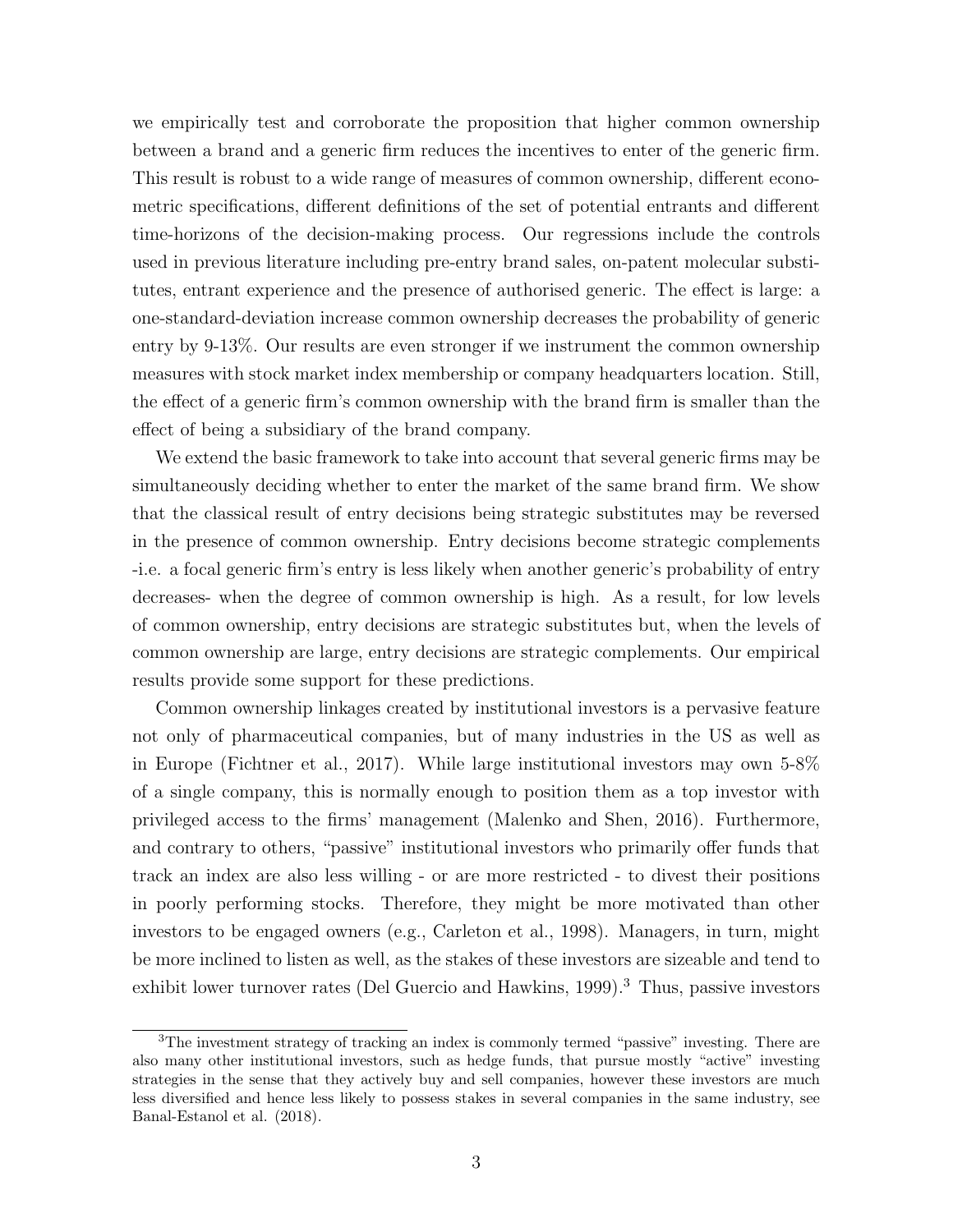are not passive owners (Appel et al., 2016).<sup>4</sup>

There is indeed growing academic evidence that large institutional investors engage in active discussions with companies' board and management with a view to influence the companies' long-term strategies (e.g., McCahery, 2016; Fichtner and Garcia-Bernardo,  $2017$ ).<sup>5</sup> Moreover, there is no requirement that institutional investors with common ownership need to actively influence companies to have an effect on firm strategies. They may have an effect simply by crowding out and occasionally voting against activist investors (Antón et al., 2018).

The ongoing concentration of ownership in the hands of a few large investors and the corresponding escalation in common ownership is unprecedented. It is the defining feature of the firm ownership structures in the present-day. Dubbed "an economic blockbuster" and "the major new antitrust challenge of our time", common ownership is undoubtedly an important, new topic in economics (Elhauge, 2016; Posner et al., 2017). The issue has received significant media attention and instigated public debate; see e.g. The Economist (2015), The New York Times (2016), Handelsblatt Global (2016) and OECD (2017).

Empirical research on the topic is still in its infancy. For a large sample of US public firms, He and Huang (2017) find that common ownership by institutional investors facilitates explicit forms of product market coordination which in turn improves innovation productivity and operating profitability. Azar et al. (2018), on the other hand, provide the first empirical evidence that common ownership in the airline industry is correlated with higher prices. The results of these studies have been subject to ongoing debate. Certain scholars maintain that large institutional investors do not have material influence on market outcomes and that there is no robust causal link between common ownership and firms' strategies (O'Brien and Waehrer, 2017). There is, however, a resounding agreement that more research is required to understand the strategic benefits and profit implications of common ownership (O'Brien and Waehrer, 2017; Patel, 2017; OECD, 2017).

This paper is the first to directly consider the influence of common ownership on market entry. Whereas pricing decisions are typically made on a regular basis by specialised pricing teams, market entry is a once-off decision with substantial consequences for the firm. Hence, and consistent with the results of the paper, we expect significant shareholder involvement in those decisions, and thus a pervasive effect of common ownership. Simultaneous research by Xie and Gerakos (2018) consider how ownership

<sup>&</sup>lt;sup>4</sup>While large institutional investors such as BlackRock and Vanguard are typically considered to be passive investors they also engage in a degree of active investing (Fichtner et al., 2017).

<sup>&</sup>lt;sup>5</sup>We show in an Appendix that investors confirm this view, both in general and for pharma markets.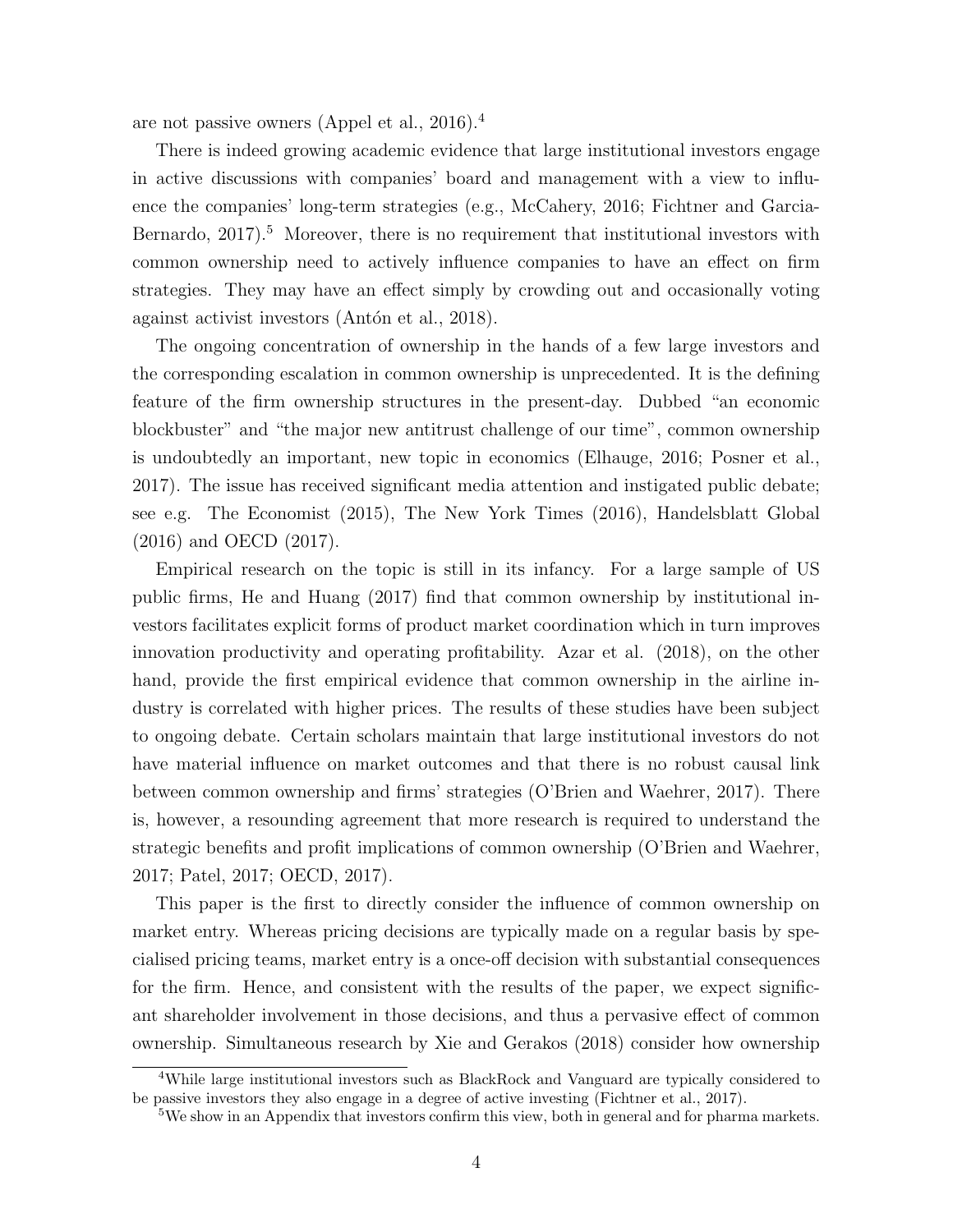linkages through institutional shareholdings affect patent settlements between brand and generic firms. Hence, their study is complementary to this paper. They find that institutional cross-holdings between a brand and generic are significantly positively associated with the likelihood that the two parties will enter into a settlement agreement in which the brand pays the generic to stay out of the market.

The rest of the paper is organised as follows. Section 2 gives a literature overview of entry in pharmaceutical markets and common ownership. Section 3 introduces the basic theoretical framework. Section 4 presents data and variable construction. Section 5 describes the empirical implementation. Section 6 presents and discusses the results. Section 7 extends the framework to multiple entrants. Section 9 concludes. We further include Appendices on data construction, anecdotal evidence on how institutional investors influence firms' decisions and empirical robustness checks.

## 2 Literature

#### 2.1 Entry in pharma

Several papers have considered the determinants of generic entry decisions in off-patent drug markets, i.e., markets where the patent of the brand company has expired. A common finding from this literature is that generic entry increases with the size of the branded drugs market prior to the loss of patent protection, where 'size' is measured as brand-generated revenues (Scott Morton, 1999, 2000; Hudson, 2000; Saha et al., 2006; Moreno-Torres et al., 2008; Appelt, 2015).

Scott Morton (1999) further considers other aspects of generic entry decisions in US pharma markets in-depth and finds that generic firms are more likely to enter markets in which they have previous experience e.g. in drug form, therapy class or ingredient. Kyle (2006) and Appelt (2015) similarly confirm the importance of generic firm characteristics. Scott Morton (2000) examines the effect of pre-patent expiration brand advertising expenditures on the number of generic entrants in the US, and finds no evidence that brand advertising impacts generic entry. Scott Morton (1999, 2000) also finds that drugs that treat chronic conditions attract more generic entry and that generic entry is influenced by drug form; generic entry of oral solids tends to be more extensive than that of injectables. Appelt (2015) considers the impact of authorised generics, i.e., the distribution and marketing of the brand product under a generic label through a subsidiary or authorised generic distributor (typically just before the loss of the patent). Using a sample of 73 off-patent drug markets between the years 2002 and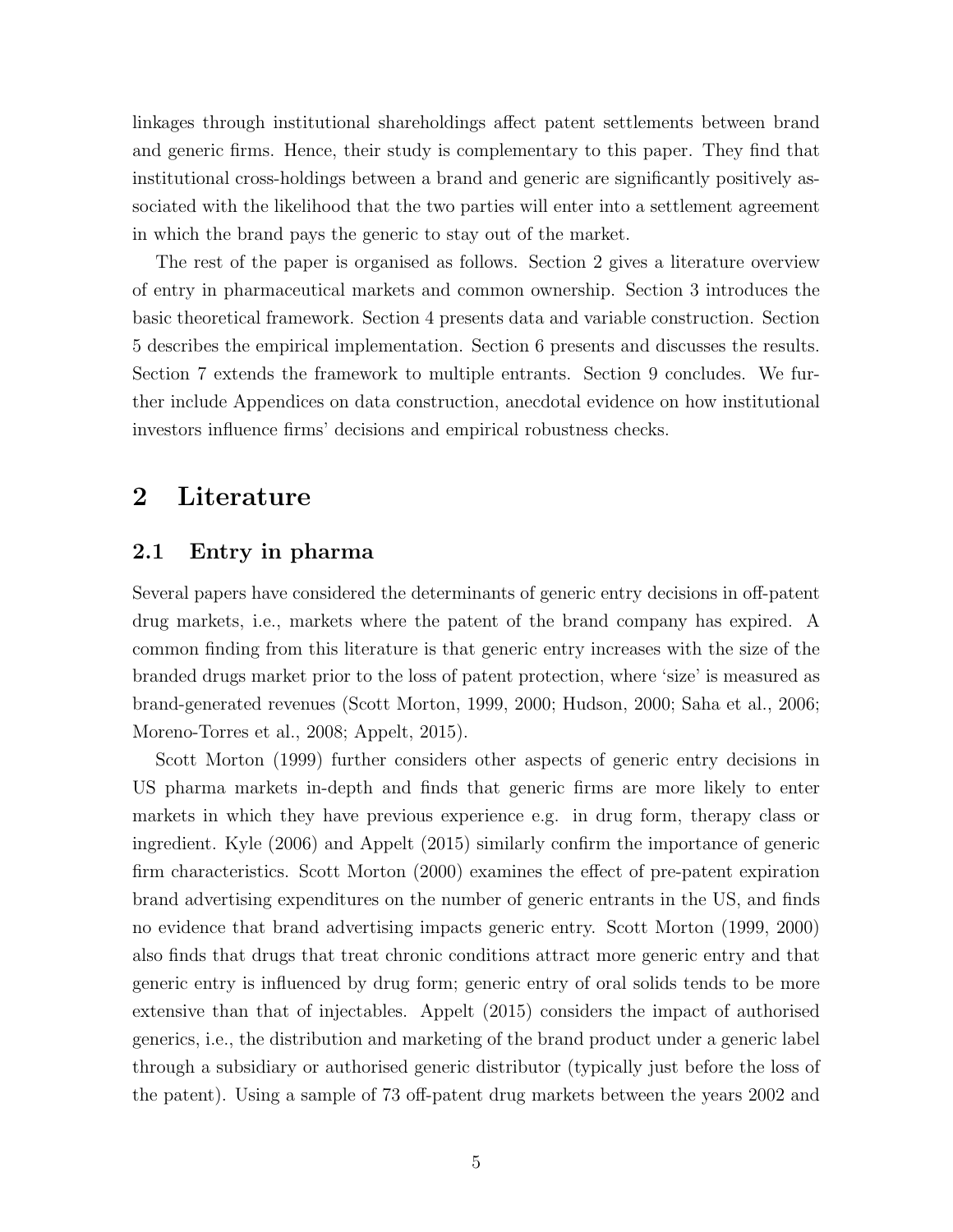2007 in Germany, she finds that authorised generic entry has no significant effect on the likelihood of generic entry. Other studies have considered the effect of a brand's stock of goodwill and the duration that a brand is on the market without generic competition, with opposing results (Hurwitz and Caves, 1988; Hudson, 2000, Appelt, 2015).

Most relevant for this study, is one previous paper that considers how the relationship between the brand firm and generic firm may influence the likelihood of generic entry. Scott Morton (2002) considers the entry decisions of generic subsidiaries of brand companies. She finds that after controlling for the experience of the generic, generics owned by the original innovator (i.e., the brand company) are less likely to enter the market. The interpretation of this result is that once the generic has taken efficiencies related its own previous experience in the drug form, therapy and ingredients into account, the generic avoids competing with the brand-name drug in the same corporation. Further results are that generic entrants that belong to the corporation that owns the brand in the market are not more likely to deter other generics from entering.

#### 2.2 Common ownership

Beginning with Rubinstein and Yaari (1983) and Rotemberg (1984), a number of authors have remarked that shareholder diversification can lead to firms internalizing the externalities they impose on rivals; see Schmalz (2018) for a full overview. These models show then that common ownership of competitors reduces incentives to compete as the gains of aggressive competition to one firm come at the expense of other firms in the investors' portfolio. Consequently, common ownership is predicted to lead to higher prices and boost industry profits. On the other hand, Lopez and Vives (2017) find that cost-reducing R&D investment with spillovers in a Cournot oligopoly may lead to higher welfare when there is higher common ownership.

Previous empirical studies on common ownership have mainly focused on the price effects of common ownership. In an empirical study focusing on the US airline industry, Azar et al. (2018) develop a modified Herfindahl-Hirschman index (MHHI) that provides a measure of the extent of common ownership at a market level. They find that ticket prices are about 3-12% higher on the average airline route than would be the case under separate ownership. Azar et al. (2016) focus on the US banking industry, extending the MHHI to take into account cross ownership (the extent to which banks own shares in each other), they find that common and cross ownership is correlated with banking fees. Further studies that look at the effect of common ownership on prices in airlines (Kennedy et al, 2017) and banking (Gramlich & Grundl, 2017) using different methodologies find mixed and economically small effects.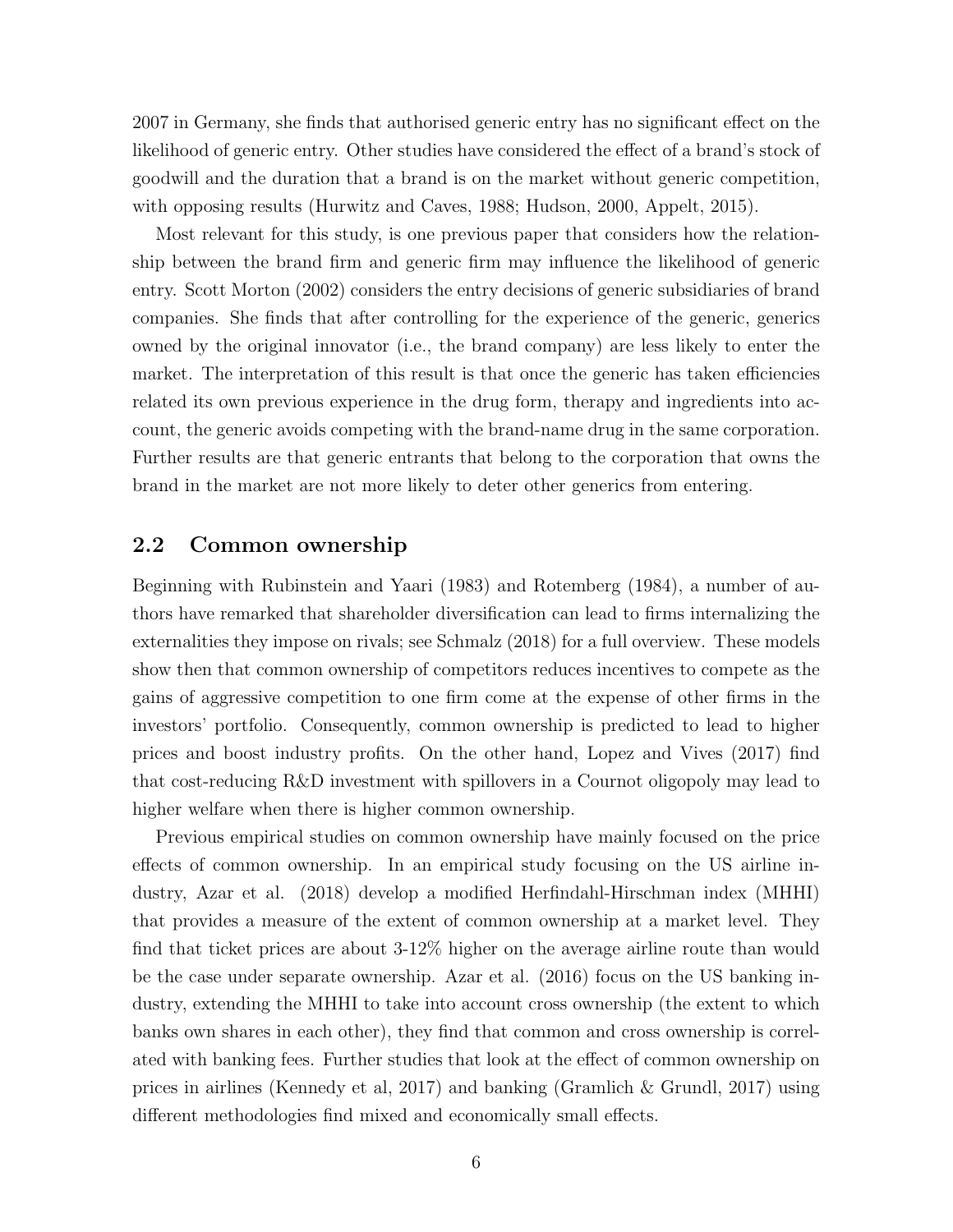There are also some recent studies that highlight the positive effects that common ownership can have on market outcomes. Geng et al. (2017) find that vertical commonownership links can mitigate hold-up roblems arising from patent complementarities, which in turn is correlated with more innovation. Antón et al.  $(2017)$  examine how common ownership affects R&D investments and innovation output. Cici et al. (2015) and Freeman (2016) find that common ownership between vertically connected firms can help strengthen business relationships. Ojeda (2017) documents that when a firm and a bank have common ownership, the firm receives larger loans from the bank at a lower interest rate.

## 3 Theoretical framework

We now present a simple framework to understand the effects of common ownership between an incumbent and potential entrants. We model, in particular, the decisions of the "generic firms" that have the possibility to manufacture and sell a generic drug and thus enter a market currently dominated by a "brand firm" that manufactures and sells the branded drug. This section focuses on the case of a single potential entrant but we analyze the case of multiple entrants in Section 7. We also propose several measures of common ownership based on prior literature.

#### 3.1 Basic model

We make the following standard assumptions. Entry increases the market profits of the generic firm G, from zero to  $\pi_G > 0$ , but reduces the profits of the brand firm B, from  $\pi_B^M$  (monopoly) to  $\pi_B^D$  (duopoly) with  $\Delta \pi_B \equiv \pi_B^D - \pi_B^M < 0$ . We posit that the gains obtained by the generic firm are lower than the losses incurred by the brand firm, as competition reduces brand firm prices and profits enormously. As a result, although generic firm profits increase,  $\pi_G > 0$ , joint profits decrease with entry,  $\pi_G + \Delta \pi_B < 0$ .

Common ownership between the generic and the brand firm makes the entry decision non-trivial. Indeed, shareholders of the generic firm that also own shares in the brand firm may care, not only about the (increase in) profits of the generic firm, but also about the reduction of joint profits. A key issue, discussed below, is how common ownership affects decision-making. For the moment, let us denote by  $\delta$  the weight that decision-makers of the generic firm place on joint (rather than on individual) profits as a result of common ownership. As a result of this, entry will only occur if the net gains are positive, i.e., as long as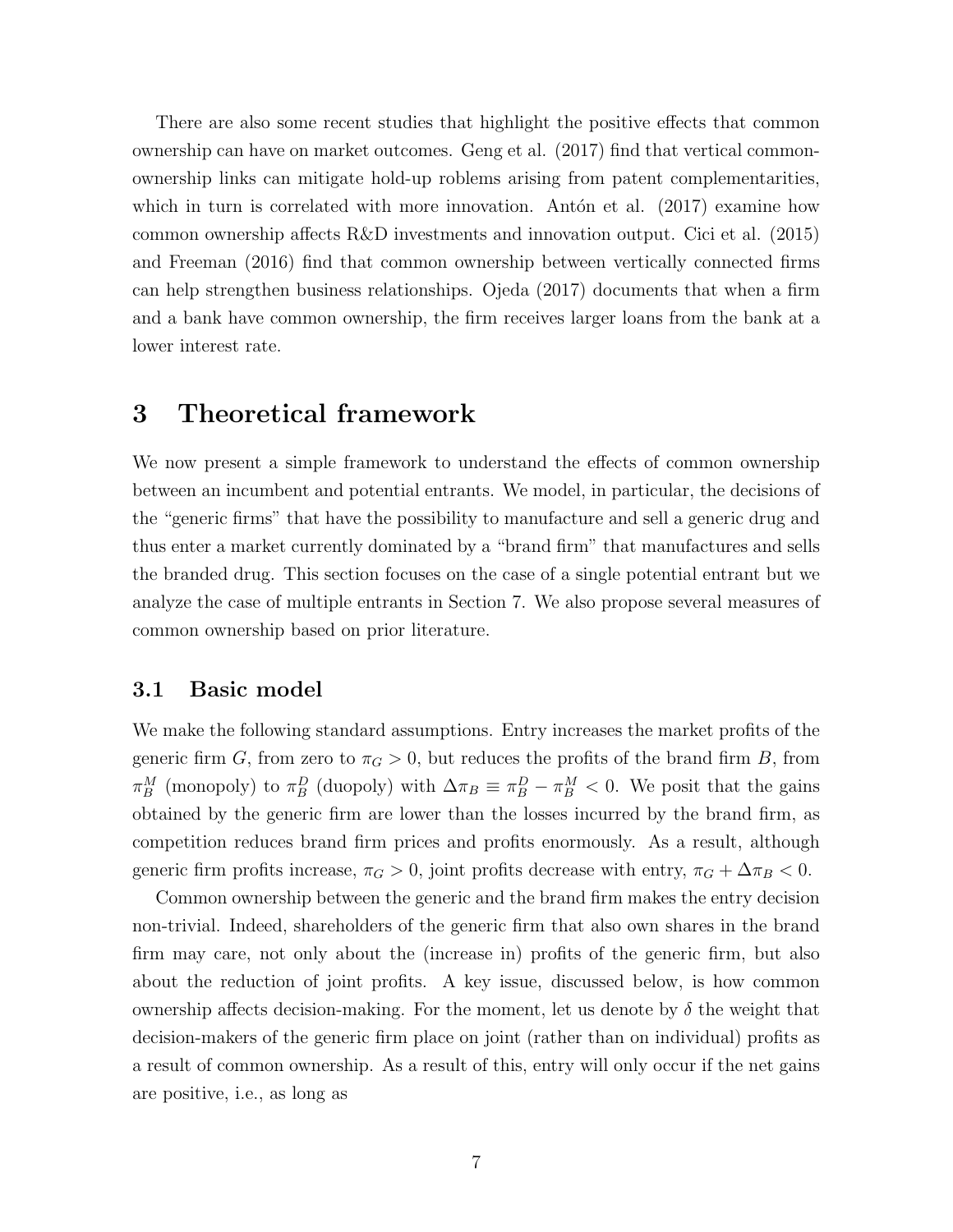$$
(1 - \delta)\pi_G + \delta(\pi_G + \Delta \pi_B) > 0. \tag{1}
$$

In the absence of common ownership, decision makers should place no weight on joint profits ( $\delta = 0$ ) and entry is profitable (as  $\pi_G > 0$ ).<sup>6</sup> At the other extreme, in the case common ownership is so high that joint profits are equally important than individual generic firm profits ( $\delta = 1$ ), entry is not profitable (as  $\pi_G + \Delta \pi_B < 0$ ). Entry is reduced by an increase in the level of common ownership between the two firms (as  $\Delta \pi_B$  < 0). Notice that an alternative interpretation of the weight on joint rather than on individual profits is equivalent to the importance of the change in profits of the brand drug firm relative to the profits of the generic firm profits, as (1) can be rewritten as

$$
\pi_G + \delta \Delta \pi_B > 0. \tag{2}
$$

Summarising the key result of this subsection:

Proposition 1. Higher levels of common ownership between the generic and the brand firm lowers the incentives to enter of the generic firm.

## 3.2 Measures of common ownership

Following previous literature, we now propose several measures to parametrize the impact of common ownership levels on  $\delta$ . We thus propose several ways in which investor holdings can affect decision-making. Our empirical results are robust to multiple measures of common ownership.<sup>7</sup>

Production function approach This approach assumes that there exists a "production function" that transforms each investor's shareholdings in the two firms (two inputs) onto the weight that the investor places on joint rather than on individual profits (output), and that these weights add up to the weight placed by the decision-makers. In formal terms, there exists a function  $f$  such that

$$
\delta = \sum_{j} f(\gamma_{jG}, \gamma_{jB})
$$

<sup>&</sup>lt;sup>6</sup>Note that  $\pi_G$  may include "other" costs of entry, and thus  $\pi_G$  is the net gain which we assume is positive.

<sup>7</sup>Beyond our three main measures, we considered other measures of common ownership, including the "maximum ownership stake"  $\delta_M$  (Gilje et al., 2018), the "geometric average ownership stake"  $\delta_G$ (Gilje et al., 2018), and a variant of the measure used by Harford et al. (2011),  $\delta_H$ . A description of these additional measures and results using these measures can be found in an Appendix.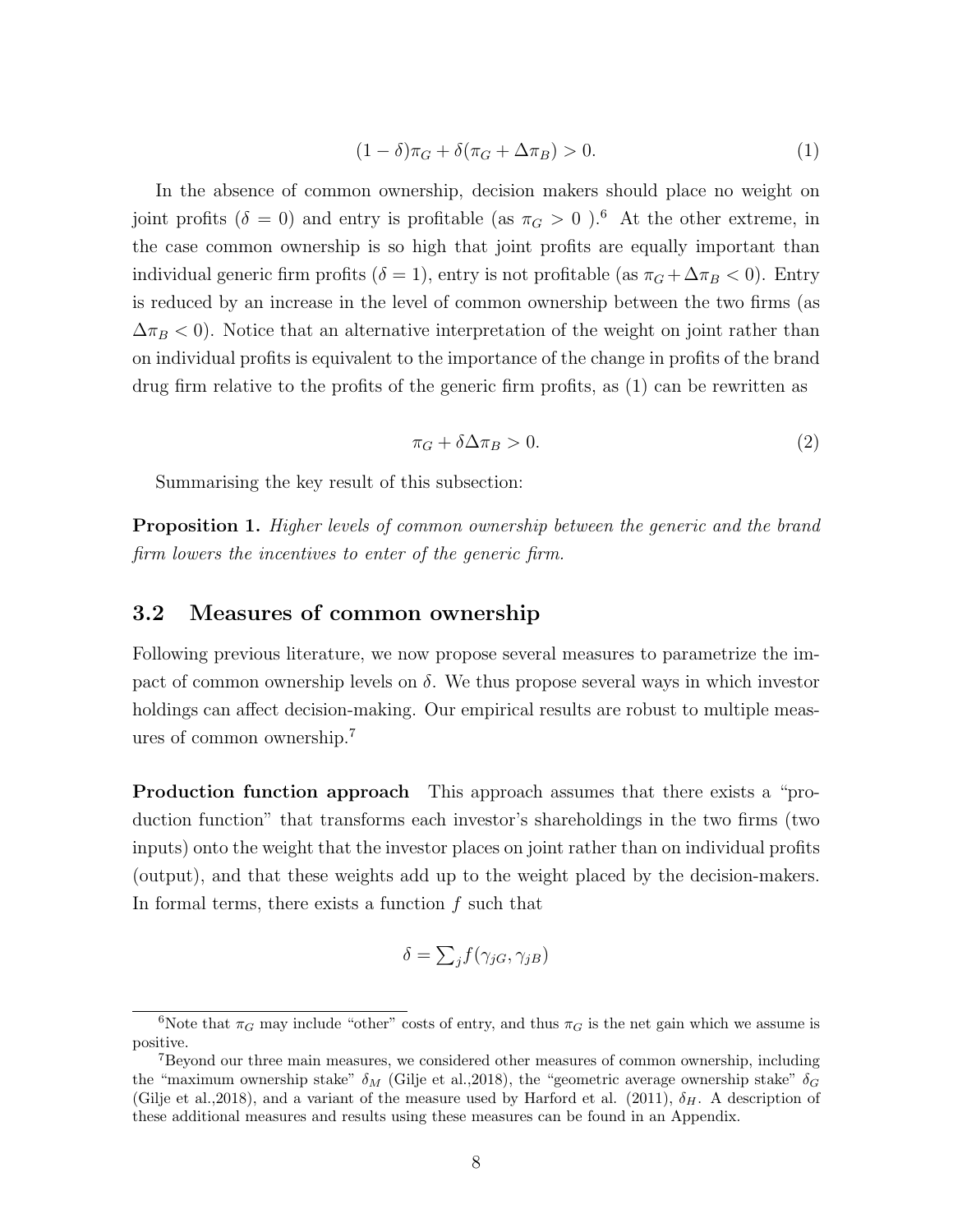where  $\gamma_{iG}$  and  $\gamma_{iB}$  are the shareholdings of a "common" shareholder j that owns shares in the two firms. Naturally, the marginal effect of each of the two arguments of  $f$ should be positive (non-negative) but there should be some degree of complementarity between the two. In other words, the marginal effect of the shareholding in one firm is larger if the shareholding in the other is higher. As two extreme (production function) examples (Gilje et al., 2018), the two shareholdings can be perfect substitutes (no complementarities), i.e.,

$$
f(\gamma_{jG}, \gamma_{jB}) = (\gamma_{jG} + \gamma_{jB})/2,\tag{3}
$$

or perfect complements, i.e.,

$$
f(\gamma_{jG}, \gamma_{jB}) = \min\{\gamma_{jG}, \gamma_{jB}\}.
$$
\n(4)

In both examples, the decision-makers shall place no weight on joint profits  $(\delta = 0)$  if there are no common shareholders, and they place full-weight on joint profits ( $\delta = 1$ ) if all shareholders own the same fractions of shares in the two firms. But, example (3) does not penalize unequal shareholdings in the two firms whereas example (4) does. For instance, a shareholder that owns 5% of the shares of one firm and 15% of the other would have the same contribution to  $\delta$  as someone that owns 10% in both firms in (3) but only half of it in  $(4)$ .<sup>8</sup> While  $(3)$  will most likely overstate the effect of common shareholders, (4) will most likely understate it.

Another way of interpreting (3) is that it represents the fraction of ownership at the pair level that is held in the hands of common investors. Hence it provides an indication of the relative importance of common vs. non-common investors for the firm pair.

For both measures, by aggregating shareholdings across common investors, we are also implicitly assuming that they can coordinate their collective decision making. This is a reasonable assumption if common owners have similar interests. Research by Fichtner et al. (2016) on the voting behaviour of BlackRock, Vanguard and State Street indicates that these three large common investors tend to vote similarly in almost all instances (more than 99% of votes for each of them). A case study of a shareholder vote at the company DuPont also indicates how common investors can group together and use the power of their large voting block to implement their objectives (Schmalz, 2015).

<sup>8</sup>Note that for the first case, it is crucial the definition of what is a common shareholder. A shareholder with 100% and 0% would not count as a common shareholder, but someone with 100% and 0.1% would give a coefficient of 49.05. That does not occur in the other two definitions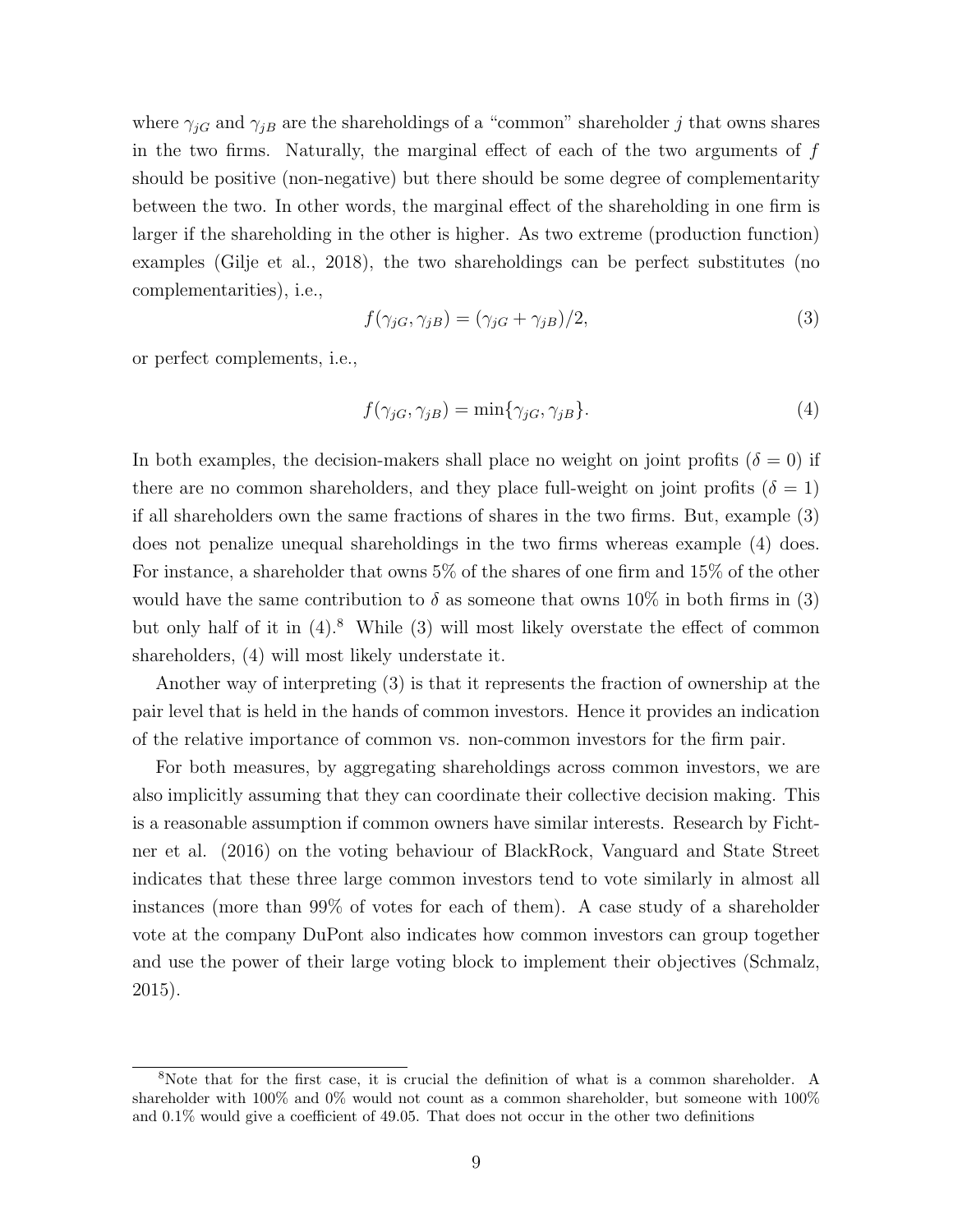Weighted sum of interests approach This approach, following O'Brien and Salop (2000), assumes that the decision-makers of the generic firm maximize a weighted sum of the interests of the investors in the firm, where (i) the interests of an investor are given by her shareholdings in the two firms and (ii) the weights are given by the investor's degree of control of the firm. As a result, common ownership will affect decision-making because common owners have financial interests in both firms and exert some degree of control on the generic firm decision-making. The interests of any (common or noncommon) shareholder *i* who has holdings  $\gamma_{iG}$  and  $\gamma_{iB}$  are given by  $\gamma_{iG}\pi_G + \gamma_{iB}\pi_B$ . Assuming that control is proportional to ownership (the so-called proportional control model), the degree of control of the generic firm is given by  $\gamma_{iG}$ . Decision-makers of the generic firm should maximize

$$
\sum_{i} \gamma_{iG} \left[ \gamma_{iG} \pi_G + \gamma_{iB} \pi_B \right],
$$

where  $\gamma_{iG}$  and  $\gamma_{iB}$  are the shareholdings of any shareholder *i* that owns shares in either (or both) of the two firms. Straightforward algebra shows that maximizing this is equivalent to maximizing  $\sum_i$ 

 $\pi_G +$ 

and thus

$$
\delta = \frac{\sum_{i} \gamma_{iG} \gamma_{iB}}{\sum_{i} \gamma_{iG}^2}
$$

 $\sum$ 

 $\gamma_{iG}\gamma_{iB}$  $i \gamma_{iG}^2$ 

 $\pi_B$ 

can be thought of a measure of "common ownership", as shown in (2). This measure captures the importance of control in the generic firm and ownership in the brand firm relative to control and ownership in the generic firm. See O'Brien and Waehrer (2017) for a thorough discussion of this measure often called "lambda".

## 4 Data

#### 4.1 The pharma industry

Broadly speaking, pharmaceutical firms can be categorised as brand firms or generic firms. Brand firms undertake costly research and development to discover new medications and bring them to market, and must apply for FDA approval through the new drug application (NDA) procedure. Once a brand has received FDA approval, it is awarded "data exclusivity" for a period of three, five or seven years.<sup>9</sup> Data exclusivity

<sup>&</sup>lt;sup>9</sup>The duration of the exclusivity period differs in the type of drug: orphan drugs receive 7 years; generating antibiotics are eligible for 5 additional years; new chemical entities receive 5 years; new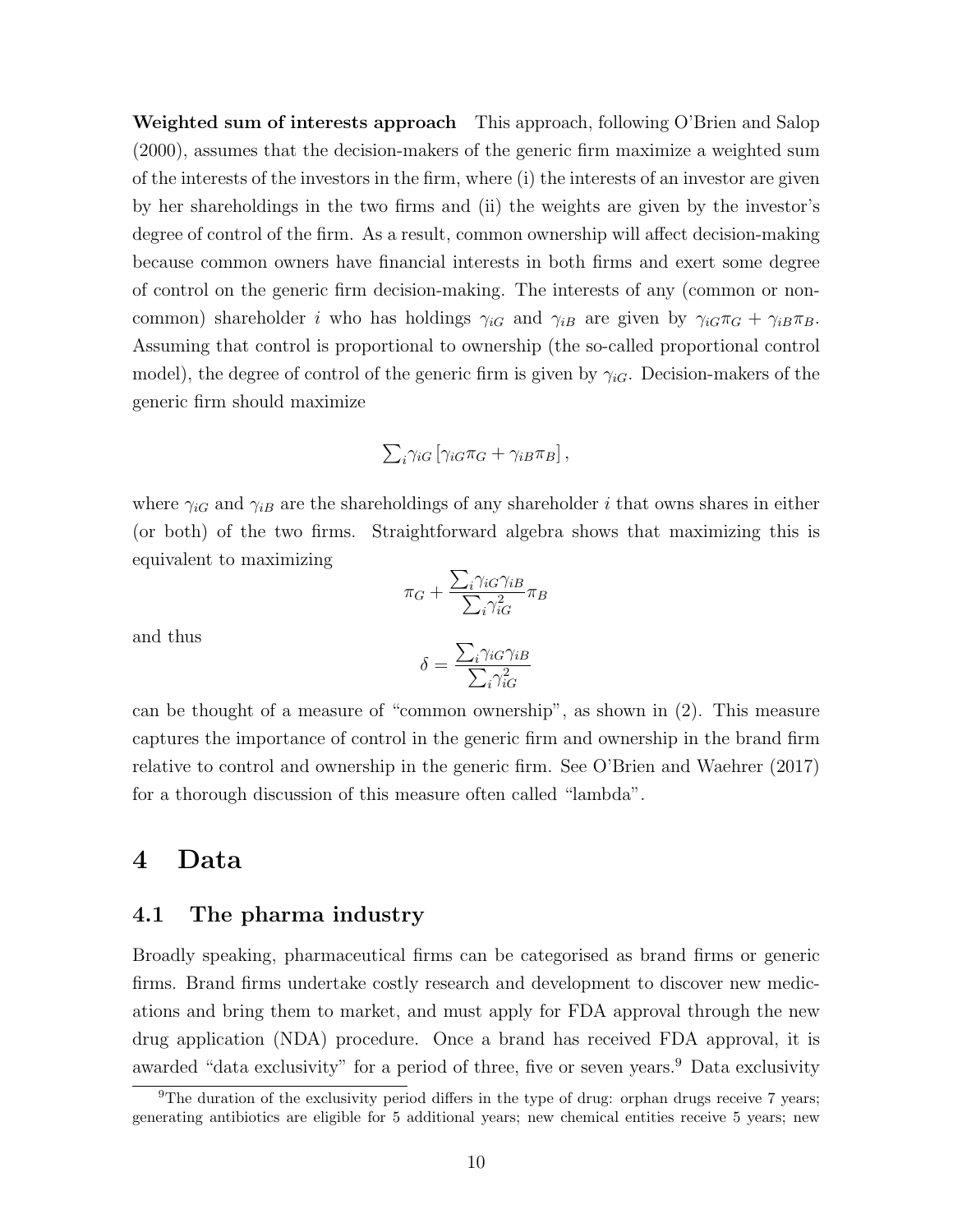protects the underlying clinical data and runs concurrently with patent protection The period that spans between the end of data exclusivity and the expiration of the last patent is commonly referred to as "market exclusivity."

Generic firms produce biologically identical replications of brand drugs at a much lower cost, after they have already been marketed as brand-name products. Generic firms are able to enter a particular drug market once the regulatory protections afforded to the brand product have expired. During the market exclusivity period, generic companies can challenge the monopoly rights of the brand in court for instance through "paragraph IV" certification.<sup>10</sup> Generic companies can also apply for FDA approval once all patents are expired. In both instances, an abbreviated new drug application  $(ANDA)$  must be submitted to the FDA.<sup>11</sup> The protection conferred to new drugs is illustrated in Figure 1.

Figure 1: Exclusivities and Patent Protection in Pharmaceuticals



Notes: This figure illustrates the two types of protection awarded to new drugs. Data exclusivity protects the underlying clinical data and runs concurrently with patent protection. At the end of data exclusivity, a drug is protected only by its patents until they expire, a period termed "market exclusivity."

In line with Scott Morton (1999, 2000), we use FDA approval as an indicator of entry. We consider a drug product market to be open for generic entry at the earlier of either the date of first generic entry or the end of the market exclusivity period. We term this point in time the "end of exclusivity."

We focus on early entry and consider (simultaneous) entry that occurs within 18 months after the end of exclusivity. This is because the entire application process for generic drugs takes about 18 months on average, depending on the application's quality

clinical investigations receive 3 years; and the pediatric exclusivity adds 6 months of exclusivity.

<sup>&</sup>lt;sup>10</sup>As an incentive, if this certification is obtained, the generic is granted the exclusive right to market the generic drug for 180 days.

 $11$ <sup>A</sup> separate ANDA must be filed for each dosage form and strength.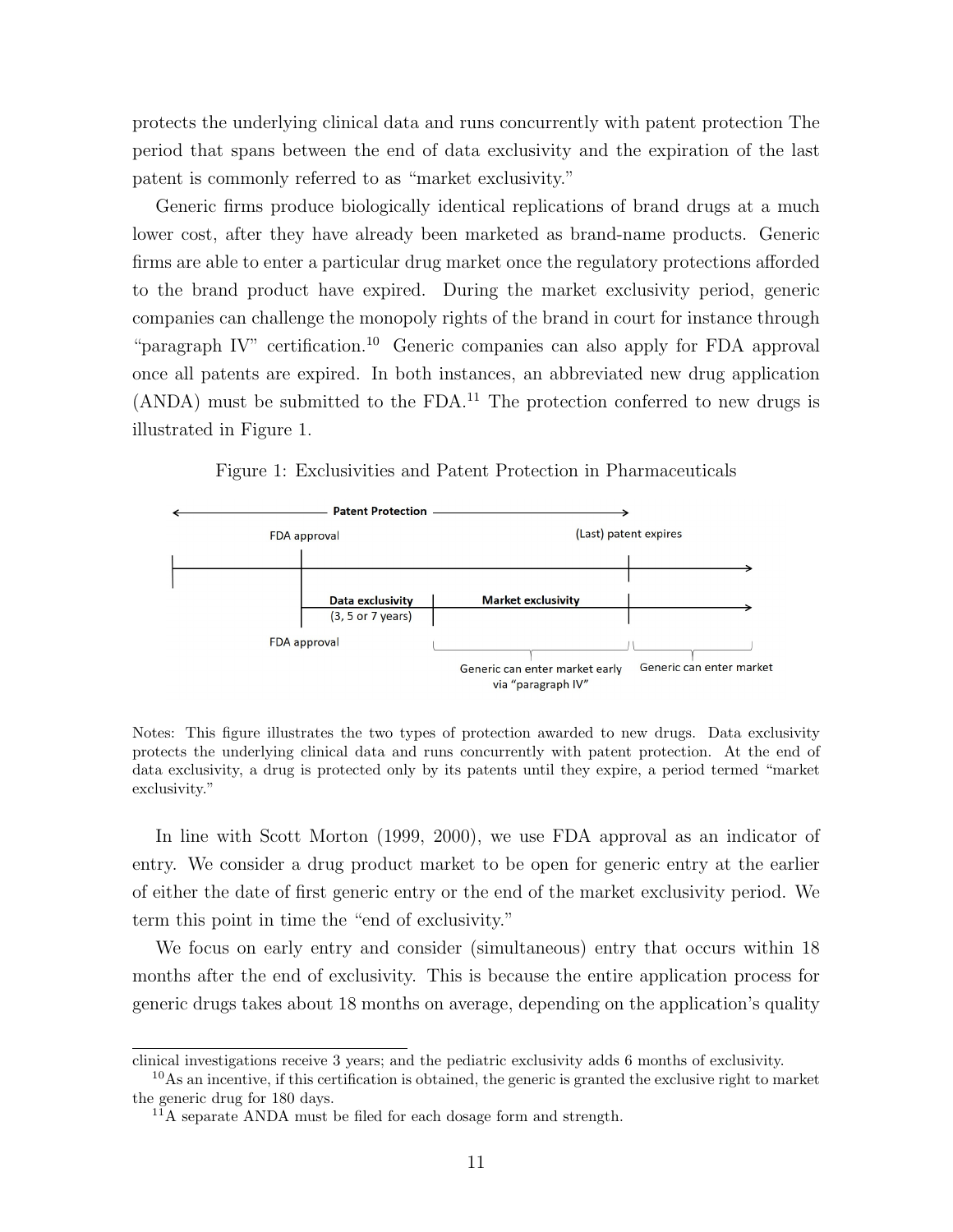and unexpected FDA delays (Scott Morton, 2000). Information on ANDA's received by the FDA is kept secret until approval; in this sense entry decisions are simultaneous.<sup>12</sup>

We obtain NDA and ANDA information from the FDA Orange Book. The FDA Orange Book provides data on all launched pharmaceutical products in the United States since 1982. The data includes information on the launching company, type of drug (NDA or ANDA), patents associated, list of ingredients, dosage form, strength, approval date (which we convert into quarters) and status (prescription, over-the-counter, or discontinued).<sup>13</sup> Information on the submission class of the brand product is merged in from the "Drugs at FDA" database using the FDA application number.<sup>14</sup> Data concerning sales of brand drugs is taken from the website drugs.com.<sup>15</sup> Additionally, products are linked to their relevant therapeutic field using the ATC/DDD Index 2015 and applying exact text matching based on compound-name.<sup>16</sup>

We define product markets at the ingredient-form level.<sup>17</sup> In the FDA Orange Book, a drug product can in principle be identified as a unique ingredient-form-strength combination. In total, the Orange Book reports 3964 products at the ingredient-formstrength level that were launched from 1982 until 2017. We restricted the data in multiple ways, as is explained in detail in the Data Appendix. We consider only drug products that faced generic entry or patent expiry between 2004 and 2014, as this is the range for which we have data on all relevant variables. The final dataset contains 451 prescription drug product markets that faced generic entry and/or patent expiry between 2004 and 2014.

<sup>12</sup>Our results are robust to other entry period definitions such as entry within one or two years after the end of exclusivity.

<sup>&</sup>lt;sup>13</sup>The Orange Book has been downloaded from the FDA website for each year  $(2001q4, 2002q4,...,$ 2017q4) using Internet Archive. In the current version of the Orange Book online the names of companies have been partially back-dated to display the current manufacturer of a drug. To establish the company name and drug status at the time of approval it was necessary to merge information from multiple versions of the FDA Orange Book.

 $14$ The main submission classes include Type 1 New Molecular Entity, Type 2 New Active Ingredient, Type 3 New Dosage Form, Type 4 New Combination, Type 5 New Formulation or Other Differences (e.g., new indication, new applicant, new manufacturer).

<sup>&</sup>lt;sup>15</sup>Drugs.com provides the annual US sales figures for the top 200 drugs for the years 2003 -2010 and the top 100 drugs for the years 2011- 2013.

<sup>&</sup>lt;sup>16</sup>The ATC/DDD Index 2015 categorizes all chemical compounds used in any therapeutic field according to a five-level hierarchical system, called the Anatomical Therapeutic Chemical (ATC) Classification System. The highest level (ATC-1) consist of 14 anatomical main groups (e.g. Alimentray Tract and Metabolism (A) or Cardiovascular System (C)). The next lower level (ATC-2) describes 88 therapeutic main groups (e.g. Drugs used in Diabetes (A10) or Diuretics (C03)). Lower levels make even finer distinctions between products. The lowest level (ATC-5) indicates 3709 chemical substances.

 $17$ For example the drug with the brand-name Zyrtec in syrup form with the ingredient Cetirizine Hydrochloride 5mg/5ml will be in the same product market as Zyrtec in syrup form with the ingredient Cetirizine Hydrochloride 10mg/10ml. However, the product Zyrtec Allergy with the ingredient Cetirizine Hydrochloride 10mg in the form of a tablet is considered to be a different product market.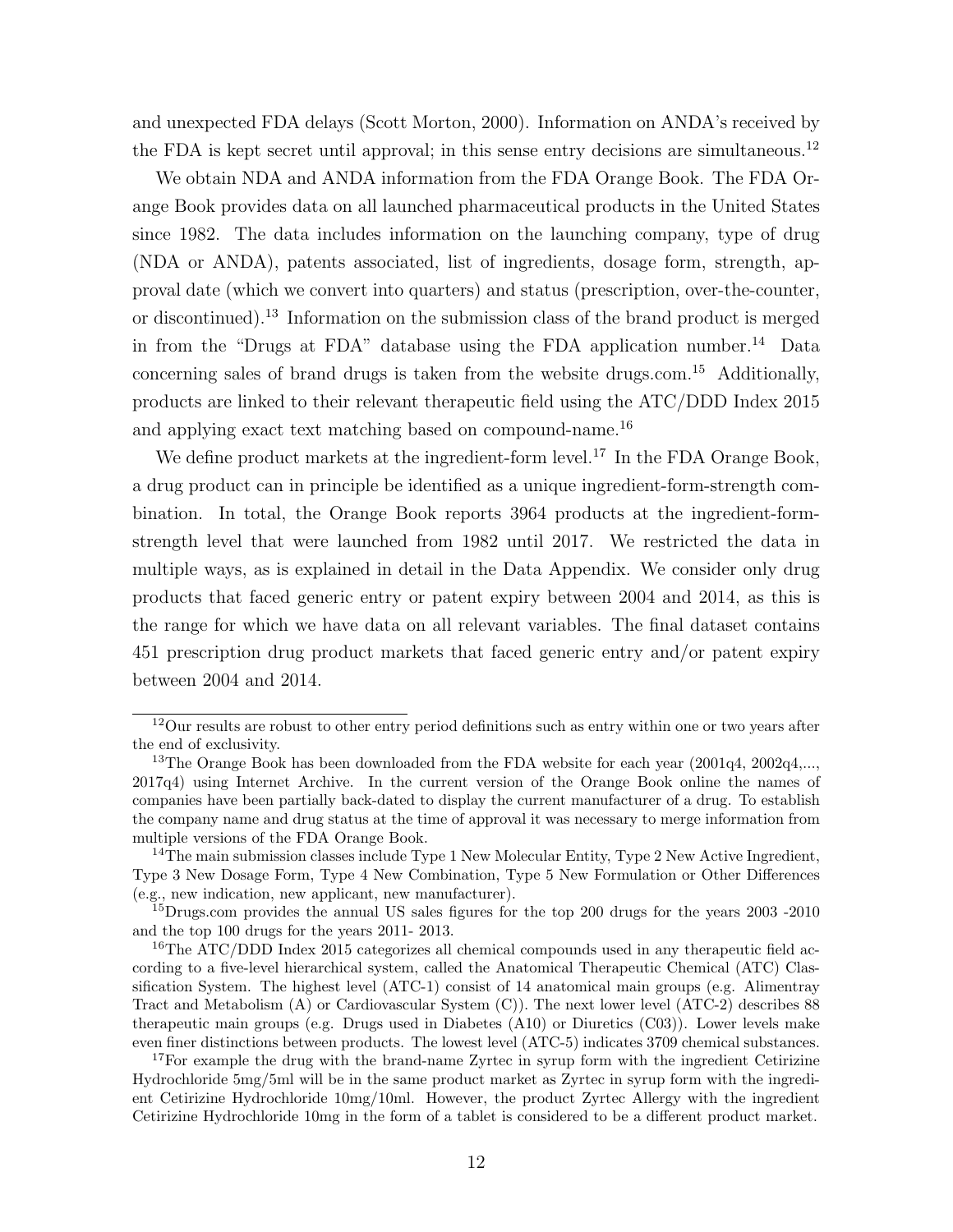We match the brand company that produces the brand product (NDA) with the full sample of potential generic entrants to form a drug product-brand-generic observation. The sample of potential generic entrants includes pharmaceutical companies that launched at least one generic product in our drug markets. Results are robust to different definitions of the entrant set. In an Appendix we provide results for the case where we restrict the set of potential entrants to only those with experience in the relevant drug form/route. Doing so means that we drop 61 *actual* entry observations.<sup>18</sup> Hence we do not restrict the entrant set further in our main analysis.

### 4.2 Common ownership

We use the Thomson Reuters Global Ownership Database, which includes holdings by each shareholder in each publicly listed firm for every year-quarter. For US-listed firms Thomson Reuters collects ownership information from 13F, 13D and 13G filings. For companies outside the US, information is sourced from stock exchange filings, trade announcements, company websites, company annual reports and financial newspapers. For each firm for each quarter in the period 2003-2014, we extracted data on the shareholders that own at least  $1\%$  of the shares, and computed yearly ownership averages. Figure 2 gives an example of the top 5 investors for the brand-generic pair Johnson & Johnson-Mylan in 2014. As shown, in this pair common shareholders account for the lion's share of the ownership of the top 5 investors.

| Brand                       |       | Generic             |       |  |  |
|-----------------------------|-------|---------------------|-------|--|--|
| Johnson & Johnson           |       | Mylan               |       |  |  |
|                             |       |                     |       |  |  |
| <b>BlackRock</b>            | $6\%$ | Vanguard Group      | $7\%$ |  |  |
| Vanguard Group              | $6\%$ | <b>BlackRock</b>    | 7%    |  |  |
| <b>State Street Global</b>  | $5\%$ | Goldman Sachs Group | $5\%$ |  |  |
| Royal Bank of Canada        | $2\%$ | State Street Global | $4\%$ |  |  |
| <b>Fidelity Investments</b> | $2\%$ | Wellington Mgmt.    | $4\%$ |  |  |

Source: Thomson Global Ownership Database

Table 1: Top 5 Largest Investors (2014)

Our measures of common ownership aim to capture the weight that the decisionmakers of the generic firm  $G$  place on the joint profits of the pair  $G$ -B. The empirical

 $^{18}\mathrm{This}$  is 5% of all actual entry observations.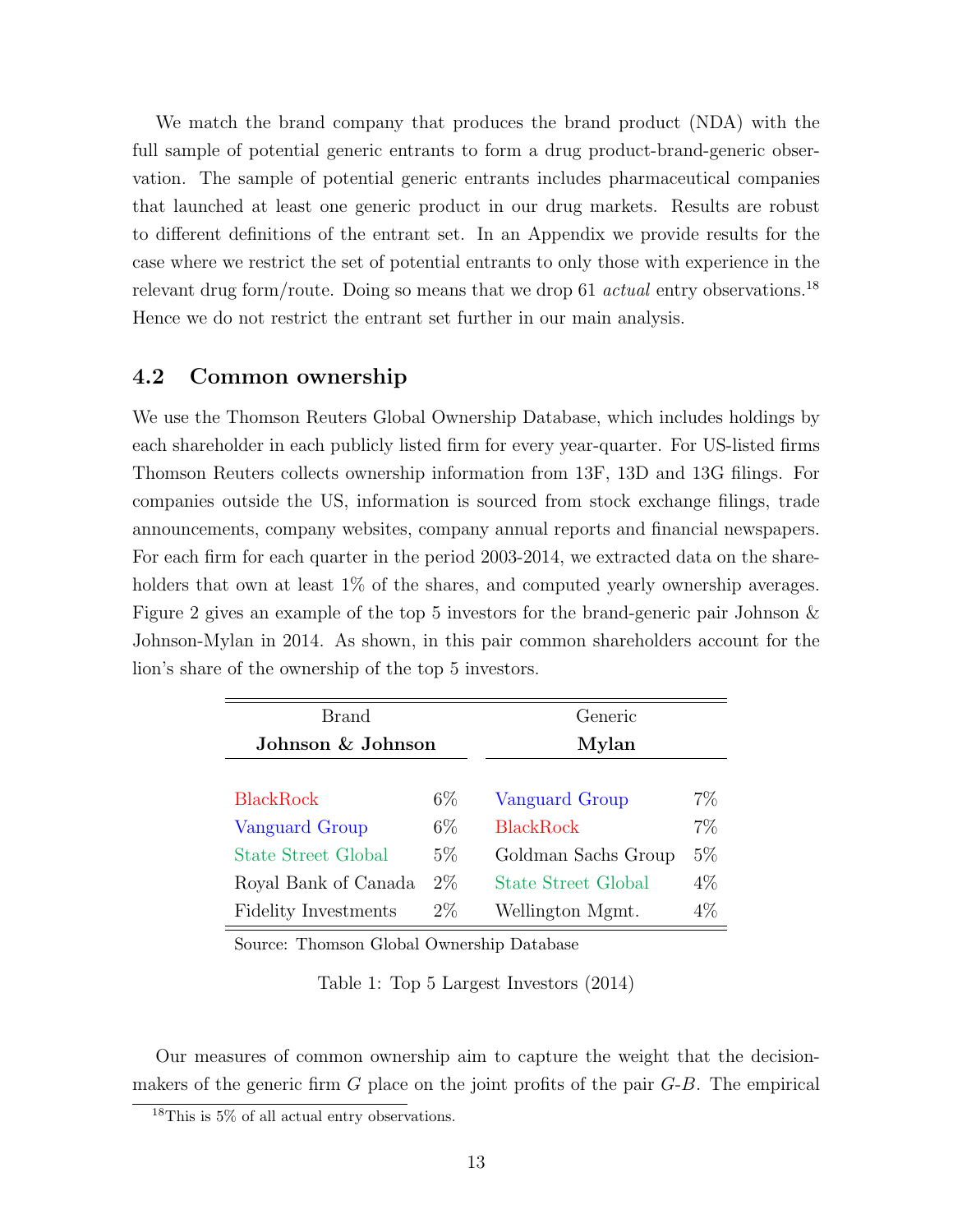counterparts of the three measures introduced in the theory section are as follows. Firstly we use the production function measure that assumes that the shareholdings of the common investors in the two firms are perfect substitutes:

$$
\delta_S = \frac{\sum_j (\gamma_{jB} + \gamma_{jG})}{\sum_i (\gamma_{iB} + \gamma_{iG})},\tag{5}
$$

where the numerator runs over the investors  $j$  that  $G$  and  $B$  have in common and the denominator runs over all the investors in our database. As there are other investors (that own less than  $1\%$ ), the denominator may be different from 2. We also use the production function measure that assumes that the shareholdings are perfect complements:

$$
\delta_C = \sum_j \min \{ \gamma_{jB}, \gamma_{jG} \}. \tag{6}
$$

Lastly, we use the measure that assumes that decision-makers of the generic firm maximise a weighted sum of the interests of the firm:

$$
\delta_L = \frac{\sum_i \gamma_{iB} \gamma_{iG}}{\sum_i \gamma_{iG}^2}.\tag{7}
$$

For private firms, i.e. not listed on a stock-exchange, we assume that they do not have common investors with any other firm. For firms with a presence in the UK, we verified that this assumption holds true using annual return filings with full shareholder list also available for private firms from the company registry (Companies House).

Subsidiaries are assigned the ownership structure of their parent firm. Subsidiaries are identified on the basis of public information, including company websites, as well as on the basis of the Thomson Reuters database. We consider a firm X to be subsidiary of a firm Y if firm Y has more than 50% direct ownership stake of firm X. We can also identify cross-ownership links, i.e., when one firm has an ownership stake of less than 50% in another firm. However there are only three pairs in the dataset where the brand has a stake-holding in the potential generic entrant (Daiichi-Ranbaxy, Galderma-Alcon and Novartis-Alcon) and only one pair where the potential generic entrant has a stakeholding in the brand (Taro-Sun). As this ends up being too few observations to draw meaningful statistical conclusions, we do not consider these links in the analysis.

We pay particular attention to the case in which the potential generic entrant is a subsidiary of the brand firm. We create an indicator variable, named Subsidiary, that takes on the value 1 if the potential generic entrant is a subsidiary of the brand and 0 if it is not. In the former, the common ownership variables are set to zero.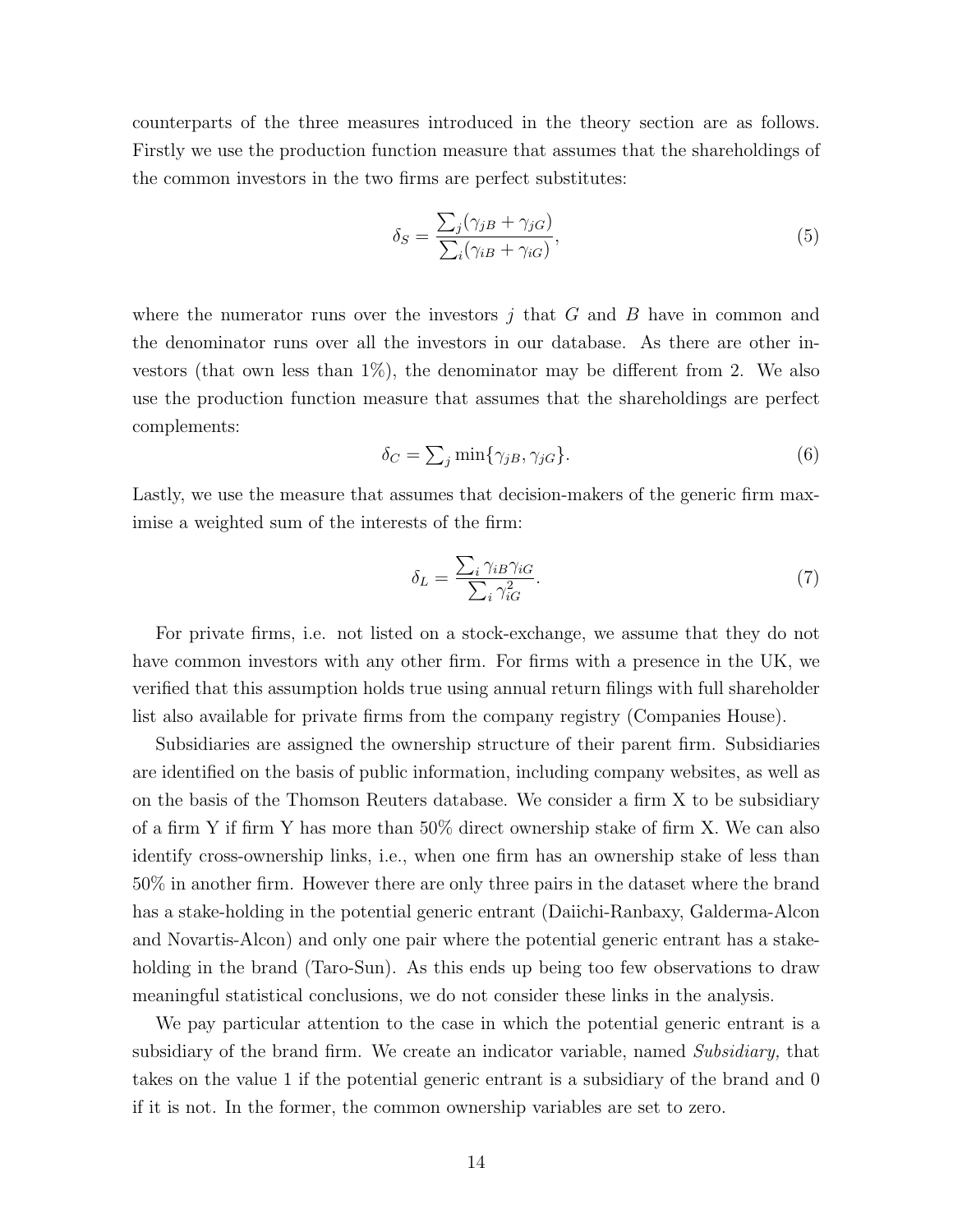In the main specification we will report results using common ownership measured in the year prior to the end of exclusivity. Indeed, entry requires time to acquire an approved source of materials and suitable production facilities. About one to two years before filing an ANDA application, the generic firm starts preparing to enter (Reiffen and Ward, 2005).<sup>19</sup>

Figure 2 shows the evolution of the common ownership measures over time. We only include the company-pairs that are observed for the entire period, as this provides a robust overview of how the degree of connectedness between brand and generic pairs has changed over time. It is evident that on average common ownership has increased significantly from 2003 to 2014. The growth of common ownership was low, but still positive, until the beginning of 2010 and then, starting from 2011, the average level of common ownership almost doubled in the last years of the sample.<sup>20</sup>



Figure 2: Evolution of common ownership

### 4.3 Sample and variables

Our final sample consists of 451 drug product markets and 58,737 drug product-brandgeneric observations. In total there are 102 unique brand companies (of which 77 are publicly listed at some time point) and 145 unique generic companies (of which 69 are

<sup>&</sup>lt;sup>19</sup>Since it is unclear at exactly what point time the final entry decision of the generic firm is made, we also checked that our results are robust to the use of common ownership measured two and zero years prior to the end of exclusivity.

 $^{20}$ This trend also holds when we restrict our attention to only those pairs where both brand and generic are publicly held companies.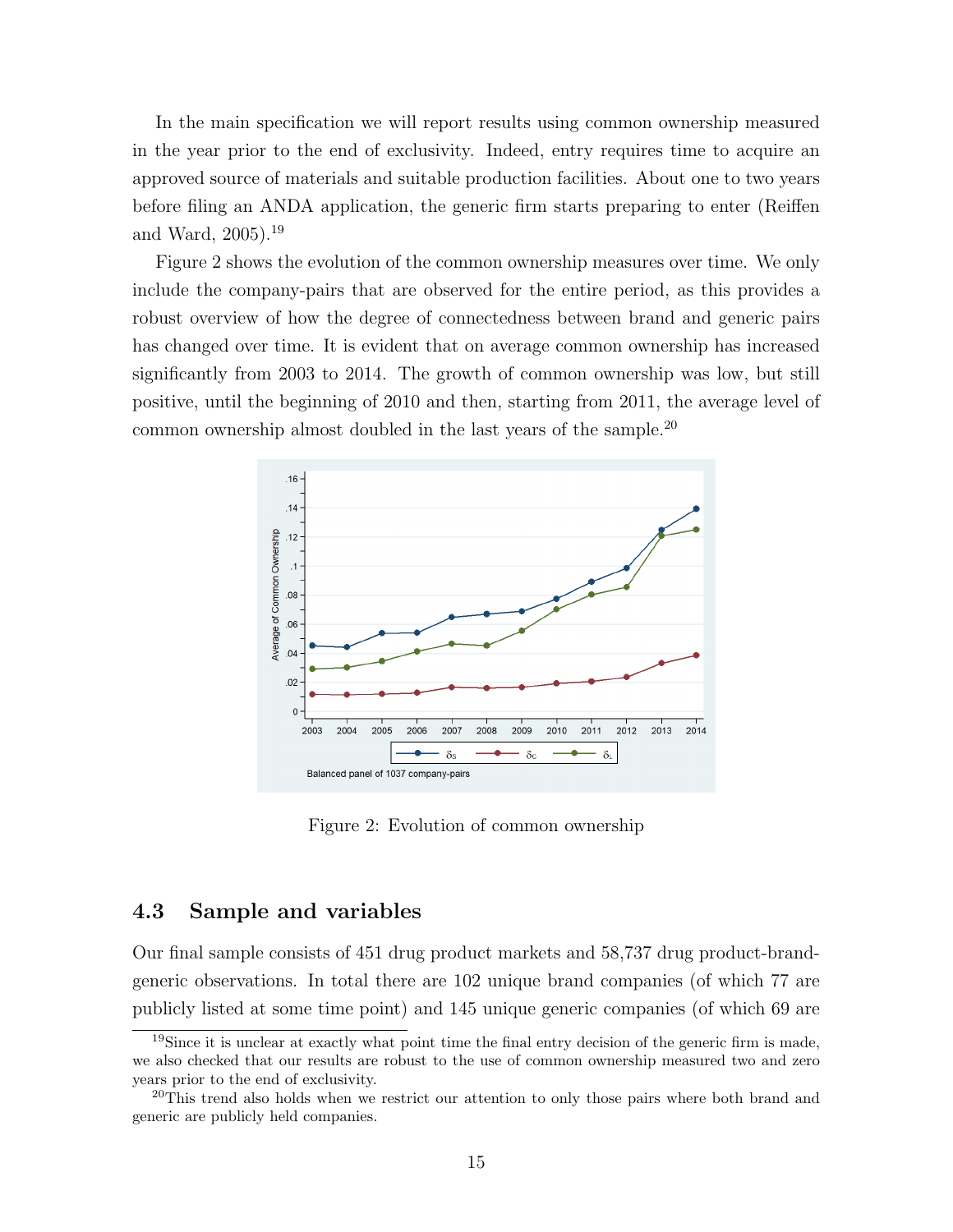publicly listed at some time point). There are 13,954 unique pairs. Pairs may enter and exit the sample over time depending on whether companies in the pair enter (by incorporation) or exit the sample (by acquisition or bankruptcy). On average there are 131 potential generic entrants per market. This is comparable with previous studies: in Scott Morton (1999) there are 123 potential generic entrants per drug market and in data sample 1 in Appelt (2015) there are 100 potential entrants per drug market.

Table 2 gives an example of the structure of our data in terms of drug market, brand firm, potential generic entrants, entry and common ownership measures. The example relates to the drug Ultracet which is an analgesic produced by the company Janssen, which is a subsidiary of Johnson & Johnson. The relevant market is defined by the ingredients (acetaminophen; tramadol hydrochloride) and dosage form (tablet; oral). The patent associated with Ultracet expired in 2011q3. Entry is defined within 18 months of the end of market exclusivity, in this case between 2011q3 and 2013q1. According to this definition the generics Barr and Amneal (as well as others not shown) have entered the market. The common ownership measures correspond to those of the year 2010.

| obs.           | trade name | ingredients                       | dosage form  | brand   | generic entrant | entry    | $\delta_S$ | $\mathcal{O}_C$ | $\delta_L$ |
|----------------|------------|-----------------------------------|--------------|---------|-----------------|----------|------------|-----------------|------------|
|                | ultracet   | acetaminophen; tramadol hydrochl. | tablet: oral | JANSSEN | <b>BAXTER</b>   | $\Omega$ | 0.62       | 0.21            | 0.65       |
| $\mathcal{D}$  | ultracet   | acetaminophen; tramadol hydrochl. | tablet: oral | JANSSEN | <b>BARR</b>     |          | 0.53       | 0.15            | 0.41       |
| 3              | ultracet   | acetaminophen; tramadol hydrochl. | tablet: oral | JANSSEN | TARO            | 0        | 0.26       | 0.07            | 0.12       |
| $\overline{4}$ | ultracet   | acetaminophen; tramadol hydrochl. | tablet: oral | JANSSEN | SANDOZ          | $\Omega$ | 0.05       | 0.01            | 0.02       |
| 5              | ultracet   | acetaminophen; tramadol hydrochl. | tablet: oral | JANSSEN | AMNEAL          |          | $\Omega$   |                 | $\left($   |
| 6              | ultracet   | acetaminophen; tramadol hydrochl. | tablet: oral | JANSSEN | <b>AKORN</b>    | 0        | $\Omega$   |                 | $\Omega$   |
|                |            |                                   |              |         |                 |          |            |                 |            |
|                |            |                                   |              | л.      |                 |          |            |                 |            |

Table 2: Data Structure

Following prior literature (Hurwitz and Caves, 1988; Scott Morton, 1999; Kyle, 2000; Hudson, 2000; Saha et al., 2006; Regan, 2008; Glowicka et al., 2009; Moreno-Torres et al., 2009: Appelt, 2015), we control for drug market and generic firm characteristics. The drug market characteristics include a set of indicator variables for the pre-marketentry sales of the brand product. Sales Rank  $(1-10)$  takes the value 1 if the brand drug ranks in the top 10 drugs in terms of US sales in the year before the end of exclusivity. Sales Rank  $(11-50)$  and Sales Rank  $(51-100)$  are defined in a similar manner. The indicator variable Authorised Generic takes on the value 1 if the brand firm has launched an authorised generic in that particular market. We also take into account the intensity of inter-molecular competition in the therapeutic field (Appelt, 2015; Regan, 2008). Substitutes on Patent (ATC2) provides a count of the number of on-patent substitutive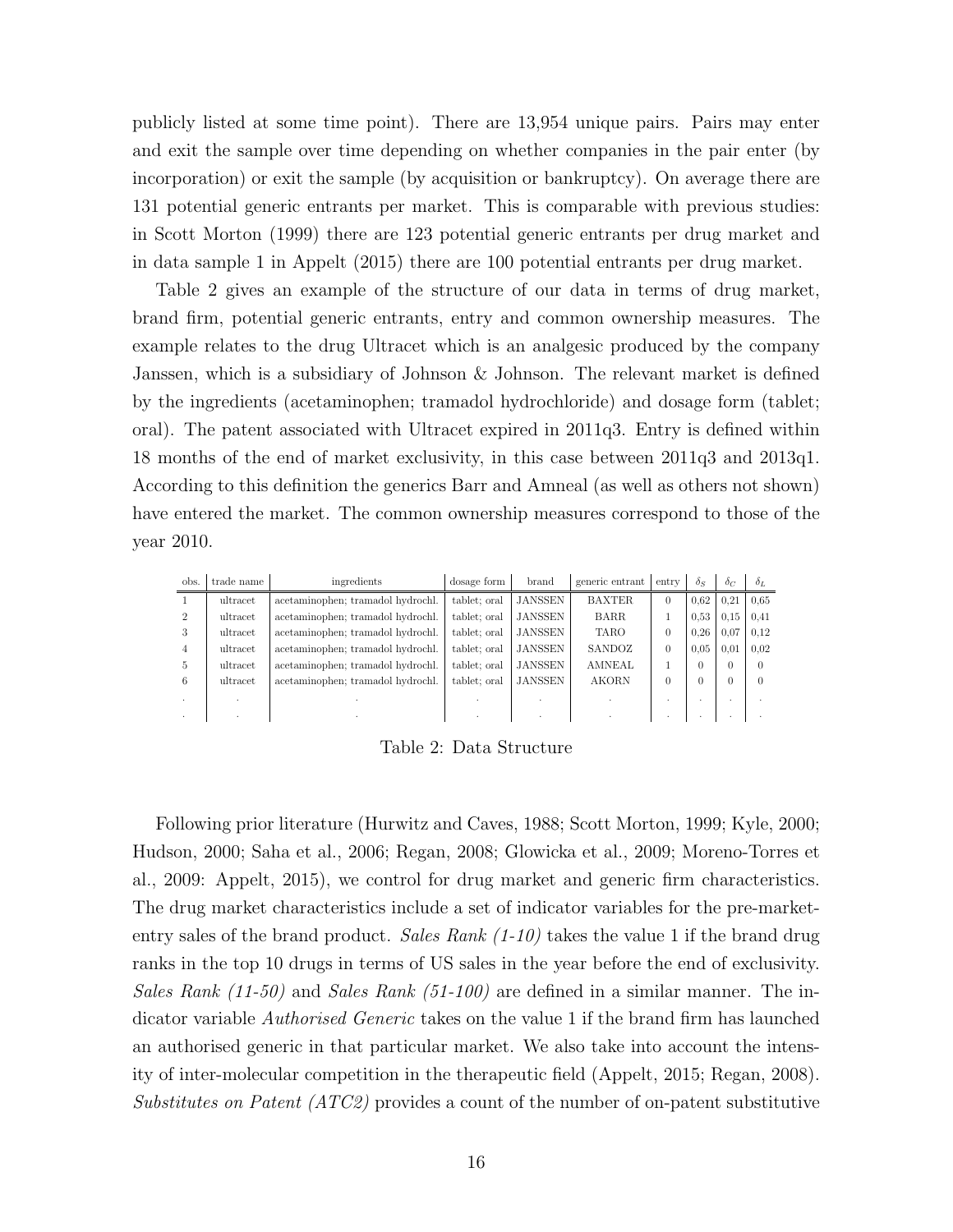active ingredients listed in the same therapeutic field at the ATC-2 level in the quarter prior to the end of exclusivity.<sup>21</sup> Similarly Substitutes off Patent (ATC2) measures the number of off-patent substitutive active ingredients. Further market characteristics include the therapeutic field of the drug (at the ATC-2 level), submission type of the brand firm,<sup>22</sup> drug form/route (defined as oral, injection, topical, ophthalmic or inhalation) and the year of the end of exclusivity.

Generic firm characteristics aim to capture the prior experience of the generic in the relevant market. Controlling for generic firm characteristics has shown to be crucial in previous studies (Scott Morton, 1999; Scott Morton, 2002; Kyle, 2006). Experience Route serves as a proxy for the potential entrant's experience in the brand drug form/route by counting the number of products with identical route of administration previously launched by the generic one quarter prior to the end of exclusivity. Similarly Experience ATC2 serves as a proxy of the entrant's experience in the relevant therapeutic field at the ATC-2 level. *Experience New Drug* is constructed as a count of the entrant's previously launched new drugs. Generic entrants that are also active in producing new drugs may hold some patents that ease entry. Breadth (ATC2) accounts for the breadth of the generic entrant's portfolio by counting the number of distinct ATC-2 markets in which the generic has been active in one quarter prior to the end of exclusivity. The variables concerning generic firm experience and substitutes are calculated using the full FDA Orange Book. Counts start in 1994, 10 years before the start of the sample.<sup>23</sup>

Table 3 outlines the key characteristics for the 451 entry opportunities. The unconditional probability of entry is  $2\%$ . Hence the vast majority of potential generic entrants do not enter.<sup>24</sup> 111 out of 451 markets (25%) experience no entry within 18 months. In 26% of the markets the brand has launched a generic itself, i.e. an authorised generic. In terms of brand revenues, 2% of drug markets are ranked in the top 10 drugs in terms of sales in the year prior to the end of exclusivity, 7% are ranked in the top 11-50, and 7% are in the top 51-100 drugs. On average a potential generic entrant has launched 13 generic products of the same route/form as the brand and is active in 11 therapeutic

<sup>21</sup>Whereas the ATC-3 level is most in line with market definition in M&A approval procedures in Europe and the United States, through the matching process one drug may be linked with numerous therapeutic classes at the ATC3 level. To ensure that we obtain a unique therapeutic for each drug, we use the broader market definition of ATC2.

 $^{22}$ New dosage form, new molecular entity or new active ingredient, new formulation or other differences, or new combination.

<sup>23</sup>Results are robust to other starting points.

 $24$ This is similar to previous studies: in Scott Morton (1999) 2-7% of entry opportunities are realised, in Kyle (2006) 2.5% of entry opportunities are realised, and in Appelt (2015) 10% of entry opportunities are realised.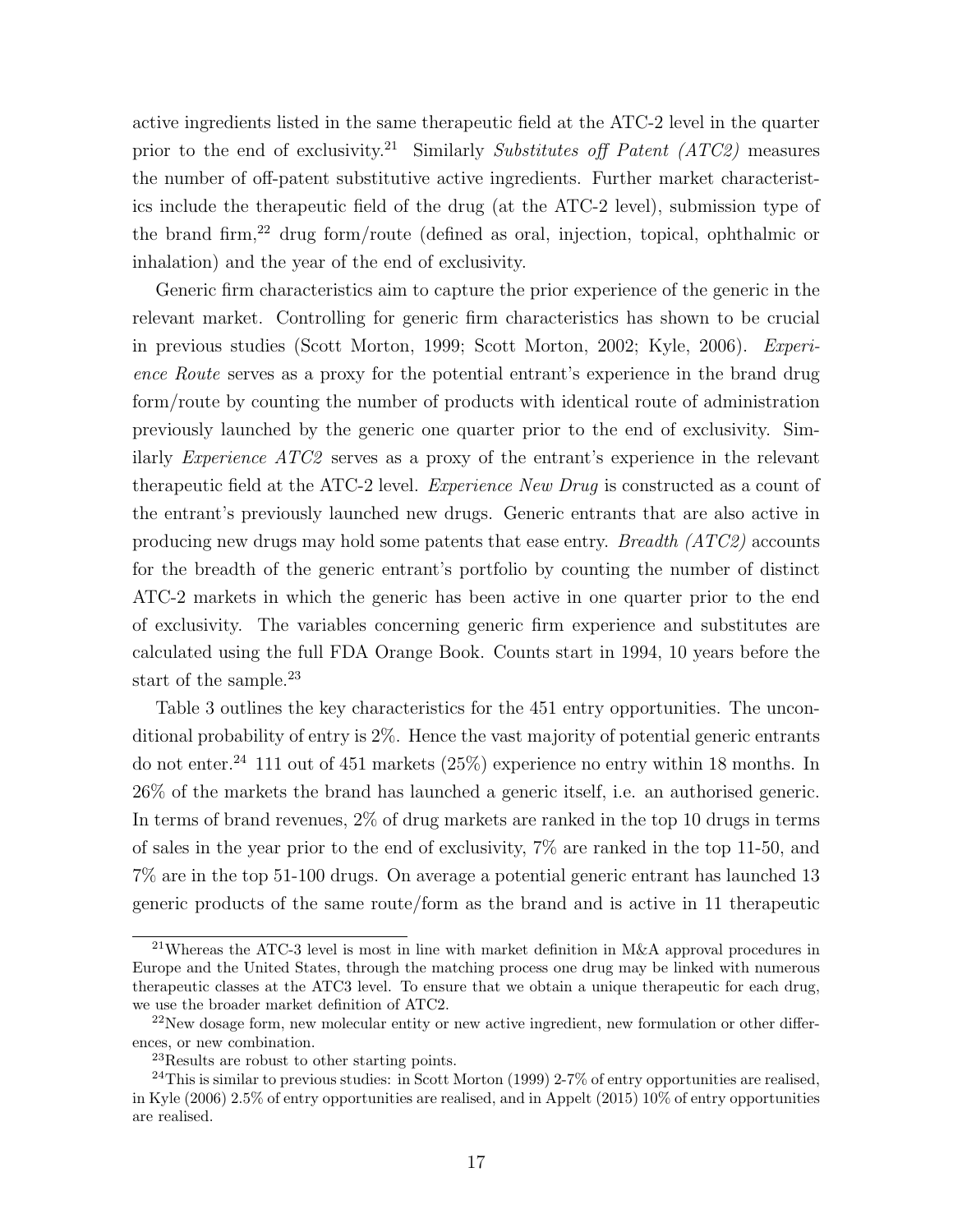| ı | ſ |
|---|---|
|   |   |

| Variable                                | Obs.  | Mean  | Std. Dev. | Min            | Max   |
|-----------------------------------------|-------|-------|-----------|----------------|-------|
| Entry $(0/1)$                           | 58737 | 0.02  | 0.14      | $\overline{0}$ | 1     |
| $\delta_S$                              | 58737 | 0.074 | 0.15      | $\theta$       | 0.868 |
| $\delta_C$                              | 58737 | 0.021 | 0.051     | $\Omega$       | 0.366 |
| $\delta_L$                              | 58737 | 0.062 | 0.16      | $\Omega$       | 1.365 |
| Subsidiary $(0/1)$                      | 58737 | 0.002 | 0.045     | $\theta$       | 1     |
| Sales Rank $(1-10)$ $(0/1)$             | 58737 | 0.022 | 0.146     | $\Omega$       | 1     |
| Sales Rank $(11-50)$ $(0/1)$            | 58737 | 0.069 | 0.253     | $\Omega$       | 1     |
| Sales Rank $(51-100)$ $(0/1)$           | 58737 | 0.067 | 0.251     | $\theta$       | 1     |
| Authorised Generic $(0/1)$              | 58737 | 0.26  | 0.439     | $\theta$       | 1     |
| Substitutes on Patent (ATC2) $\div 10$  | 58737 | 2.325 | 1.669     | $\Omega$       | 7.3   |
| Substitutes off Patent (ATC2) $\div 10$ | 58737 | 1.6   | 1.31      | $\theta$       | 6.1   |
| Experience Route $\div 10$              | 58737 | 1.305 | 3.086     | $\Omega$       | 29.9  |
| Experience $ATC2 \div 10$               | 58737 | 0.07  | 0.223     | $\Omega$       | 3.2   |
| Experience New Drug $\div 10$           | 58737 | 0.179 | 0.424     | $\theta$       | 2.8   |
| Breadth $(ATC2) \div 10$                | 58737 | 1.135 | 1.204     | $\theta$       | 6.1   |

Table 3: Summary Statistics

## 5 Empirical implementation

We determine which generic firms are more likely to enter a given drug market. The binary dependent variable contains the market entry decision of the generic firm. The resulting equation to be estimated is:

$$
Pr[Entry_{Gm} = 1] = \beta_0 + \beta\delta_{Gm} + \eta Z_m + \gamma X_{Gm} + \alpha_m + \epsilon_{Gm} \tag{8}
$$

 $Entry_{Gm}$  takes on the value 1 when generic G enters market m (ingredient-form) within 18 months after the end of exclusivity (defined as the earlier of last patent expiry date and first generic entry).  $\delta_{G_m}$  is one of the measures of common ownership between the generic firm and the brand for the product market, where  $\delta_{G_m}$  can be  $\delta_S$ ,  $\delta_C$  or  $\delta_L$ .  $Z_m$ is a vector of market characteristics, including market size as measured by pre-genericentry sales, an indicator for the presence of an authorised generic, the number of patent protected inter-molecular substitutes in the same therapeutic field and the number of off patent inter-molecular substitutes in same therapeutic field.  $X_{G_m}$  is a vector of genericmarket characteristics, including generic's previous experience with drug from/route, generic's previous experience with the therapeutic class defined at ATC-2 level, generic's previous experience with new drugs, number of therapeutic fields in which the generic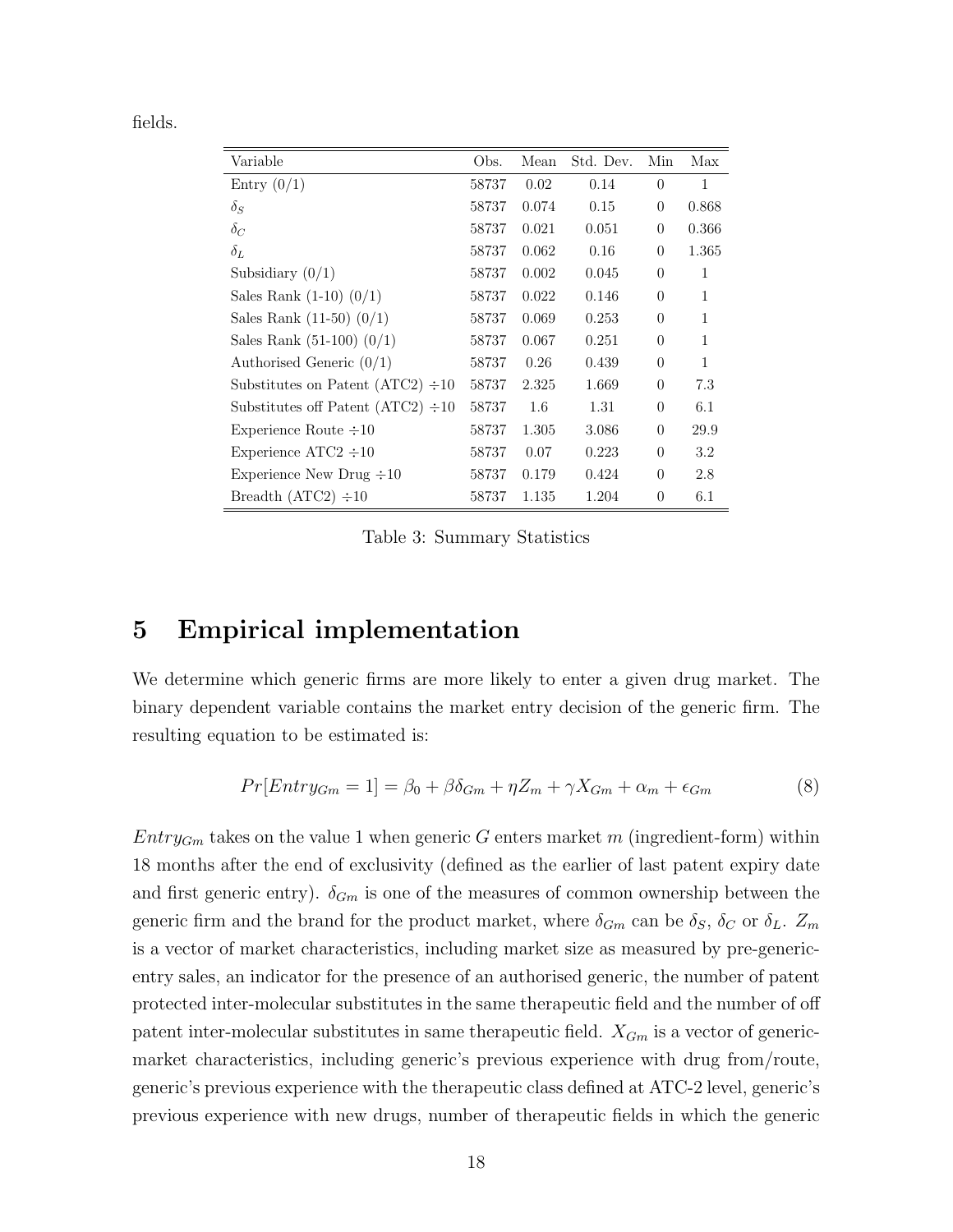has experience and region of generic's company headquarters (e.g. Southern Asia).<sup>25</sup> Fixed effects  $\alpha_m$  are included for drug dosage form, submission type, therapeutic field (ATC-2 code) and year of the end of exclusivity.

We first estimate a linear probability model (LPM). In our case a LPM model is able to estimate more parameters than a probit model. In the case of the probit model certain dummy variables perfectly predict the outcome hence these observations are dropped.<sup>26</sup> Coefficients for the probit and logit models are also reported.

The coefficient  $\beta$  measures the impact of common ownership between the brand and the generic on the generic's entry decision. If institutional investors adjust their holdings in response to entry opportunities (at the ingredient-form level), common ownership might be endogenous. For example if investors in the brand increase investment in generics with entry plans, common ownership between the brand and generic will increase before entry, causing  $\beta$  to be biased upward.

To address endogeneity concerns, we also perform IV estimations and instrument for common ownership with financial index membership at the pair level.<sup>27</sup> We use the holdings included in the iShares U.S. Pharmaceutical (IHE) ETF during the 2006-2014 period. The fund, launched in 2006 and managed by BlackRock, tracks the investment results of the Dow Jones U.S. Select Pharmaceutical Index, which in turn is designed to measure the performance of the pharmaceutical sector of the US equity market. The Dow Jones US Select Pharmaceutical Index includes a wide range of pharmaceutical companies including both brand and generic companies. According to BlackRock (2017), the IHE fund generally invests at least 90% of its assets in securities or other financial instruments related to the Dow Jones U.S. Select Pharmaceutical Index.

On average, the fund has been comprised of 39 holdings over time, each allocated a specific weight that changes over time.<sup>28</sup> Since May 2006 each company has been listed on the exchange-traded fund for an average of 4 years. This evidences the pattern of

<sup>25</sup>Regions are defined as Australasia, Eastern Asia, Eastern Europe, Northern America, Northern Europe, South-eastern Europe, Southern Asia, Southern Europe, Western Asia, Western Europe.

 $^{26}$ As noted by Caudill (1988) if the model contains a dummy variable for membership in some group, and every member of the group has the same value for the dependent variable, the coefficient of the group dummy variable cannot be estimated in logit or probit models, but can be estimated in the linear probability model.

 $27A$  similar approach has been applied by several other papers in the literature. For example Aghion (2013) use the inclusion of a firm in the S&P 500 as an instrument for institutional ownership. Bena et al. (2017) instrument foreign institutional ownership with stock additions and deletions to the MSCI All Country World Index. Schmidt and Fahlenbach (2017) instrument passive institutional ownership with switches between the Russel 1000 and Russel 2000 indexes. They argue that investors tracking the Russel 1000 index will significantly increase their holdings in firms that switch from the Russel 2000 to the Russel 1000 index.

<sup>&</sup>lt;sup>28</sup>The relative weightings are computed using the market-cap methodology whereby the securities are valued according to their total market capitalization.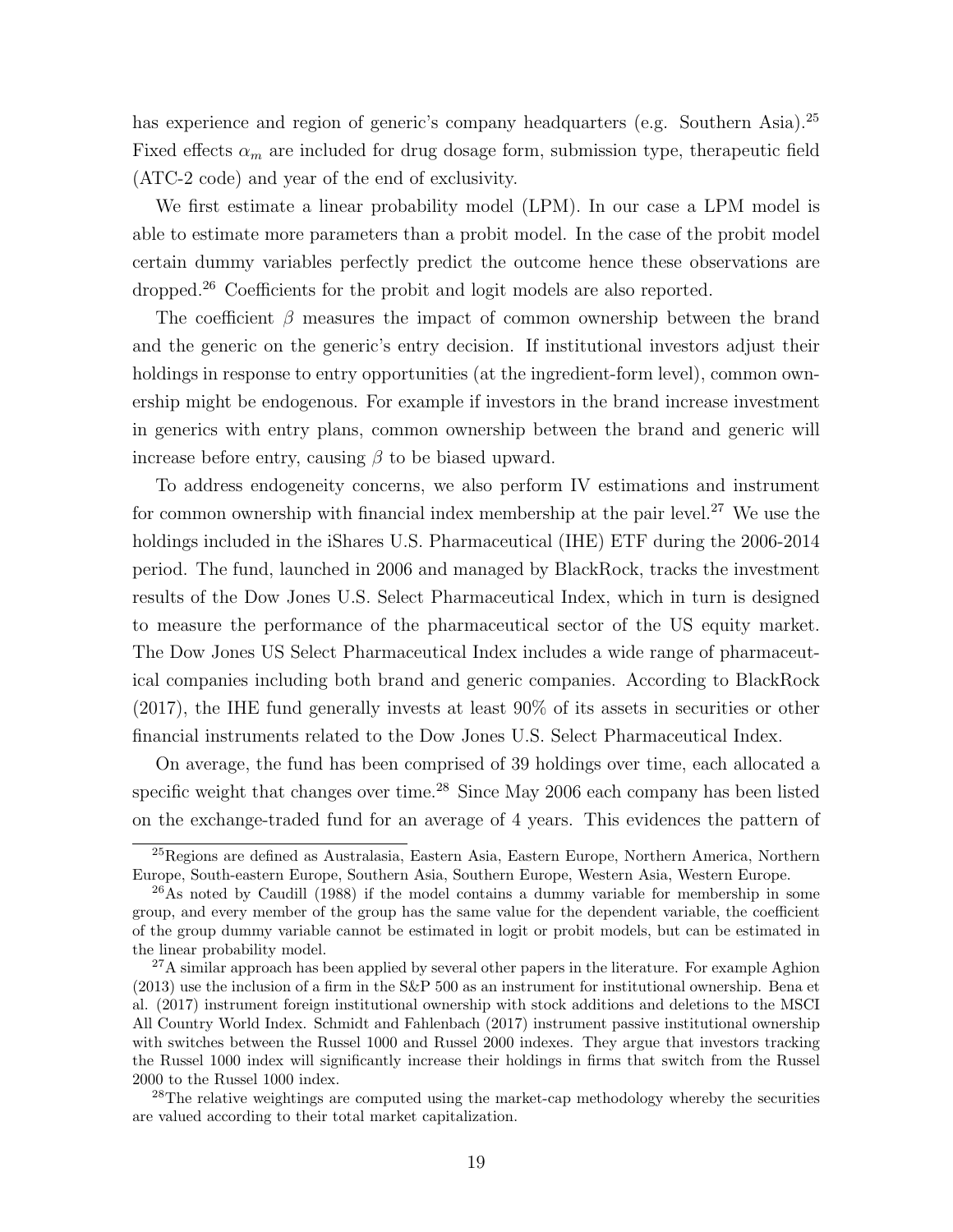entry and exit of the fund which has been marked by various periods of high entrance and exit (e.g., more than 6 companies dropped out and entered the fund in the last quarter of 2013 and the third quarter of 2015, respectively) and periods of no change.

We construct a set of instrumental variables. The instrument that we use in the main specification is the variable *Index Periods. Index Periods* is constructed by adding up the number of quarters that both firms have appeared in the index up until one year prior to the end of exclusivity.<sup>29</sup> We expect that the longer both companies are present in the IHE index, the more investment in both companies will increase by investors that track the Dow Jones U.S. Select Pharmaceutical Index, leading to higher common ownership levels. The identifying assumption is that inclusion in the exchange-traded fund, which mirrors the pharmaceutical index, is exogenous to market entry, except through its effect on common ownership. This is the case provided that the index is not created with potential entry opportunities in mind (at the ingredient-form level) and that, controlling for other factors, addition to the index does not directly affect entry decisions except through common ownership.

We further construct an additional instrument based on the pharmaceutical company headquarters. The instrument *Same Region* takes on the value 1 when both companies in the pair have headquarters located in the same geographic region and 0 when the regions differ.<sup>30</sup> We expect that companies with headquarters in the same region will have higher common ownership due to regionally focused investors (see Appendix). That is, if both companies are located in Southern Asia the pair is likely to have higher common ownership than if one company was located in Southern Asia and the other in Northern America. The identifying assumption is that whether or not the brand and generic headquarters are in the same region does not directly affect the entry decision.

## 6 Results

Table 4 presents the main results for the OLS and IV estimations with our three common ownership measures. First off, the control variables carry the expected signs; higher preentry brand sales, fewer on-patent molecular substitutes and greater entrant experience

<sup>&</sup>lt;sup>29</sup>Further instrumental variables that were constructed include; *Index Presence* which is an indicator variable that is 1 if one or both companies are included in the exchange-traded fund, Index Companies which counts the number of companies that are present in the fund and thereby can take on the values 0, 1 or 2 and Index Weights which sums the weights of each pair of companies and indicates their relative financial importance for every period.

<sup>&</sup>lt;sup>30</sup>The regions in sample are defined as Australasia, Eastern Asia, Eastern Europe, Northern America, Northern Europe, South-eastern Europe, Southern Asia, Southern Europe, West Asia and Western Europe.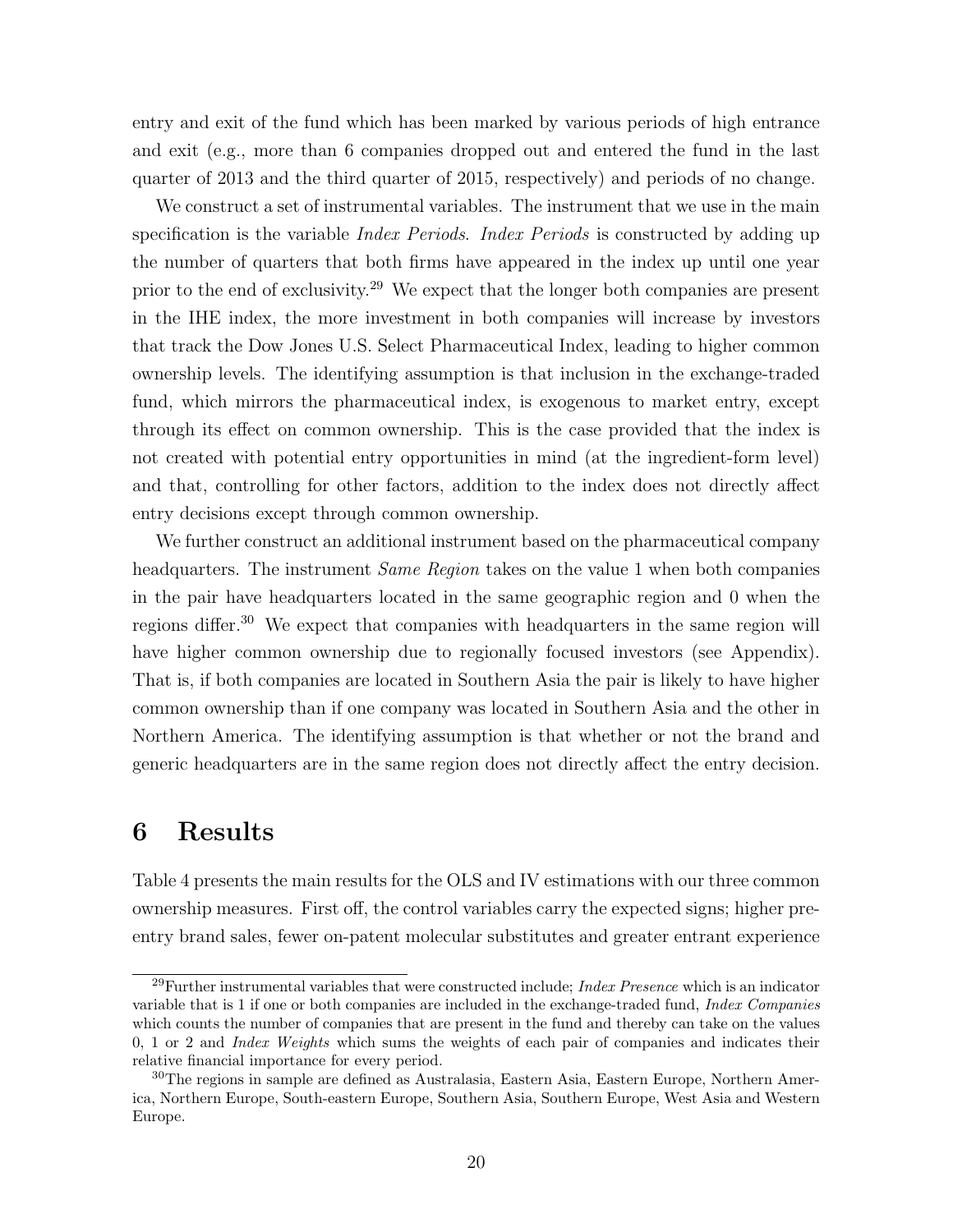all significantly increase the likelihood of entry. We find that the launch of an authorised generic and the number of molecular substitutes off-patent do not have a significant impact on generic entry. These results are similar to Appelt (2015) who finds that on-patent substitutes have a negative and significant effect, off-patent substitutes do not have a significant effect, and authorised generics do not have a significant effect on generic entry.

More importantly for this study, the coefficient on  $\delta$  across all measures is negative and significant. Thus we find that common ownership between the brand and generic indeed reduces the likelihood of generic entry.<sup>31</sup> The coefficient on common ownership should be interpreted bearing in mind the unconditional probability of entry for the sample.<sup>32</sup> The unconditional probability of entry for the sample of firms and markets is 2%. Focusing on the OLS estimations, an increase of one standard deviation as measured by  $\delta_S$  implies a  $0.15 \times 0.012 = 0.0018$  percentage point decrease in the probability of entry, *ceteris parabis*. This is therefore a  $0.0018/0.02 = 9\%$  reduction in the unconditional probability of entry. Similarly, an increase of one standard deviation in  $\delta_C$  and  $\delta_L$  imply an 11% and 13% decrease, respectively, in the probability of entry.

For the IV estimations, the first-stage results indicate that both instruments are highly relevant and positively correlated with  $\delta$ . However we cannot reject the hypothesis that  $\delta$  is exogenous for all measures of  $\delta$  (see Appendix). The IV results suggest an even more negative effect of common ownership on entry.

The effect of common ownership is smaller than the effect of being a subsidiary of the brand. For example, if  $\delta_S$  is 1, that is the brand and generic share all the same common owners, then the probability of entry falls by 1.2 percentage points, whereas if the relationship is parent-subsidiary the probability of entry falls by 4 percentage points. This finding suggests that while in theory complete common ownership by multiple shareholders could be identical to full ownership, our results suggest that in reality, this may not be the case.

The size of the coefficient on  $\delta_S$  can also be compared to the effect of an increase in market experience. The impact of having launched an additional 10 products of the same route/form as the brand product prior to entry, is to increase the probability of entry by 0.8 percentage points.

<sup>&</sup>lt;sup>31</sup>This result is robust to different specifications including logit and probit specifications, different entrant sets, measuring common ownership at different time points and additional measures of common ownership (see Appendix).

 $32$ Like Scott Morton (2002), we find that controlling for generic experience is crucial. The addition of generic market experience variables changes the sign on  $\delta$  from positive to negative (see Appendix). Hence, only once generic experience has been taken into consideration, does common ownership reduce the likelihood of generic entry.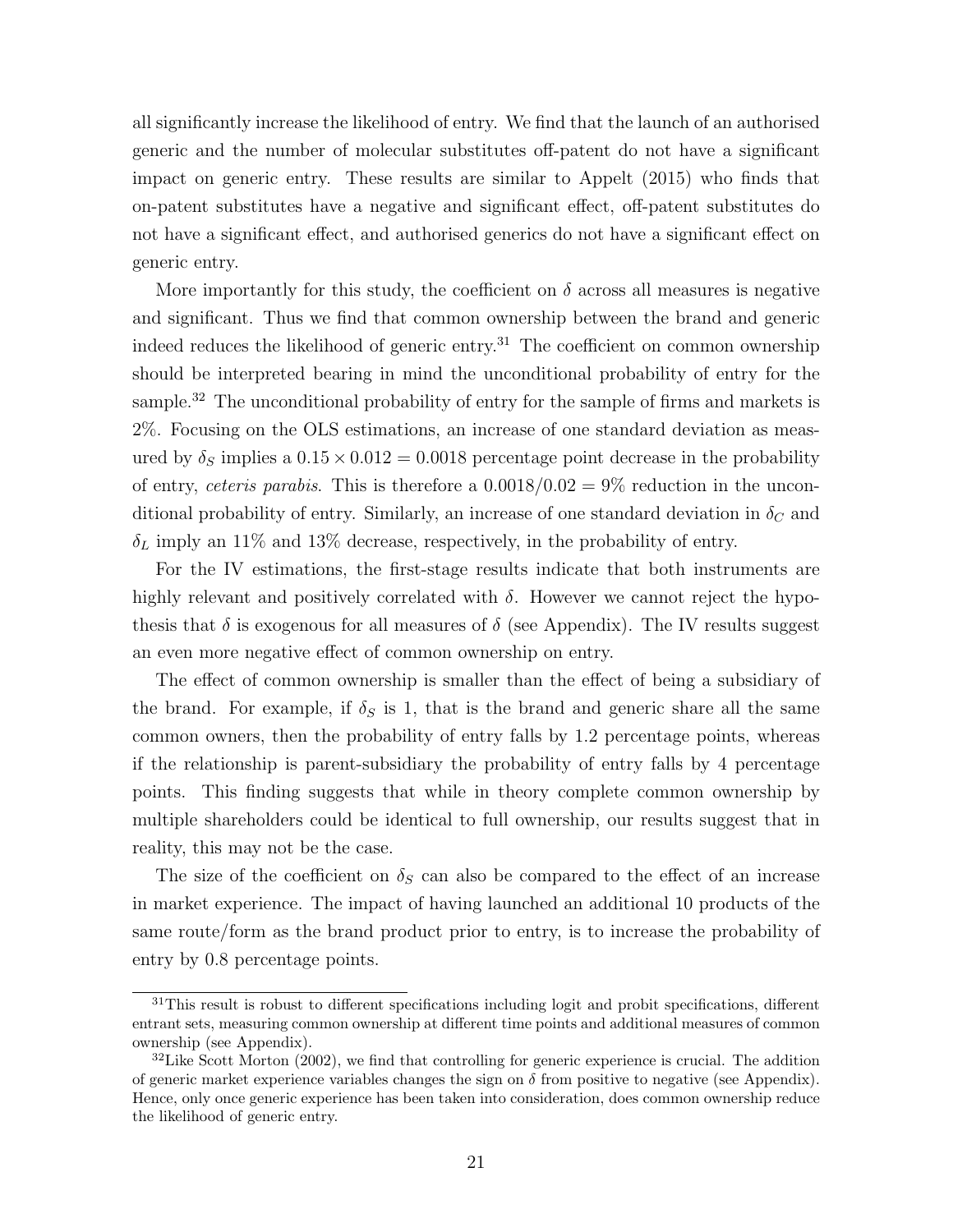In Table 5 we present results where common ownership is specified as a categorical variable. We specify common ownership as a categorical variable in order to investigate whether greater levels of common ownership have a larger impact; i.e., whether the relationship between common ownership and entry is not linear. We focus on the measure  $\delta_S$ . This measure can be interpreted as the fraction of total ownership in the pair held by common investors, and hence presents natural thresholds. We construct 3 categorical variables based on the value of  $\delta_S$ :  $\delta_S(0 < \delta \leq 0.3)$  takes on the value 1 if  $\delta_S \in ]0; 0.3], \delta_S(0.3 < \delta \leq 0.5)$  takes on the value 1 if  $\delta_S \in ]0.3; 0.5]$ , and  $\delta_S(0.5 < \delta \leq 1)$ takes on the value 1 if  $\delta_S \in ]0.5;1]$ .

The results in Table 5 indicate that the effect of common ownership increases the greater the level of common ownership. The coefficients on each categorical variable increase in magnitude (become more negative) with higher common ownership. Only once  $\delta_S$  is greater than 0.5 does the negative effect of common ownership on entry probability become significant. This result is robust across IV, probit and logit specifications (see Appendix for the latter two specifications). A change from zero common ownership to common ownership of greater than 0.5 reduces the entry probability of a generic by 0.9 percentage points on average. This is a 50% decline in the unconditional probability of entry. In our sample we find that there are 669 unique brand-generic pairs with a  $\delta_S$ of greater than 0.5 at some point is time. This is 5% of all brand-generic pairs.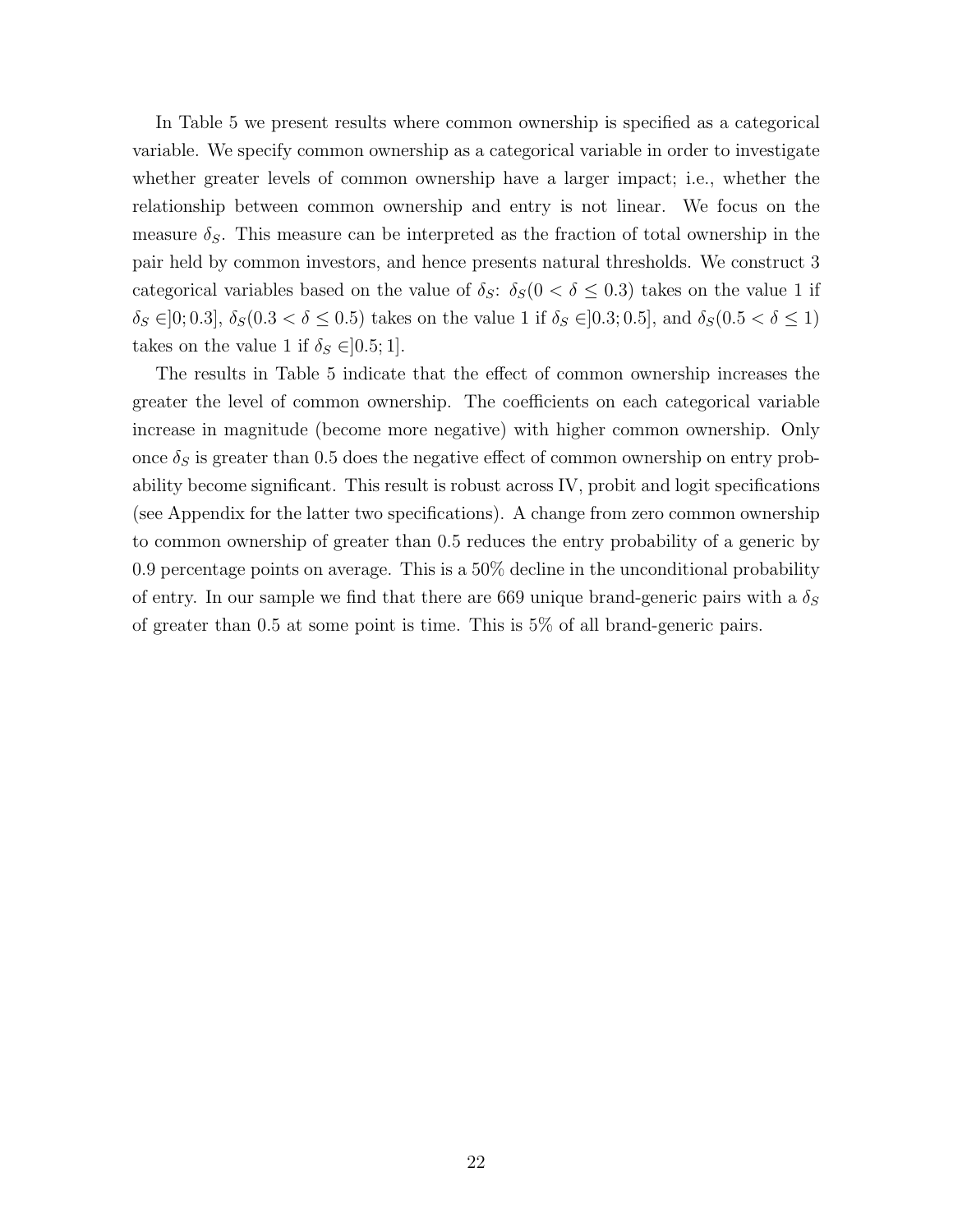|                                  |              | <b>OLS</b>           |              |              | IV           |                      |
|----------------------------------|--------------|----------------------|--------------|--------------|--------------|----------------------|
|                                  | (1)          | (2)                  | (3)          | (4)          | (5)          | (6)                  |
|                                  |              |                      |              |              |              |                      |
| $\delta_S$                       | $-0.0121***$ |                      |              | $-0.0234**$  |              |                      |
|                                  | (0.00437)    |                      |              | (0.0116)     |              |                      |
| $\delta_C$                       |              | $-0.0422***$         |              |              | $-0.0601**$  |                      |
|                                  |              | (0.0130)             |              |              | (0.0291)     |                      |
| $\delta_L$                       |              |                      | $-0.0166***$ |              |              | $-0.0187**$          |
|                                  |              |                      | (0.00400)    |              |              | (0.00952)            |
| Subsidiary $(0/1)$               | $-0.0411***$ | $-0.0406***$         | $-0.0411***$ | $-0.0427***$ | $-0.0412***$ | $-0.0413***$         |
|                                  | (0.0102)     | (0.0102)             | (0.0102)     | (0.0103)     | (0.0102)     | (0.0102)             |
| Sales Rank $(1-10)$ $(0/1)$      | $0.0219***$  | $0.0219***$          | $0.0218***$  | $0.0221***$  | $0.0220***$  | $0.0218***$          |
|                                  | (0.00619)    | (0.00619)            | (0.00619)    | (0.00620)    | (0.00620)    | (0.00619)            |
| Sales Rank $(11-50)$ $(0/1)$     | $0.0223***$  | $0.0223***$          | $0.0224***$  | $0.0225***$  | $0.0224***$  | $0.0224***$          |
|                                  | (0.00364)    | (0.00364)            | (0.00364)    | (0.00366)    | (0.00365)    | (0.00365)            |
| Sales Rank $(51-100)$ $(0/1)$    | $0.0177***$  | $0.0178***$          | $0.0177***$  | $0.0178***$  | $0.0179***$  | $0.0177***$          |
|                                  | (0.00308)    | (0.00308)            | (0.00308)    | (0.00308)    | (0.00308)    | (0.00308)            |
| Authorised Generic $(0/1)$       | 0.000922     | 0.000928             | 0.000930     | 0.000870     | 0.000907     | 0.000924             |
|                                  | (0.00152)    | (0.00152)            | (0.00152)    | (0.00151)    | (0.00151)    | (0.00151)            |
| Substitutes on Patent (ATC2)     | $-0.00445**$ | $-0.00448**$         | $-0.00444**$ | $-0.00454**$ | $-0.00453**$ | $-0.00445**$         |
|                                  | (0.00183)    | (0.00183)            | (0.00183)    | (0.00184)    | (0.00183)    | (0.00183)            |
| Substitutes off Patent (ATC2)    | $-0.000814$  | $-0.000788$          | $-0.000827$  | $-0.000762$  | $-0.000753$  | $-0.000821$          |
|                                  | (0.00152)    | (0.00152)            | (0.00152)    | (0.00152)    | (0.00152)    | (0.00152)            |
| Experience Route                 | $0.00835***$ | $0.00834***$         | $0.00836***$ | $0.00835***$ | $0.00834***$ | $0.00836***$         |
|                                  | (0.000564)   | (0.000564)           | (0.000564)   | (0.000564)   | (0.000564)   | (0.000564)           |
| Experience ATC2                  | $0.0602***$  | $0.0602***$          | $0.0601***$  | $0.0601***$  | $0.0601***$  | $0.0601***$          |
|                                  | (0.00699)    | (0.00699)            | (0.00699)    | (0.00699)    | (0.00699)    | (0.00699)            |
| <b>Experience New Drug</b>       | $0.00434*$   | $0.00431**$          | $0.00475**$  | $0.00549**$  | $0.00483**$  | $0.00496**$          |
|                                  | (0.00222)    | (0.00217)            | (0.00219)    | (0.00233)    | (0.00221)    | (0.00224)            |
| Breadth (ATC2)                   | $0.00325***$ | $0.00333***$         | $0.00329***$ | $0.00343***$ | $0.00345***$ | $0.00332***$         |
|                                  | (0.000920)   | (0.000924)           | (0.000920)   | (0.000946)   | (0.000947)   | (0.000935)           |
| Therapeutic field $(0/1)$        | Yes          | $\operatorname{Yes}$ | Yes          | Yes          | Yes          | $\operatorname{Yes}$ |
| Drug form $(0/1)$                | Yes          | $\operatorname{Yes}$ | Yes          | Yes          | Yes          | Yes                  |
| Submission type $(0/1)$          | Yes          | Yes                  | Yes          | Yes          | Yes          | Yes                  |
| Generic region of origin $(0/1)$ | Yes          | Yes                  | Yes          | Yes          | Yes          | Yes                  |
| Year end of exclusivity $(0/1)$  | Yes          | Yes                  | Yes          | Yes          | Yes          | Yes                  |
| Constant                         | $0.0296***$  | $0.0293***$          | $0.0292***$  | $0.0299***$  | $0.0293***$  | $0.0292***$          |
|                                  | (0.00674)    | (0.00674)            | (0.00674)    | (0.00676)    | (0.00673)    | (0.00673)            |
| Observations                     | 58,737       | 58,737               | 58,737       | 58,737       | 58,737       | 58,737               |
| Drug Markets                     | 451          | 451                  | 451          | 451          | 451          | 451                  |
| R-squared                        | 0.079        | 0.079                | 0.079        | 0.079        | 0.079        | 0.079                |

Notes: Standard errors in parentheses are robust. The dependent variable is entry within 18 months. The instruments are the number of periods listed in the ETF iShares U.S. Pharmaceutical (IHE) and an indicator variable that takes on the value 1 when the main headquarters of both companies are located in the same region. \*\*\* $p < 0.01$ , \*\* $p < 0.05$ , \* $p < 0.1$ .

Table 4: Main Specification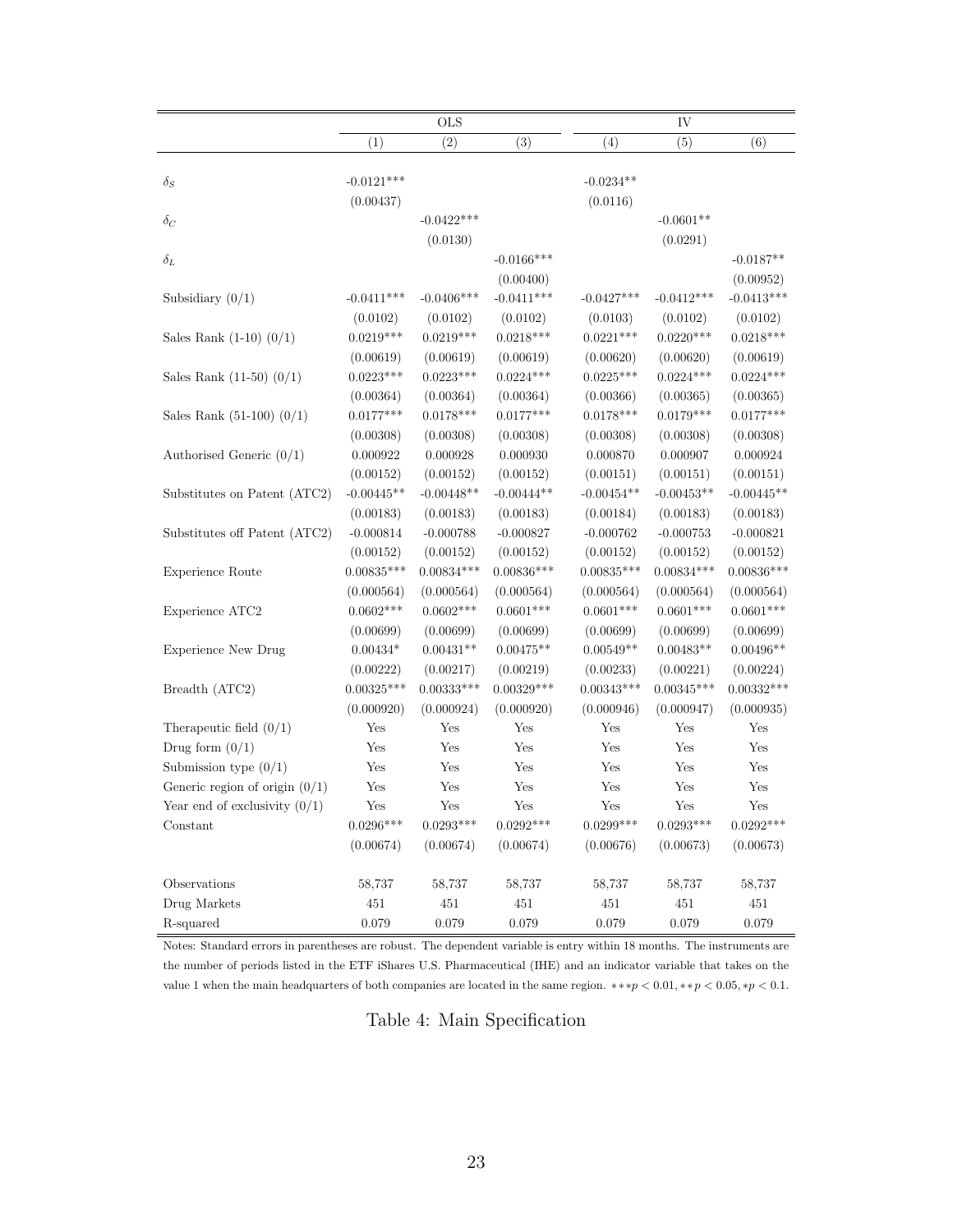|                                       | $_{\rm OLS}$  | IV           |
|---------------------------------------|---------------|--------------|
|                                       |               |              |
| $\delta_S$ (0 < $\delta \leq 0.3$ )   | $0.00320*$    | $-0.00420$   |
|                                       | (0.00180)     | (0.00311)    |
| $\delta_S$ (0.3 < $\delta \leq 0.5$ ) | $-0.00322$    | $-0.00581$   |
|                                       | (0.00288)     | (0.00387)    |
| $\delta_S$ ( $\delta > 0.5$ )         | $-0.00919***$ | $-0.0109**$  |
|                                       | (0.00335)     | (0.00438)    |
| Subsidiary $(0/1)$                    | $-0.0394***$  | $-0.0422***$ |
|                                       | (0.0102)      | (0.0103)     |
| Sales Rank $(1-10)$ $(0/1)$           | $0.0218***$   | $0.0219***$  |
|                                       | (0.00619)     | (0.00619)    |
| Sales Rank $(11-50)$ $(0/1)$          | $0.0224***$   | $0.0223***$  |
|                                       | (0.00364)     | (0.00364)    |
| Sales Rank $(51-100)$ $(0/1)$         | $0.0176***$   | $0.0178***$  |
|                                       | (0.00308)     | (0.00308)    |
| Authorized Generic $(0/1)$            | 0.00104       | 0.000904     |
|                                       | (0.00151)     | (0.00151)    |
| Substitutes on Patent (ATC2)          | $-0.00434**$  | $-0.00452**$ |
|                                       | (0.00183)     | (0.00183)    |
| Substitutes off Patent (ATC2)         | $-0.000906$   | $-0.000802$  |
|                                       | (0.00152)     | (0.00151)    |
| <b>Experience Route</b>               | $0.00838***$  | $0.00834***$ |
|                                       | (0.000564)    | (0.000564)   |
| Experience ATC2                       | $0.0603***$   | $0.0602***$  |
|                                       | (0.00698)     | (0.00699)    |
| <b>Experience New Drug</b>            | 0.00365       | $0.00496**$  |
|                                       | (0.00224)     | (0.00227)    |
| Breadth (ATC2)                        | $0.00292***$  | $0.00342***$ |
|                                       | (0.000928)    | (0.000955)   |
| Therapeutic field $(0/1)$             | Yes           | Yes          |
| Drug form $(0/1)$                     | Yes           | Yes          |
| Submission type $(0/1)$               | Yes           | Yes          |
| Generic region of origin $(0/1)$      | Yes           | Yes          |
| Year end of exclusivity $(0/1)$       | Yes           | Yes          |
| Constant                              | $0.0280***$   | $0.0308***$  |
|                                       | (0.00679)     | (0.00689)    |
| Observations                          | 58,737        | 58,737       |
| Drug markets                          | 451           | 451          |
| R-squared                             | 0.079         | 0.079        |

Notes: Standard errors in parentheses are robust. The dependent variable is entry within 18 months. The instruments are the number of periods listed in the ETF iShares U.S. Pharmaceutical (IHE) and an indicator variable that takes on the value 1 when the main headquarters of both companies are located in the same region.  $** \ast p < 0.01, ** p < 0.05, * p < 0.1$ .

### Table 5: Categorical Variables Specification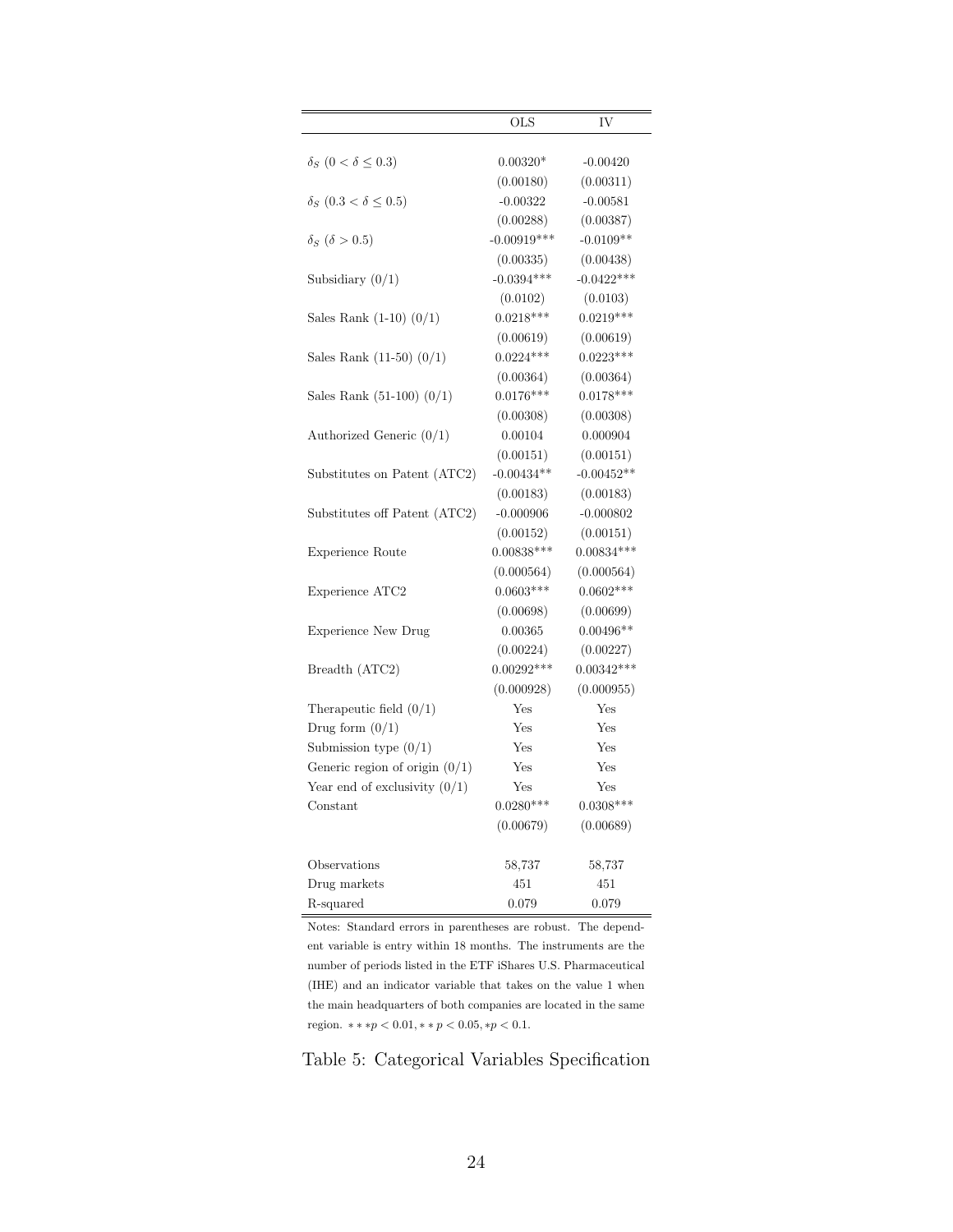## 7 Multiple entrants

We now extend the basic framework to take into account that several generic firms may be deciding whether to enter the market of the brand firm. We first show in a theoretical framework with two generic potential entrants that the classical result of entry decisions being strategic substitutes may be reversed in the presence of common ownership. Indeed, for high levels of common ownership entry decisions become strategic complements.

We then show that the results of the basic model on the effects of common ownership on entry of the focal generic firm extend to the case of multiple generics: an increase in the level of common ownership between the focal generic firm and brand firm reduces the likelihood of entry of the generic. We thereafter show that the likelihood of entry of the focal generic firm is increased (reduced) by the degree of common ownership of the other generic if and only if entry decisions are characterised by strategic substitutability (complementarity). Further, although the overall effect of the other generic's degree of common ownership on the likelihood of entry by the focal generic may be ambiguous, it is more likely to be negative and decrease the likelihood of entry of a generic firm if its own degree of common ownership is large, i.e. the interaction effect is negative.

We test these predictions in an empirical setup where we select as other potential generic entrant the most experienced generic competitor. In this setup, we find confirmation that our main result still holds: an increase in the level of common ownership between the focal generic firm and brand firm reduces the likelihood of entry of this generic. Further, we find some evidence that, on average, entry decisions are characterised by strategic substitutability. Moreover, interaction effects are indeed negative. Finally, in a thought exercise where we assume that common ownership between the brand and both generic potential entrants is symmetric, we find that, again in line with our theoretical framework, for common ownership above 0.45 entry decisions become strategic complements.

### 7.1 Model

Two symmetric (risk-neutral) generic firms,  $G$  and  $G'$ , can enter the market of the product of the brand firm B. As before, denote the weight placed by the decisionmakers of the generic firms  $G$  and  $G'$  on joint profits with brand firm  $B$  (rather than on individual generic firm) profits by  $\delta$  and  $\delta'$ , respectively. Denote the profits of the generic firms  $k = G, G'$  in a market structure  $m = D$  or T, denoting duopoly and triopoly, as  $\pi_k^m$  and the change in profits of the brand firm B from monopoly to duopoly and from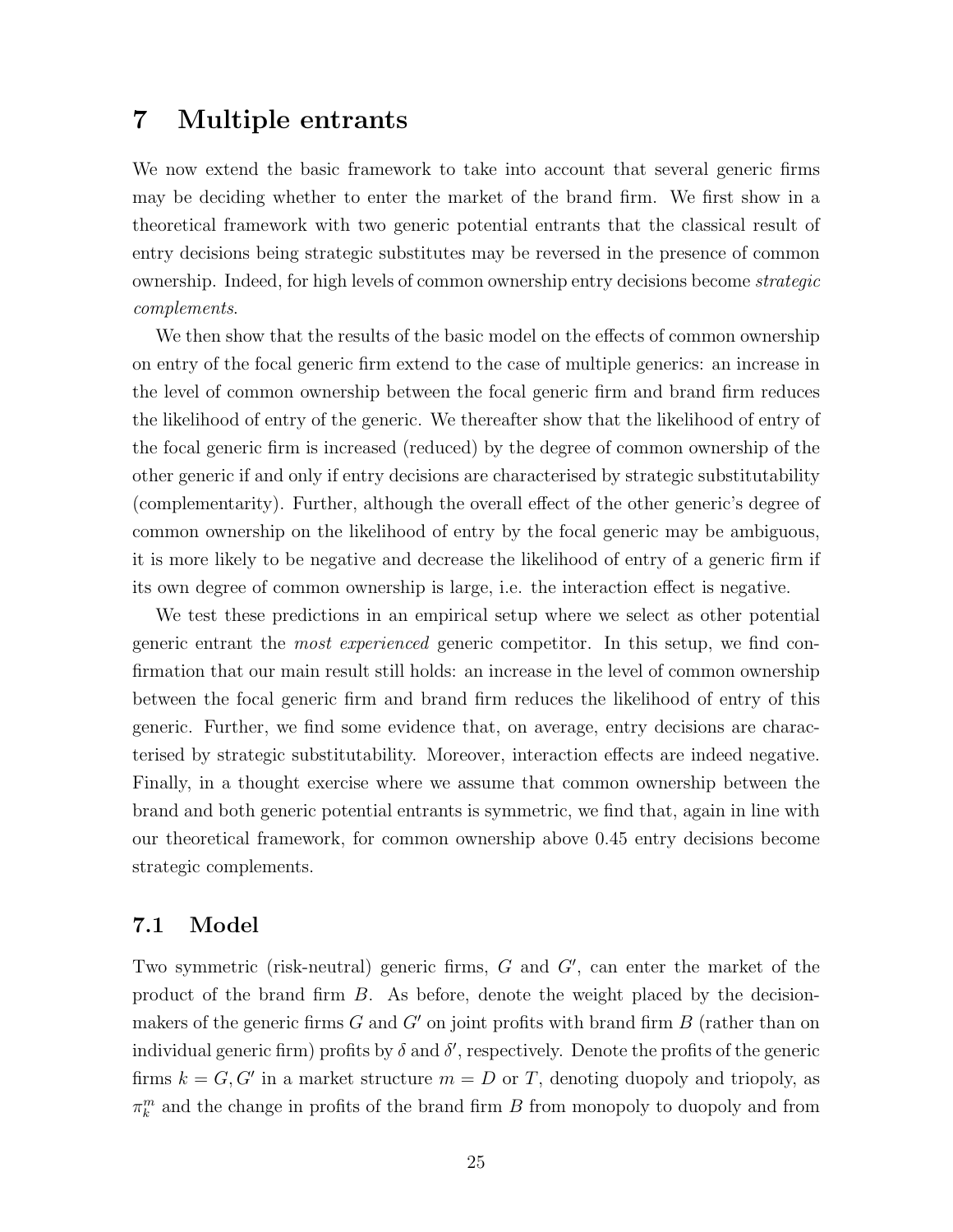duopoly to triopoly as  $\Delta \pi_B^D = \pi_B^D - \pi_B^M$  and  $\Delta \pi_B^T \equiv \pi_B^T - \pi_B^D$ , respectively. We assume, as before, that  $\Delta \pi_B^D < 0$  and  $\Delta \pi_B^T < 0$  but, as the reduction of profits decrease with the number of entrants,  $\Delta \pi_B^D < \Delta \pi_B^T$ . We also assume away collusion.

Extending the reasoning of the basic model, and denoting the probability that the competitor of firm  $G$  (i.e.  $G'$ ) enters as p, generic firm  $G$  should enter the market as long as the net gains of entry (or the "incentives" to enter)  $\Pi_G > 0$ , where

$$
\Pi_G(p,\delta) \equiv (1-p)\pi_G^D + p\pi_G^T + \delta[(1-p)\Delta\pi_B^D + p\Delta\pi_B^T].
$$
\n(9)

Notice that in the case in which the probability of  $G'$  entering is zero,  $p = 0$ , this condition reduces to  $\pi_G^D + \delta \Delta \pi_B^D > 0$ , as in equation (2) in our basic model. Here, the probability that the generic firm  $G$  enters, which we shall denote by  $p'$  (as it is the competitor of firm  $G'$ ), may depend on p and  $\delta$ . Similarly, p depends on p' and  $\delta'$ . Indeed, the generic firm  $G'$  will enter as long as  $\Pi_{G'} > 0$ , where

$$
\Pi_{G'}(p',\delta') \equiv (1-p')\pi_{G'}^D + p'\pi_{G'}^T + \delta'[(1-p')\Delta\pi_B^D + p'\Delta\pi_B^T].
$$
\n(10)

#### 7.2 Entry decisions: strategic complements or substitutes?

We now show that entry decisions are not necessarily strategic substitutes in the presence of common ownership.

To understand how the incentives to enter of generic firm G change as the generic firm  $G'$  is more likely to enter, we derive  $\Pi_G$  in (9) with respect to p:

$$
\partial \Pi_G(p,\delta)/\partial p = -(\pi_G^D - \pi_G^T) + \delta(\Delta \pi_B^T - \Delta \pi_B^D). \tag{11}
$$

We can identify two effects. The first term is negative and as result, firm  $G$  has less incentives to enter if company  $G'$  is more likely to enter. This is the traditional (noncommon ownership) result of entry decisions being strategic substitutes. The second term is positive, and thus pulls in the other direction. As the other generic is more likely to enter, the effect on the brand company's profits is more likely to be from duopoly to triopoly rather than from monopoly to duopoly. This is of course less of a concern, given that the reduction in profits decreases with the number of entrants, i.e., $\Delta \pi_B^T > \Delta \pi_B^D$ .

Because of the common ownership between the generic firm and the brand product company, the traditional result of strategic substitutabilities can be reversed. In particular, when  $\partial \Pi_G(p,\delta)/\partial p > 0$ , then entry decisions are strategic complements. The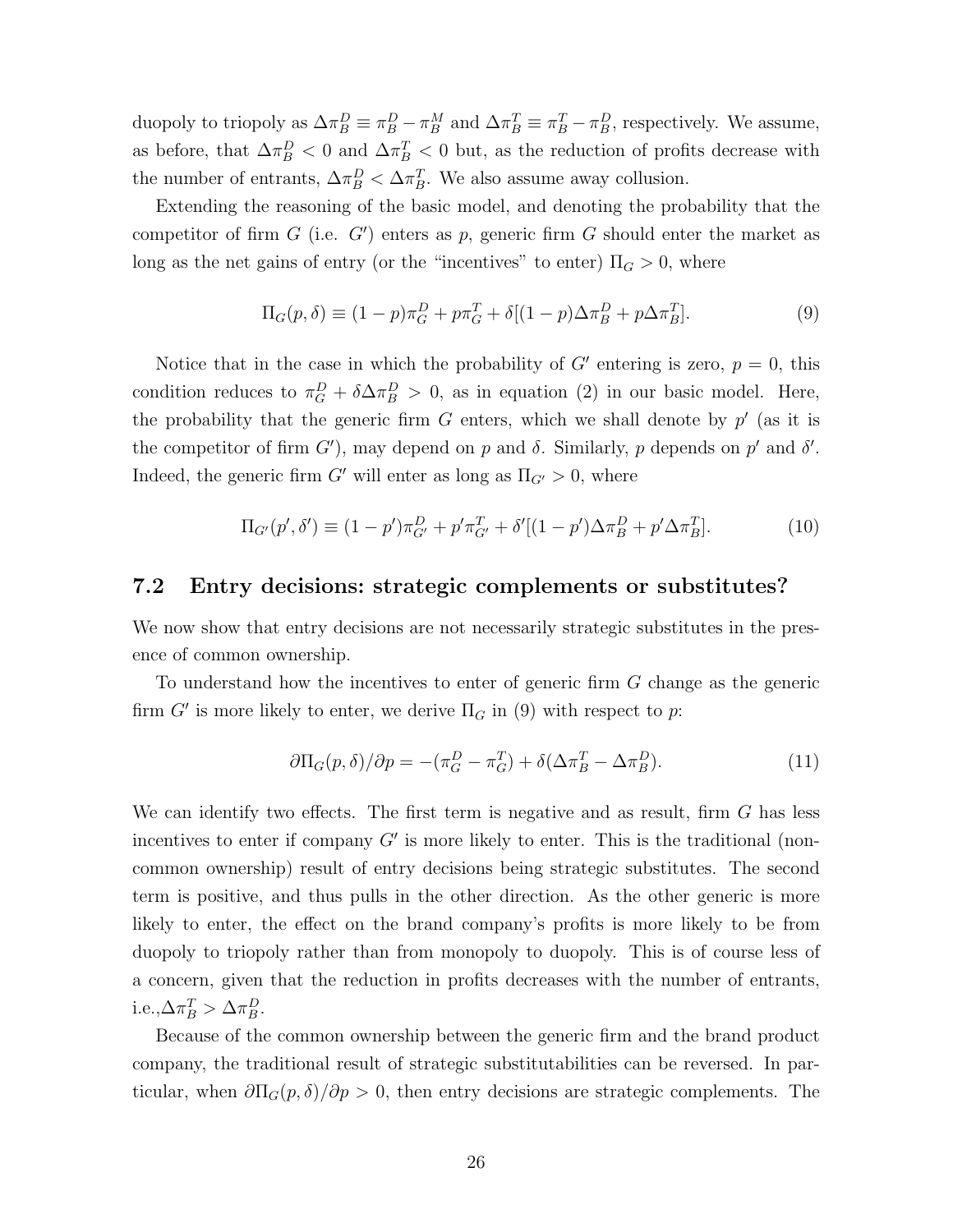trade-off can be understood as a balance between the (negative) first derivative with respect to the number of firms on the profits of the two-generic firms (first term) against the (positive) second derivatives on the profits of the branded product company (second term). In particular, for a high enough level of common ownership

$$
\delta > \delta^* \equiv -(\pi_G^D - \pi_G^T) / (\Delta \pi_B^T - \Delta \pi_B^D),\tag{12}
$$

 $\partial \Pi_G(p,\delta)/\partial p > 0$  and entry decisions are characterised by strategic complementarities. Summarising,

**Proposition 2.** For a high enough levels of common ownership, entry decisions are characterised by strategic complementarities.

### 7.3 Comparative statics

This section presents the comparative static predictions of the levels of common ownership of the two generic firms on the decision to enter of one of them, as well as the predicted interacted effects. We make use of the strategic interactions between the decisions of the two generics studied in the previous section to take into account the indirect effects.

Effects of common ownership of the focal generic firm We first show that the results of the basic model extend to the case of multiple generics. Namely, an increase in the level of common ownership decreases the incentive to enter of the focal generic firm.

Notice first that an increase in  $\delta$  will negatively affect  $\Pi_G$ , as  $\partial \Pi_G/\partial \delta = [(1$  $p)\Delta\pi_B^D + p\Delta\pi_B^T$  < 0, but it will not affect  $\Pi_{G'}$  nor, thus, p directly. In formal terms, by the chain rule,

$$
\partial \Pi_G(p,\delta)/\partial \delta = \underbrace{\partial \Pi_G/\partial p}_{\leq 0} * \underbrace{\partial p/\partial \delta}_{=0} + \underbrace{\partial \Pi_G/\partial \delta}_{<0} < 0. \tag{13}
$$

Second, the equilibrium effects reinforce the direct effect, although the channel depends on whether entry decisions are strategic complements or substitutes. In the case where they are strategic substitutes, a decrease in the incentives to enter of  $G$ , i.e. a reduction of p', implies an increase in  $\Pi_{G'}$  and thus of p, which will reduce  $\Pi_G$  and thus p' further. Repeating the process, we get less entry of firm G. Similarly, in case where they are strategic complements, a decrease in the incentives to enter of  $G$ , i.e. a reduction of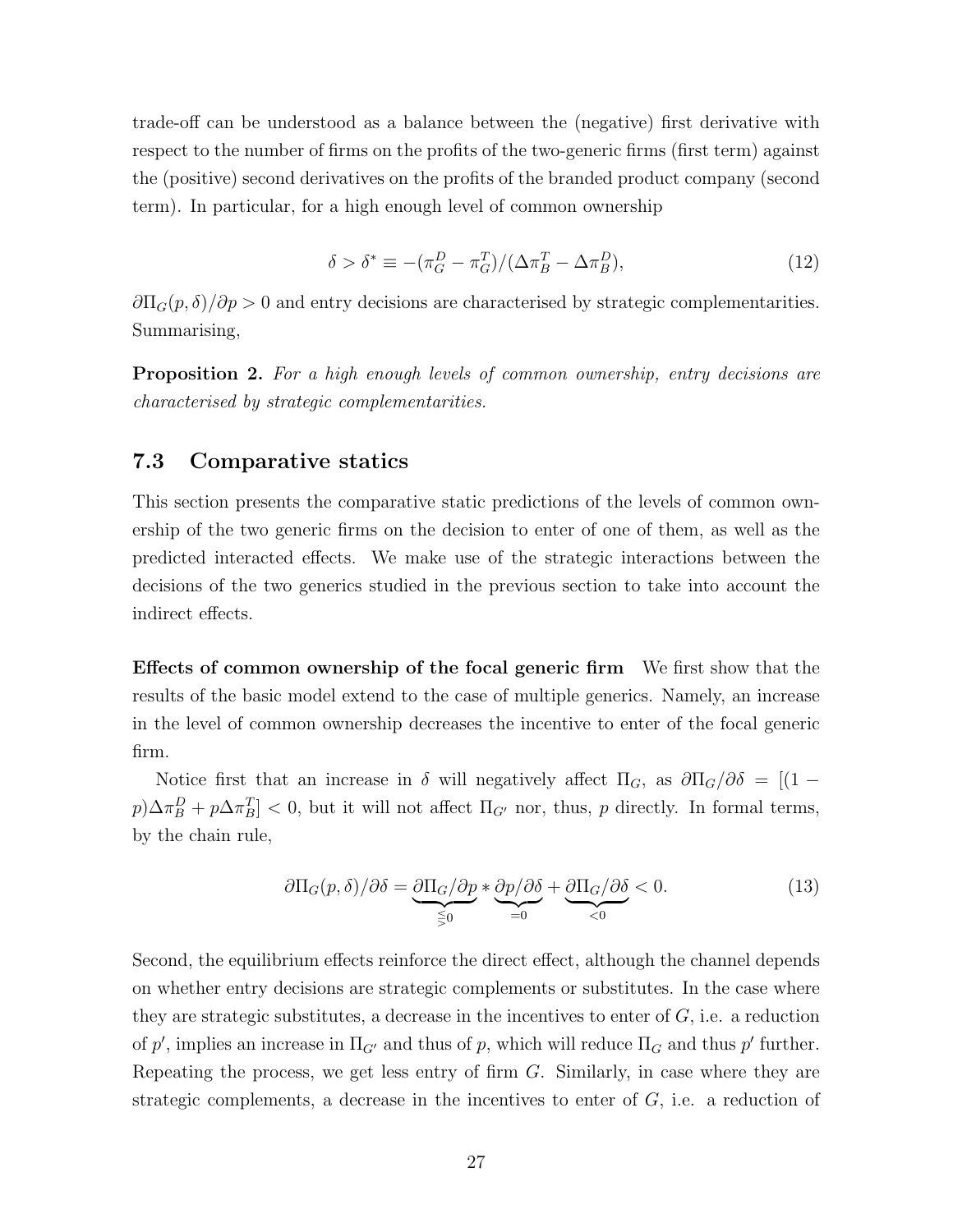p', implies a reduction in  $\Pi_{G'}$  and thus of p, which reduces  $\Pi_G$  and thus p' further. Repeating the process, we again get less entry of firm G. Summarising,

**Proposition 3.** Higher levels of common ownership between the focal generic firm and the brand firm lower the incentives to enter of this generic firm.

Effects of common ownership of the other generic firm We now show that an increase in the level of common ownership of the other firm with the brand firm increases (decreases) the incentive to enter of a given generic firm if and only if entry decisions are strategic substitutes (strategic complements).

Suppose first that entry decisions are strategic substitutes. An increase in  $\delta'$  does not affect  $\Pi_G$  directly,  $\partial \Pi_G/\partial \delta' = 0$ , but it reduces  $\Pi_{G'}$  and thus p, which in turn increases  $\Pi_G$ . In formal terms,

$$
\partial \Pi_G(p,\delta)/\partial \delta' = \underbrace{\partial \Pi_G/\partial p}_{\leq 0} * \underbrace{\partial p/\partial \delta'}_{\leq 0} + \underbrace{\partial \Pi_G/\partial \delta'}_{=0} > 0
$$
\n(14)

In terms of equilibrium effects, an increase in  $\Pi_G$  and thus in p' implies that p is reduced further, which in turn increases  $\Pi_G$  and  $p'$  further. Repeating the process, we have more entry of firm G.

Suppose, second, that entry decisions are strategic complements. As before, an increase in  $\delta'$  does not affect  $\Pi_G$  directly but it reduces  $\Pi_{G'}$  and thus p:

$$
\partial \Pi_G(p,\delta) / \partial \delta' = \underbrace{\partial \Pi_G / \partial p}_{>0} * \underbrace{\partial p / \partial \delta'}_{<0} + \underbrace{\partial \Pi_G / \partial \delta'}_{=0} < 0 \tag{15}
$$

In terms of equilibrium effects, a decrease in  $\Pi_G$  and in thus p' implies that p is reduced further, which in turn decreases  $\Pi_G$  and  $p'$  further. Repeating the process, we have less entry of firm G. Summarising,

**Proposition 4.** Higher levels of common ownership between the other generic firm and the brand firm lower (increases) the incentives to enter of the focal generic firm if and only if entry decisions are strategic substitutes (strategic complements).

Interaction effects We now investigate how the effect of common ownership of a given firm on entry depends on the level of common ownership of the other firm. We show, on the one hand, that the effect of  $\delta$  on entry is more negative as  $\delta'$  changes. Similarly, the effect of  $\delta'$  is relatively more negative as  $\delta$  increases. In absolute terms,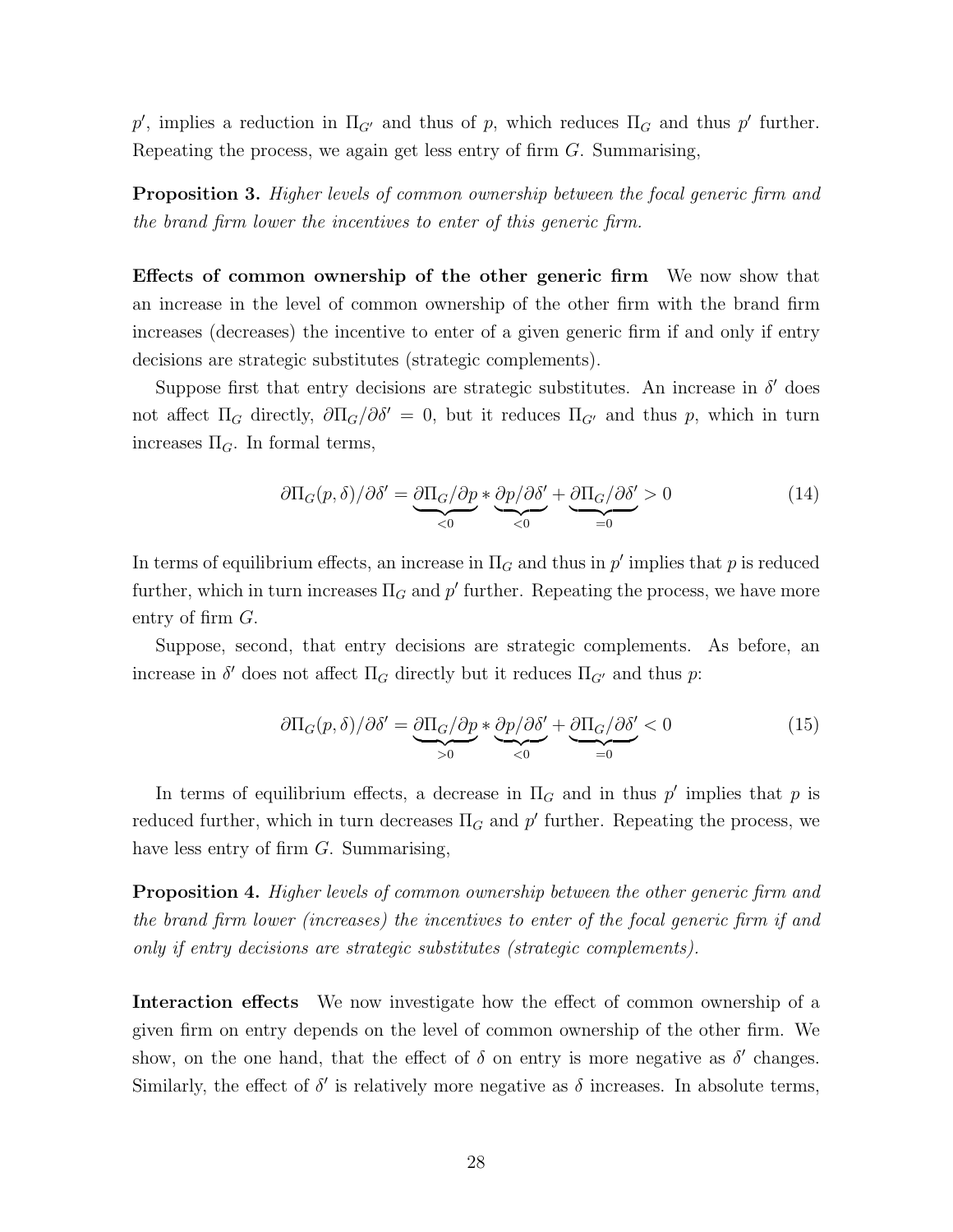the effect of  $\delta'$  is positive for low levels of  $\delta$  (e.g. when  $\delta = 0$ ) and negative for high levels of  $\delta$ .

To understand how the effects of  $\delta$  on the probability of entry of G change as we increase  $\delta'$ , we take the derivative of (13) with respect to  $\delta'$ :

$$
\partial^2 \Pi_G(p,\delta)/\partial \delta \partial \delta' = \underbrace{\partial^2 \Pi_G/\partial p \partial \delta}_{>0} * \underbrace{\partial p/\partial \delta'}_{<0} + \underbrace{\partial^2 \Pi_G/\partial \delta \partial \delta'}_{=0} < 0.
$$

The first term is positive because, deriving (12) with respect to  $\delta$ , we have that  $\partial^2\Pi_G/\partial p\partial\delta = \Delta\pi_B^T - \Delta\pi_B^D > 0$ . Although the effect of p on the incentives to enter of firm G may be ambiguous,  $\partial \Pi_G / \partial p \geq 0$ , it should be relatively more complementary as  $\delta$  increases. As a result of this, the effect of  $\delta'$  on the probability of entry of G is relatively more negative as we increase  $\delta$ . But the absolute effect may be positive or negative. Indeed, in the case in which  $\delta = 0$ , then  $\partial \Pi_G/\partial p < 0$  and, using (14),  $\partial \Pi_G(p,\delta)/\partial \delta' > 0$ . Summarising,

Proposition 5. The interaction effect of common ownership of the generic firms and the brand firm is negative. Therefore, higher levels of common ownership of the other generic firm make the effect of common ownership of the focal generic firm more negative.

#### 7.4 Empirical implementation and results

Table 6 presents the results of specifications where we include a measure of common ownership for another generic entrant  $G'$  with the brand. We take a pragmatic approach and calculate  $\delta'$  as the level of common ownership between the brand in the market and the most experienced potential generic entrant. We reason that potential generic entrants are likely to consider the most experienced other potential generic entrant as a viable entry candidate, and hence are likely to take the common ownership of this firm with the brand into consideration. We identify the most experienced potential generic entrant as the firm that has the highest previous experience at the drug form/route level for the given drug market as measured by the variable *Experience Route*.<sup>33</sup>

Our results are in line with the theory outlined above. First, we find that the coefficient on  $\delta$  is negative and significant for our three different ownership measures

<sup>33</sup>Since we consider a large set of potential entrants in our empirical analysis (on average 131 per market) it would not be feasible to include measures of  $\delta'$  for all other potential entrants. Moreover aggregating measures of  $\delta'$  for a large set of potential entrants is likely to provide a meaningless statistic; whereas for the econometrician it is difficult to restrict to the set of potential entrants based on observable characteristics, for generic entrants it may be more clear which other generics are candidates to enter a specific drug market.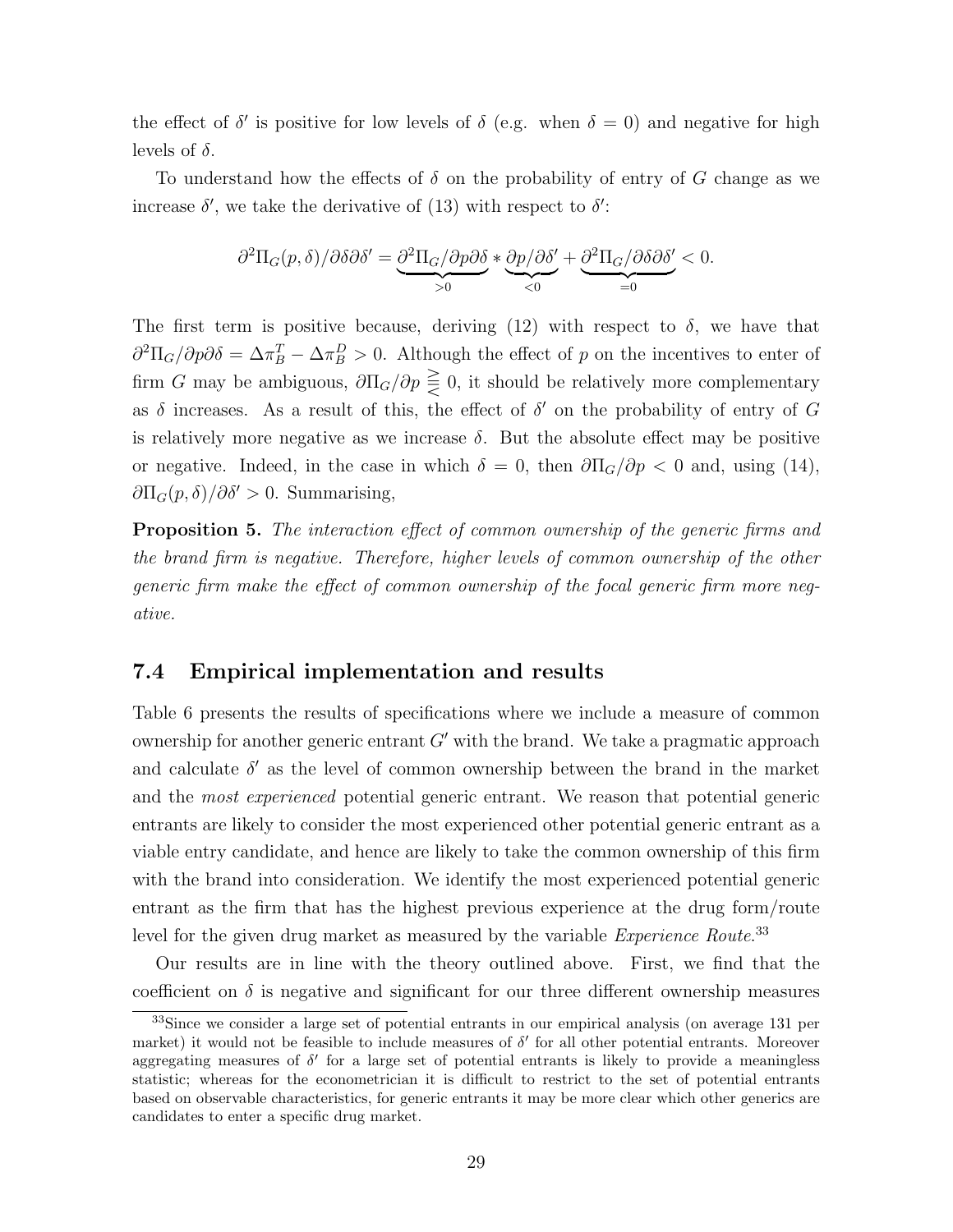in all specifications. In other words, the main result of our basic framework still holds: higher levels of common ownership between the focal generic firm and the brand firm reduce the likelihood of entry.

Second, as can be seen from coefficients on  $\delta'$  in columns (1), (2) and (3), the overall impact of common ownership between the other potential generic entrant and the brand company,  $\delta'$ , is positive; i.e. higher common ownership between  $G'$  and the brand increases the likelihood that G enters on average. The logic is as follows: higher common ownership between  $G'$  and the brand reduces the likelihood of entry by  $G'$ . This reduced likelihood of entry by  $G'$  in turn increases the likelihood of entry by the focal generic G. Therefore, entry decisions between generic companies  $G$  and  $G'$  are characterised, on average, by strategic substitutabilities. Note, however, that these results are not very significant. This is perhaps not surprising, as we are measuring average effects that might hide heterogeneities in terms of strategic substitutability and complementarity.

Therefore, in a next step we include interaction effects  $\delta \times \delta'$  (see columns (4), (5) and (6)). The coefficient on the interaction term  $\delta \times \delta'$  is negative, although not significant. Thus, we find some evidence that higher levels of  $G$ 's common ownership with brand, reinforces the negative effect of G's common ownership with brand.

To understand how common ownership influences entry decisions of generics to be strategic substitutes or complements, we perform a thought experiment on  $\delta_S$  and  $\delta'_S$ and impose symmetry, i.e.  $\delta_S = \delta_S' = x$ . The overall effect of G''s common ownership with the brand on G's probability of entry is positive if  $0.009x - 0.02x^2 > 0$ , which can be re-written as  $x < 0.45$ . Hence, for symmetric common ownership levels of G and G' with the brand company, for lower levels of common ownership  $(x < 0.45)$ , G''s common ownership with the brand has an overall positive effect on G's probability of entry (entrants are strategic substitutes). For higher levels common ownership  $(x > 0.45)$ ,  $G$ 's common ownership with the brand has an overall negative effect on  $G$ 's probability of entry. Thus, entry decisions are strategic complements.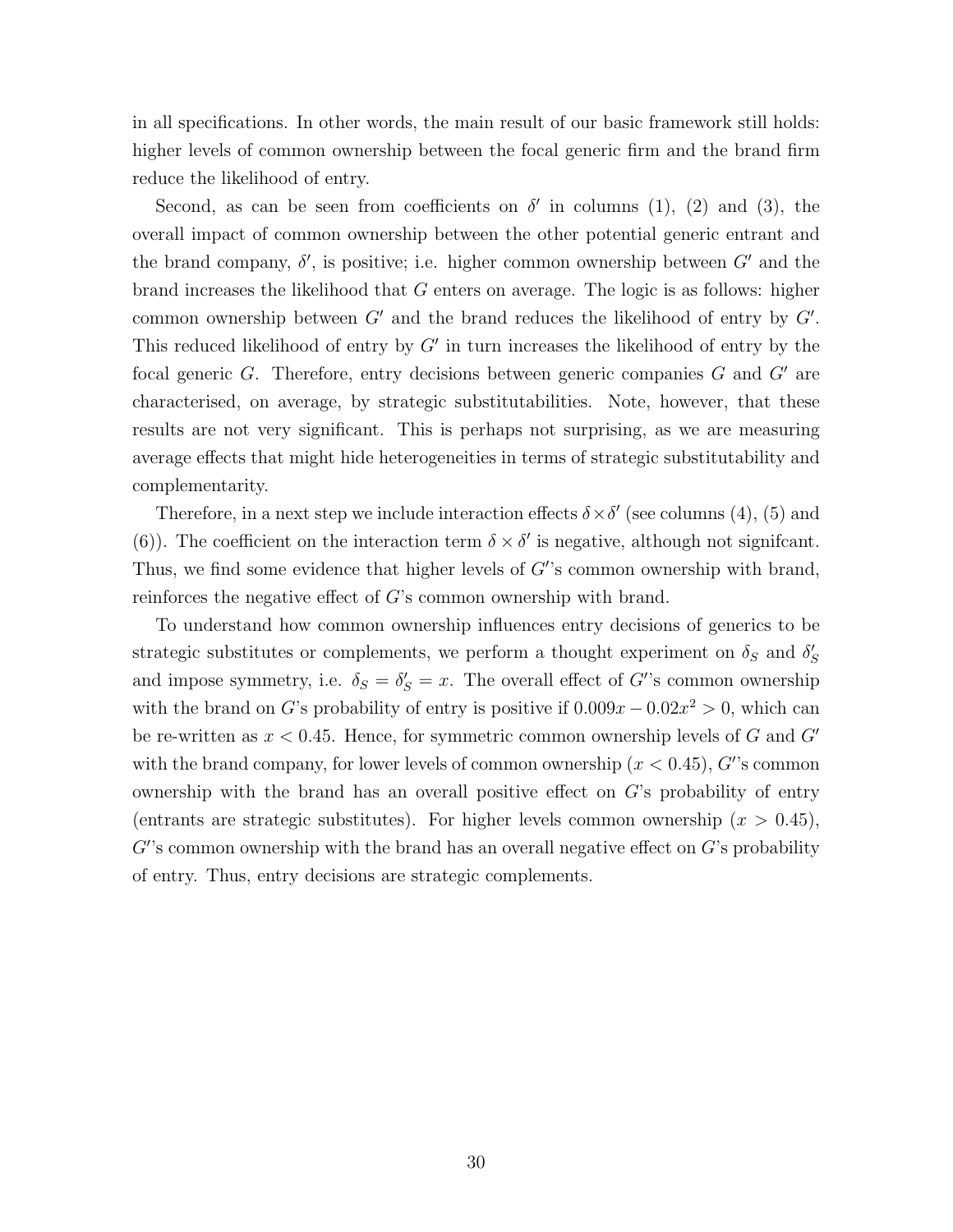|                                  | (1)          | (2)          | (3)                  | (4)          | (5)          | (6)          |
|----------------------------------|--------------|--------------|----------------------|--------------|--------------|--------------|
|                                  |              |              |                      |              |              |              |
| $\delta_S$                       | $-0.0124***$ |              |                      | $-0.0109**$  |              |              |
|                                  | (0.00438)    |              |                      | (0.00475)    |              |              |
| $\delta_S'$                      | 0.00674      |              |                      | $0.00913*$   |              |              |
|                                  | (0.00512)    |              |                      | (0.00533)    |              |              |
| $\delta_S \times \delta_S'$      |              |              |                      | $-0.0226$    |              |              |
|                                  |              |              |                      | (0.0269)     |              |              |
| $\delta_C$                       |              | $-0.0427***$ |                      |              | $-0.0384***$ |              |
|                                  |              | (0.0131)     |                      |              | (0.0142)     |              |
| $\delta_C'$                      |              | 0.0118       |                      |              | 0.0182       |              |
|                                  |              | (0.0148)     |                      |              | (0.0154)     |              |
| $\delta_C \times \delta_C'$      |              |              |                      |              | $-0.182$     |              |
|                                  |              |              |                      |              | (0.194)      |              |
| $\delta_L$                       |              |              | $-0.0169***$         |              |              | $-0.0159***$ |
|                                  |              |              | (0.00401)            |              |              | (0.00435)    |
| $\delta_L'$                      |              |              | $0.00910*$           |              |              | $0.0106*$    |
|                                  |              |              | (0.00534)            |              |              | (0.00554)    |
| $\delta_L \times \delta_L'$      |              |              |                      |              |              | $-0.0164$    |
|                                  |              |              |                      |              |              | (0.0252)     |
| Subsidiary $(0/1)$               | $-0.0412***$ | $-0.0406***$ | $-0.0412***$         | $-0.0412***$ | $-0.0406***$ | $-0.0412***$ |
|                                  | (0.0102)     | (0.0102)     | (0.0102)             | (0.0102)     | (0.0102)     | (0.0102)     |
| Sales Rank $(1-10)$ $(0/1)$      | $0.0222***$  | $0.0221***$  | $0.0222***$          | $0.0221***$  | $0.0221***$  | $0.0222***$  |
|                                  | (0.00622)    | (0.00622)    | (0.00622)            | (0.00622)    | (0.00622)    | (0.00621)    |
| Sales Rank $(11-50)$ $(0/1)$     | $0.0223***$  | $0.0224***$  | $0.0224***$          | $0.0222***$  | $0.0223***$  | $0.0224***$  |
|                                  | (0.00364)    | (0.00364)    | (0.00364)            | (0.00364)    | (0.00364)    | (0.00364)    |
| Sales Rank $(51-100)$ $(0/1)$    | $0.0176***$  | $0.0177***$  | $0.0175***$          | $0.0176***$  | $0.0177***$  | $0.0175***$  |
|                                  | (0.00308)    | (0.00308)    | (0.00308)            | (0.00308)    | (0.00308)    | (0.00308)    |
| Authorized Generic $(0/1)$       | 0.00102      | 0.000980     | 0.00107              | 0.00103      | 0.000991     | $0.00108\,$  |
|                                  | (0.00151)    | (0.00151)    | (0.00151)            | (0.00151)    | (0.00151)    | (0.00151)    |
| Substitutes on Patent (ATC2)     | $-0.00449**$ | $-0.00451**$ | $-0.00441**$         | $-0.00448**$ | $-0.00449**$ | $-0.00440**$ |
|                                  | (0.00183)    | (0.00184)    | (0.00183)            | (0.00184)    | (0.00184)    | (0.00183)    |
| Substitutes off Patent (ATC2)    | $-0.000809$  | $-0.000796$  | $-0.000839$          | $-0.000814$  | $-0.000806$  | $-0.000846$  |
|                                  | (0.00152)    | (0.00152)    | (0.00152)            | (0.00152)    | (0.00152)    | (0.00152)    |
| Experience Route                 | $0.00835***$ | $0.00834***$ | $0.00836***$         | $0.00835***$ | $0.00834***$ | $0.00836***$ |
|                                  | (0.000564)   | (0.000564)   | (0.000565)           | (0.000564)   | (0.000564)   | (0.000564)   |
| Experience ATC2                  | $0.0602***$  | $0.0602***$  | $0.0601***$          | $0.0602***$  | $0.0602***$  | $0.0601***$  |
|                                  | (0.00699)    | (0.00699)    | (0.00699)            | (0.00699)    | (0.00699)    | (0.00699)    |
| Experience New Drug              | $0.00437**$  | $0.00433**$  | $0.00478**$          | $0.00438**$  | $0.00434**$  | $0.00479**$  |
|                                  | (0.00222)    | (0.00217)    | (0.00219)            | (0.00222)    | (0.00217)    | (0.00219)    |
| Breadth (ATC2)                   | $0.00325***$ | $0.00334***$ | $0.00330***$         | $0.00325***$ | $0.00333***$ | $0.00329***$ |
|                                  | (0.000920)   | (0.000924)   | (0.000920)           | (0.000920)   | (0.000924)   | (0.000920)   |
| Therapeutic field $(0/1)$        | Yes          | Yes          | Yes                  | Yes          | Yes          | Yes          |
| Drug form $(0/1)$                | Yes          | Yes          | Yes                  | Yes          | Yes          | Yes          |
| Submission type $(0/1)$          | Yes          | Yes          | Yes                  | Yes          | Yes          | Yes          |
| Generic region of origin $(0/1)$ | Yes          | Yes          | Yes                  | Yes          | Yes          | Yes          |
| Year end of exclusivity $(0/1)$  | Yes          | Yes          | $\operatorname{Yes}$ | Yes          | Yes          | Yes          |
| Constant                         | $0.0300***$  | $0.0295***$  | $0.0296***$          | $0.0300***$  | $0.0295***$  | $0.0296***$  |
|                                  | (0.00676)    | (0.00676)    | (0.00675)            | (0.00676)    | (0.00676)    | (0.00675)    |
|                                  |              |              |                      |              |              |              |
| Observations                     | 58,737       | 58,737       | 58,737               | 58,737       | 58,737       | 58,737       |
| Drug markets                     | 451          | 451          | 451                  | 451          | 451          | 451          |
| R-squared                        | 0.079        | 0.079        | 0.079                | 0.079        | 0.079        | 0.079        |

Notes: Standard errors in parentheses are robust. The dependent variable is entry within 18 months. ∗ ∗ ∗p <  $0.01$ ,  $*$   $*$   $p$  < 0.05,  $*$  $p$  < 0.1.

## Table 6: Multiple Entrants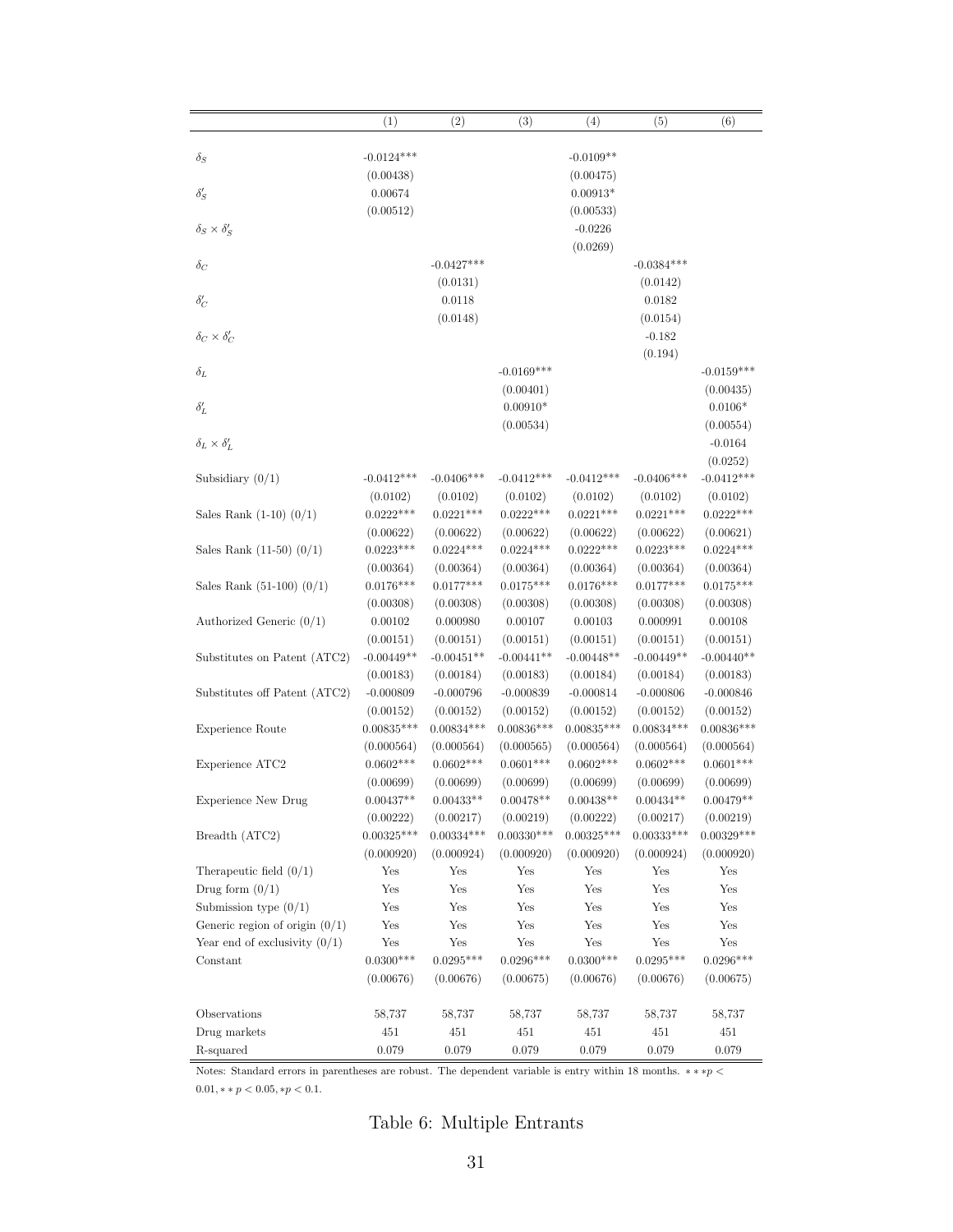## 8 Conclusion

Ownership linkages between firms, which typically arise due to large institutional investors that invest in multiple firms in an industry, are a defining feature of firm ownership structures in the present day. Consequently the question of whether institutional investors influence firm strategies and correspondingly whether common ownership between rival firms has an effect on product markets outcomes has recently attracted significant attention.

In this paper we consider the effect of common ownership on market entry decisions in the pharmaceutical industry. Given that generic entry results in substantial revenue losses for the brand firm, a simple theory model shows that with common ownership, a potential generic entrant partly internalises the harm that entry inflicts on the incumbent and thus is less likely to enter. Empirical results lend robust support to this proposition. We show that higher common ownership between a potential generic entrant and the brand firm (incumbent) in a specific drug market has a significant negative effect on the likelihood that the generic firm will enter the market. Based on a linear probability model that relates generic entry to several measures of common ownership with the brand, we find that a one-standard-deviation increase in common ownership decreases the probability of generic entry by 9-13%.

We further consider how common ownership between other rival generics and the brand may influence the focal generic firm's entry decision. We theoretically show that the classical result of entry decisions being strategic substitutes may be reversed into being strategic substitutes in the presence of high common ownership. We find some empirical evidence that this can indeed be the case.

This research contributes to the literature on the product markets effects of common ownership and informs the current debate on the influence of institutional investors. We provide evidence that is consistent with the hypothesis that common shareholders indeed influence strategic decisions of companies. Given the importance of generic entry in terms of reducing drug prices and therefore overall healthcare costs, common ownership in the pharmaceutical industry may have the potential to raise the costs to consumers and healthcare payors.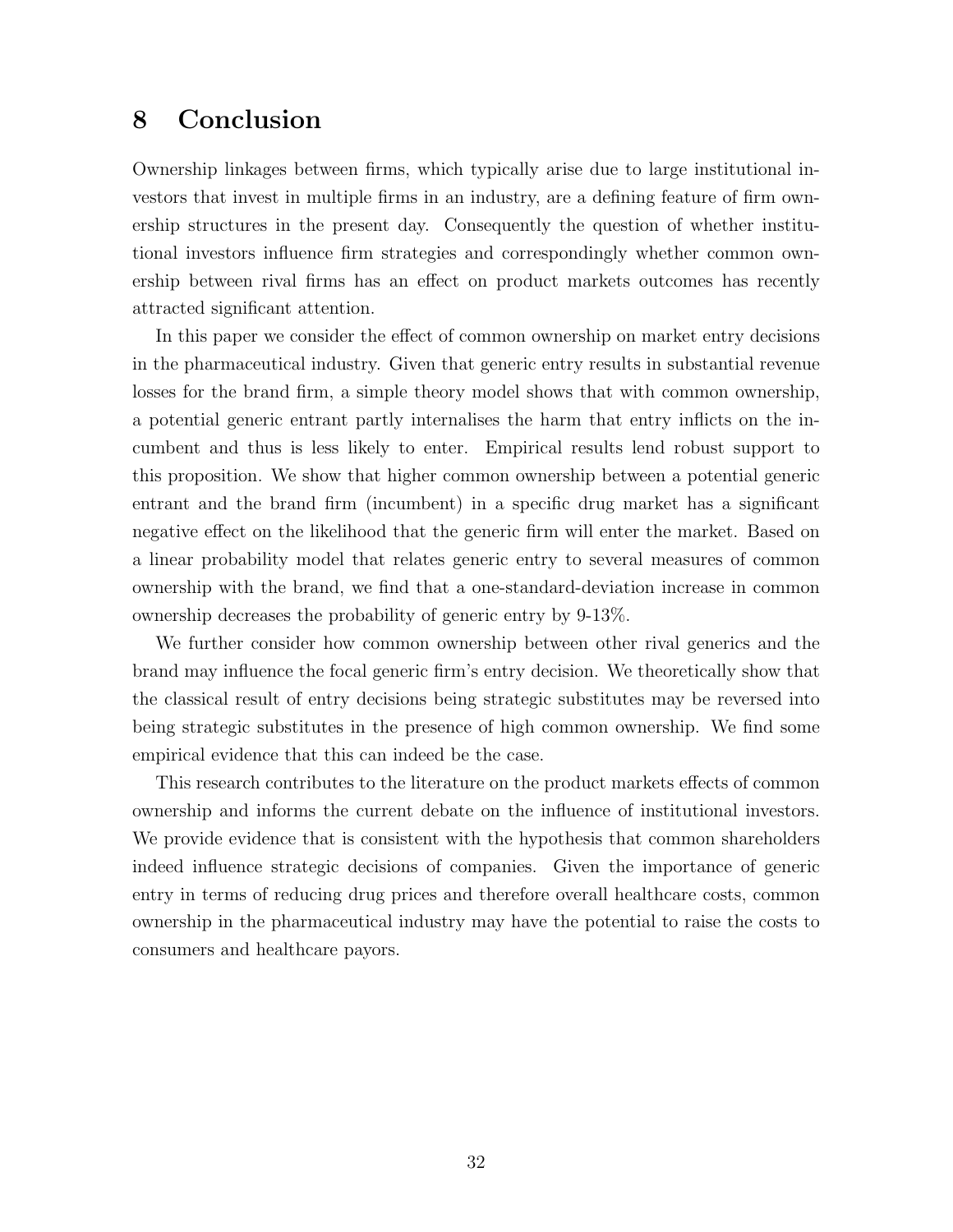## 9 References

Aghion, P., Van Reenen, J., & Zingales, L. (2013). Innovation and institutional ownership. American economic review, 103(1), 277-304.

Angrist, J. D., & Pischke, J.-S. (2009). Mostly harmless econometrics: An empiricist's companion. Princeton: Princeton University Press.

Antón, M., Ederer, F., Giné, M., & Schmalz, M. C. (2018). Common ownership, competition, and top management incentives. Mimeo.

Antón, M., Ederer, F., Giné, M., & Schmalz, M. C. (2017). Innovation: The bright side of common ownership?

Appel, I. R., Gormley, T. A., & Keim, D. B. (2016). Passive investors, not passive owners. Journal of Financial Economics, 121(1), 111-141.

Appelt, S. (2015). Authorized generic entry prior to patent expiry: reassessing incentives for independent generic entry. Review of Economics and Statistics, 97(3 ), 654-666.

Azar, J., Raina, S., & Schmalz, M. C. (2016). Ultimate ownership and bank competition.

Azar, J. (2017). Portfolio Diversification, Market Power and the Theory of the Firm. IESE Business School, Universidad de Navarra. Working Paper.

Azar, J., Schmalz, M. &Tecu, I. (2018). Anti-competitive effects of common ownership. Journal of Finance, forthcoming.

Banal-Estanol, A., Seldeslachts, J. & Vives, X. (2018). Common Ownership - Product Market Consequences of a Shift from Active to Passive Investors. Mimeo.

Bena, J., Ferreira, M. A., Matos, P., & Pires, P. (2017). Are foreign investors locusts? The long-term effects of foreign institutional ownership. Journal of Financial Economics,  $126(1)$ ,  $122-146$ .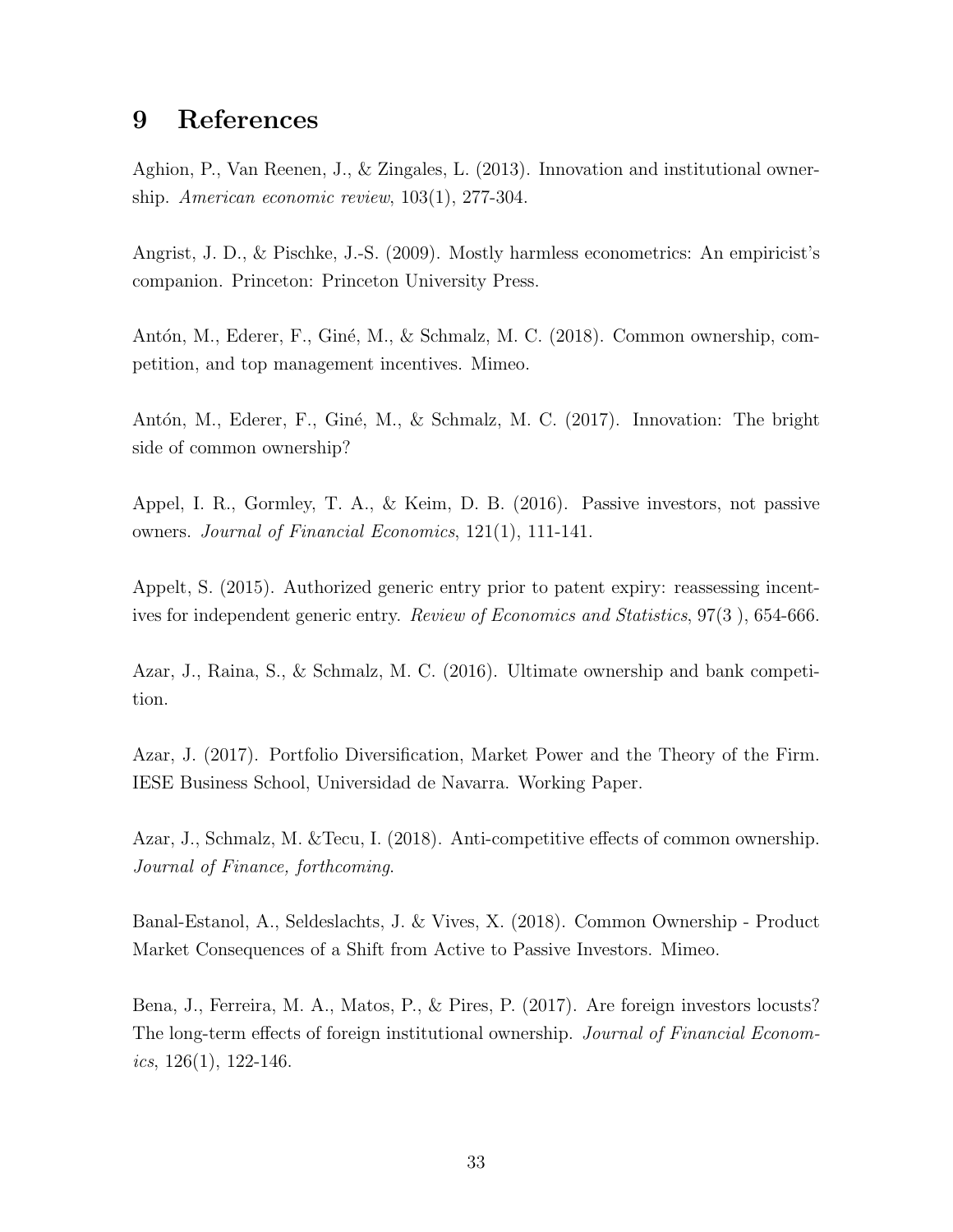Berger, A. N., Hasan, I., & Zhou, M. (2010). The effects of focus versus diversification on bank performance: Evidence from Chinese banks. Journal of Banking  $\mathcal C$  Finance, 34(7), 1417-1435.

Boone, A.L. & White, J.T. (2015). The effect of institutional ownership on firm transparency and information production.Journal of Financial Economics, 117(3), 508-533.

Booraem, G. (2013). Passive investors, not passive owners: A look at Vanguard's approach to proxy voting and corporate governance.

Branstetter, L., Chatterjee, C., & Higgins, M. J. (2016). Regulation and welfare: evidence from paragraph IV generic entry in the pharmaceutical industry. The RAND Journal of Economics, 47(4), 857-890.

Brav, A., Jiang, W., Ma, S., & Tian, X. (2016). How does hedge fund activism reshape corporate innovation? (No. w22273). National Bureau of Economic Research.

Brav, A., Jiang, W., Partnoy, F., & Thomas, R. (2008). Hedge fund activism, corporate governance, and firm performance. The Journal of Finance, 63(4), 1729-1775.

Brito, D., Ribeiro, R., & Vasconcelos, H. (2014). Measuring unilateral effects in partial horizontal acquisitions. International Journal of Industrial Organization, 33, 22-36.

Brito, D., Cabral, L., & Vasconcelos, H. (2016). Competitive Effects of Partial Control in an Input Supplier.

Carleton, W. T., Nelson, J. M., & Weisbach, M. S. (1998). The influence of institutions on corporate governance through private negotiations: Evidence from TIAA-CREF. The Journal of Finance, 53(4), 1335-1362.

Caudill, S. B. (1988). Practitioners corner: An advantage of the linear probability model over probit or logit. Oxford Bulletin of Economics and Statistics, 50(4), 425-427.

Cici, G., Gibson, S., & Rosenfeld, C. M. (2015). Cross-company effects of common ownership: Dealings between borrowers and lenders with a common blockholder.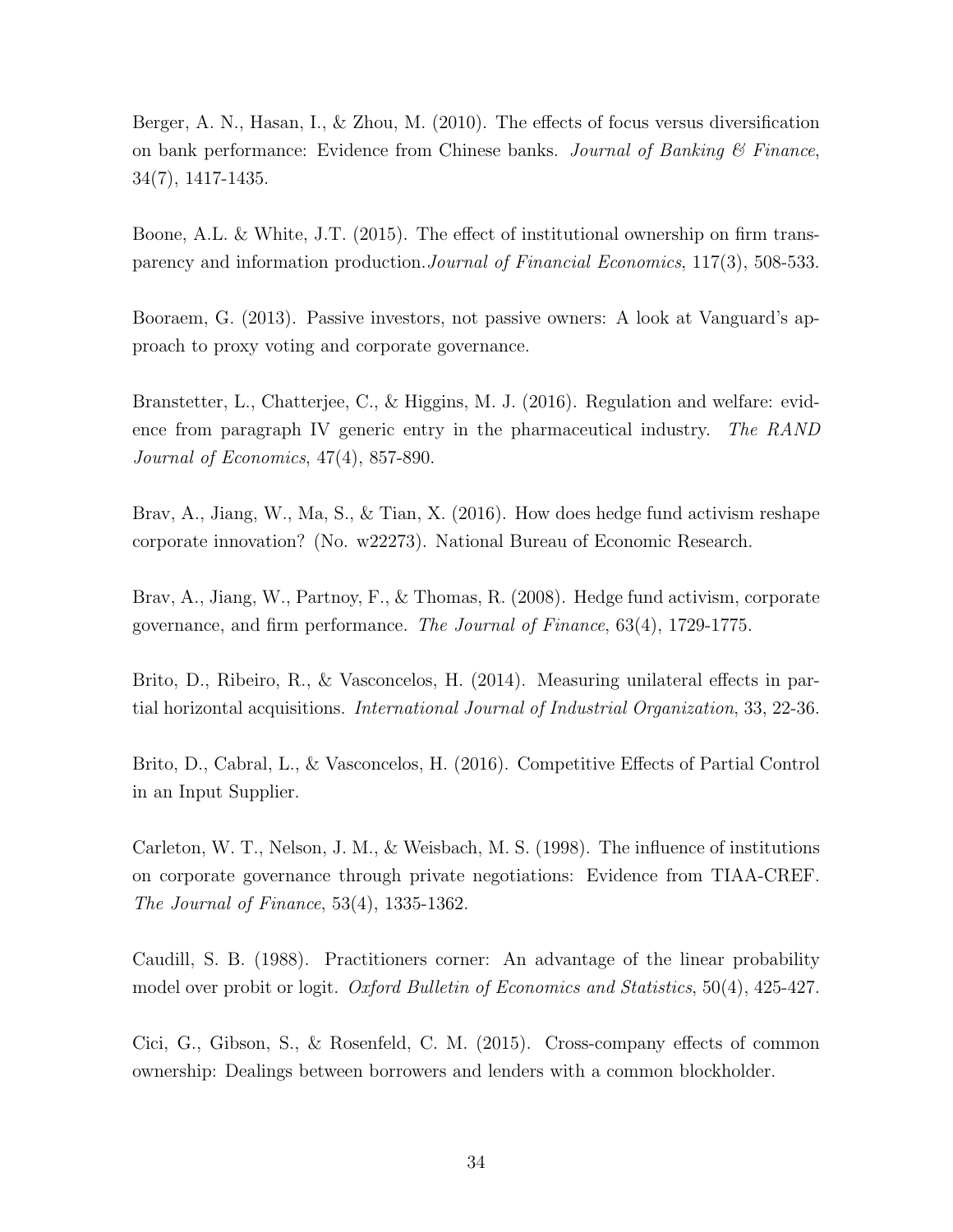Coffee, J. C. (1991). Liquidity versus control: The institutional investor as corporate monitor. *Columbia law review*, 91(6), 1277-1368.

Costa-Font, J., McGuire, A., & Varol, N. (2014). Price regulation and relative delays in generic drug adoption. Journal of health economics, 38, 1-9.

Del Guercio, D. & Hawkins, J. (1999). The motivation and impact of pension fund activism. Journal of financial economics, 52(3), 293-340.

Elhauge, E. (2016). Horizontal Shareholding. Harvard Law Review, 129:1267.

Fichtner, J., Heemskerk, E. M., & Garcia-Bernardo, J. (2017). Hidden power of the Big Three? Passive index funds, re-concentration of corporate ownership, and new financial risk. Business and Politics,  $19(2)$ ,  $298-326$ .

Freeman, K. (2016). The Effects of Common Ownership on Customer-Supplier Relationships.

Geng H, Hau H, Lai S. (2017). Patent success, patent holdup, and the structure of property rights.

Gilje, E., Gormley, T. A., & Levit, D. (2018). The rise of common ownership.

Gilo, D., Moshe, Y., & Spiegel, Y. (2006). Partial cross ownership and tacit collusion. The RAND Journal of Economics, 37(1), 81-99.

Glowicka, E., Lorincz, S., Pesaresi, E., Romero, L. S., & Verouden, V. (2009). Generic entry in prescription medicines in the EU: main characteristics, determinants and effects. Brussels: European Commission.

Gramlich, J., & Grundl, S. (2017). Testing for Competitive Effects of Common Ownership.

Handelsblatt Global (2016). The Supposed Influence of Asset Managers.

Harford, J., Jenter, D., & Li, K. (2011). Institutional cross-holdings and their effect on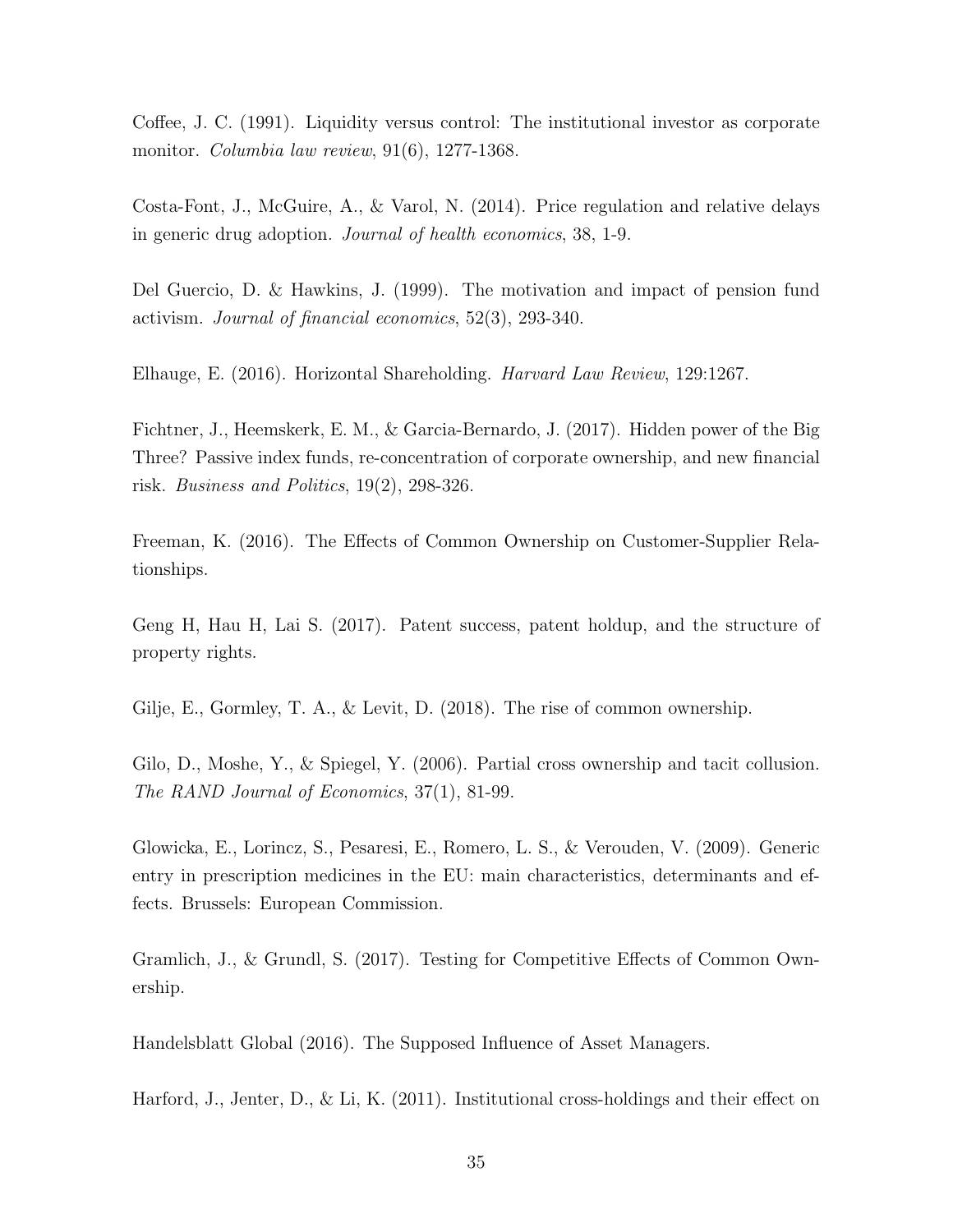acquisition decisions. Journal of Financial Economics, 99(1), 27-39.

He, J. J., & Huang, J. (2017). Product market competition in a world of crossownership: Evidence from institutional blockholdings. The Review of Financial Studies, 30(8), 2674-2718.

Hudson, J. (2000). Generic take-up in the pharmaceutical market following patent expiry: a multi-country study. International Review of Law and Economics,  $20(2)$ , 205-221.

Hurwitz, M. A., & Caves, R. E. (1988). Persuasion or information? Promotion and the shares of brand name and generic pharmaceuticals. The Journal of Law and Economics,  $31(2)$ ,  $299-320$ .

Jacobo-Rubio, R., Turner, J., & Williams, J. (2017). The Distribution of Surplus in the US Pharmaceutical Industry: Evidence from Paragraph (iv) Patent Litigation Decisions.

Kennedy, P., O'Brien, D. P., Song, M., & Waehrer, K. (2017). The Competitive Effects of Common Ownership: Economic Foundations and Empirical Evidence.

Kyle, M. K. (2006). The role of firm characteristics in pharmaceutical product launches. The RAND Journal of Economics, 37(3), 602-618.

Lopez, A. L., & Vives, X. (2017). Cross-ownership, R&D spillovers, and antitrust policy.

Malenko, N., & Shen, Y. (2016). The role of proxy advisory firms: Evidence from a regression-discontinuity design. The Review of Financial Studies, 29(12), 3394-3427.

McCahery, J. A., Sautner, Z., & Starks, L. T. (2016). Behind the scenes: The corporate governance preferences of institutional investors. The Journal of Finance, 71(6), 2905-2932.

Moreno-Torres, I., Puig-Junoy, J., & Borrell, J. R. (2009). Generic entry into the regulated Spanish pharmaceutical market. Review of Industrial Organization, 34(4), 373-388.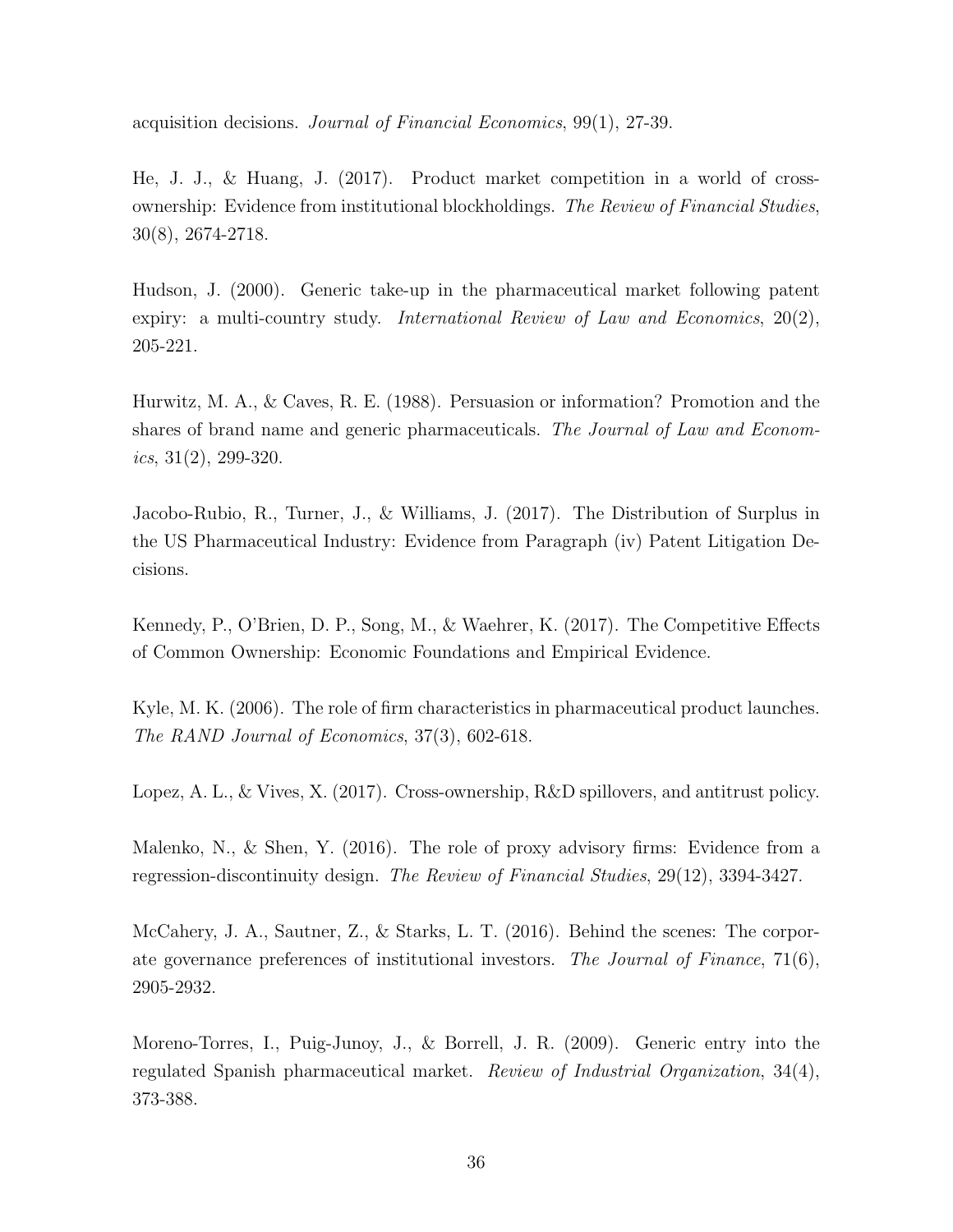New York Times (2016). Rise of Institutional Investors Raises Questions of Collusion.

O'Brien, D. P., & Salop, S. C. (1999). Competitive effects of partial ownership: Financial interest and corporate control. Antitrust Law Journal, 67, 559.

O'Brien, D. P., & Waehrer, K. (2017). The Competitive Effects of Common Ownership: We Know Less Than We Think.

OECD (2017). Policy Roundtable: Common ownership by institutional investors and its impact on competition.

Ojeda, W. (2017). Common ownership in the loan market.

Patel, M. (2017). Common Ownership, Institutional Investors, and Antitrust. Antitrust Law Journal, forthcoming.

Posner, E. A., Scott Morton, F. M., & Weyl, E. G. (2017). A proposal to limit the anti-competitive power of institutional investors. Antitrust Law Journal, forthcoming.

Regan, T. L. (2008). Generic entry, price competition, and market segmentation in the prescription drug market. International Journal of Industrial Organization, 26(4), 930-948.

Reiffen, D., & Ward, M. R. (2005). Generic drug industry dynamics. The Review of Economics and Statistics, 87(1), 37-49.

Reynolds, R. J., & Snapp, B. R. (1986). The competitive effects of partial equity interests and joint ventures. International Journal of Industrial Organization, 4(2), 141-153.

Rotemberg J. (1984). Financial transaction costs and industrial performance. Working Paper, Alfred P. Sloan School of Management.

Rubinstein, A. & Yaari M.E. (1983). The competitive stock market as cartel maker: Some examples. Suntory and Toyota International Centres for Economics and Related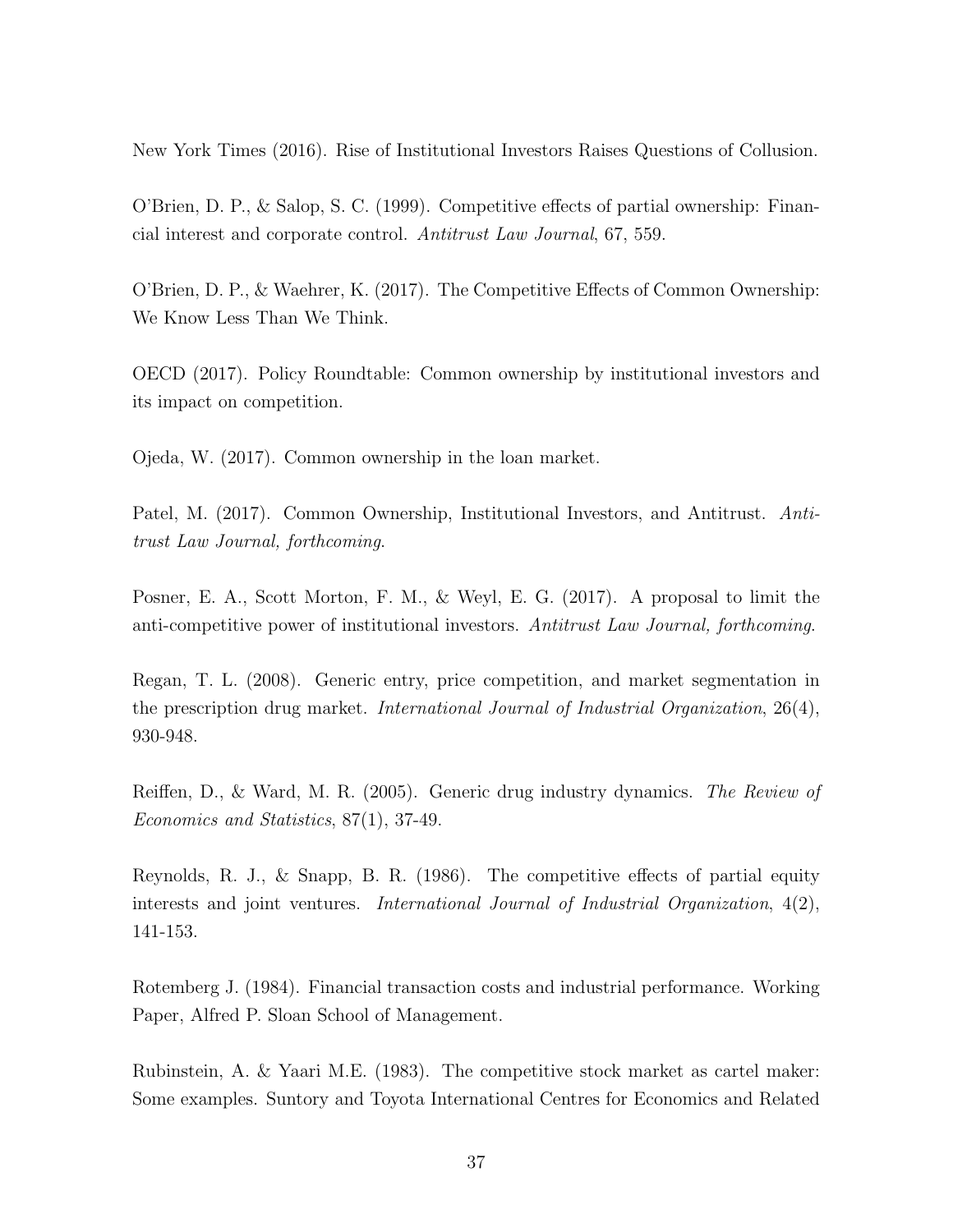Disciplines, LSE

Saha, A., Grabowski, H., Birnbaum, H., Greenberg, P., & Bizan, O. (2006). Generic competition in the US pharmaceutical industry. International Journal of the Economics of Business,  $13(1)$ , 15-38.

Schmalz, M. (2015). How Passive Funds Prevent Competition.

Schmalz, M. C. (2018). Common Ownership Concentration and Corporate Conduct. Schmidt, C., & Fahlenbrach, R. (2017). Do exogenous changes in passive institutional ownership affect corporate governance and firm value? Journal of Financial Economics, 124(2), 285-306.

Scott Morton, F. M. (1999). Entry decisions in the generic pharmaceutical industry. The Rand Journal of Economics, 421-440.

Scott Morton, F. M. (2000). Barriers to entry, brand advertising, and generic entry in the US pharmaceutical industry. International Journal of Industrial Organization, 18(7), 1085-1104

Scott Morton, F. M. (2002). Horizontal integration between brand and generic firms in the pharmaceutical industry. Journal of Economics & Management Strategy, 11(1), 135-168.

Seldeslachts, J., Newham, M., & Banal-Estanol, A. (2017). Common ownership of German companies. DIW Economic Bulletin 30.

The Economist (2015). Mutual funds and airline competition: Who really owns the skies?

Xie, J., & Gerakos, J. (2018). Institutional cross-holdings and generic entry in the pharmaceutical industry.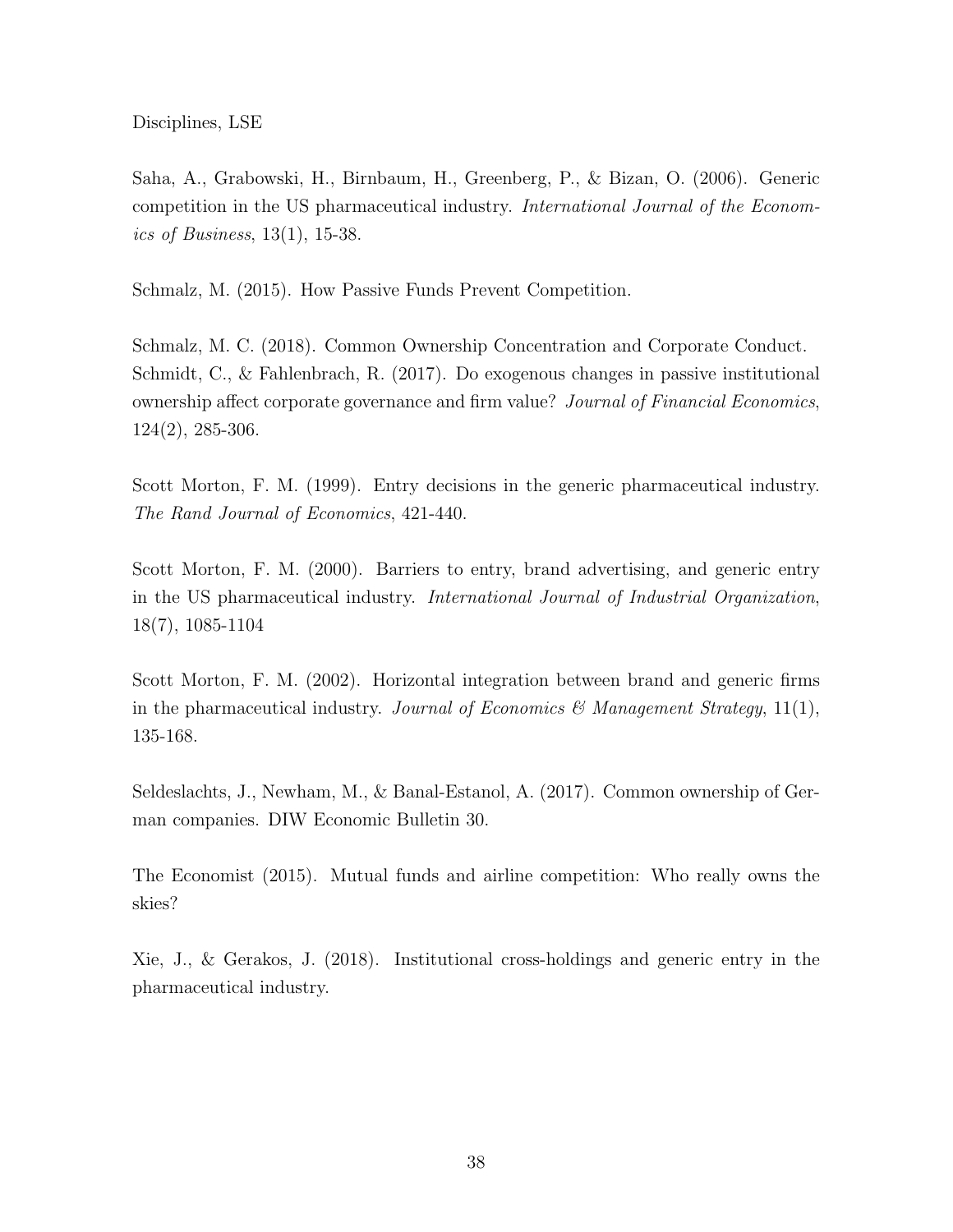## Appendix on dataset construction

This Appendix contains a detailed description of how the data used for the analysis in this paper was constructed. The FDA Orange Book was downloaded from the FDA website in 2017q2. First duplicate applications in the FDA Orange Book were identified and removed. Where duplicate applications had different approval dates, the earlier date was taken. Thereafter the products in the dataset were merged with historical patent data from the FDA based on the FDA drug application number and product number. The patent data provides a complete list of which patents are associated with the product and their corresponding expiration dates.

In the FDA Orange Book, a drug product (which is thus equal to the "relevant product market ") can be identified as a unique ingredient-form-strength combination. For example, Cetirizine Hydrochloride in syrup form with a strength of 5mg/5ml.

Initially, the FDA Orange Book reports 3964 products at the ingredient-form-strength level that were launched from 1982q1 until 2017q2. For our purposes we restricted the data in multiple ways. First, we consider only drug products that faced generic entry or patent expiry in the time frame 2004q1 to 2014q4 (this is the range where we have data on all variables). This results in a sample of 1080 unique drug products. We then drop drug products which are not linked to any patent (since this study focuses on market entry in markets that are initially protected by patents). This results in 666 unique drug products. Thereafter we drop OTC drugs, keeping only prescription drugs. This results in 640 unique drug products.

On the basis of information contained in the Orange Book we seek to remove product markets were the original brand drug was withdrawn for safety reasons. We identify these markets as markets where the original brand has been discontinued, there is no note in the Orange Book that the discontinuation was not for safety reasons. Dropping these markets results in 554 product markets. We drop two further product markets where generic applications (ANDAs) are approved before the NDA application for the same ingredient-form-strength. This results in 552 product markets.

We then aggregate these product markets to the ingredient-form level. We take the first strength that was approved by the FDA at the ingredient-form level as the relevant brand product. We then identify subsequent ANDAs that were approved at the same ingredient-form level. In cases where a generic enters with multiple strengths, we keep only the earliest entry. This results in 457 unique product markets, or brand products, at the ingredient-form level.

A variable is constructed that takes the earlier of either generic entry or the date of the last expiring patent for the relevant product market at the ingredient-form level; call this date the "end of exclusivity ". In line with the literature, we merge in annual drug sales data from one year before the end of exclusivity. The sales data is obtained from drugs.com. Drugs.com provides the annual US sales figures for the top 200 drugs for the years 2003 - 2010 (source: Verispan/ VONA) and the top 100 drugs for the years 2011 - 2013 (source: IMS Health/Midas). Out the sample of 457 product markets, 131 product markets at the ingredient-form level can be matched with sales data.

The sales data is matched with the FDA Orange book on the basis of trade name. Whereas in some cases the trade name provides an indication of which dosage form the sales refer to, in most cases we have just the trade name of the product. Hence for drugs which are offered in different forms, the different forms are each matched with the total sales of the product. In total there are 160 drug product markets which are available in different forms. One ingredient may be offered in as many as 4 different forms (e.g. tablet; oral, for suspension, oral; capsule, oral; injectable, injection). If we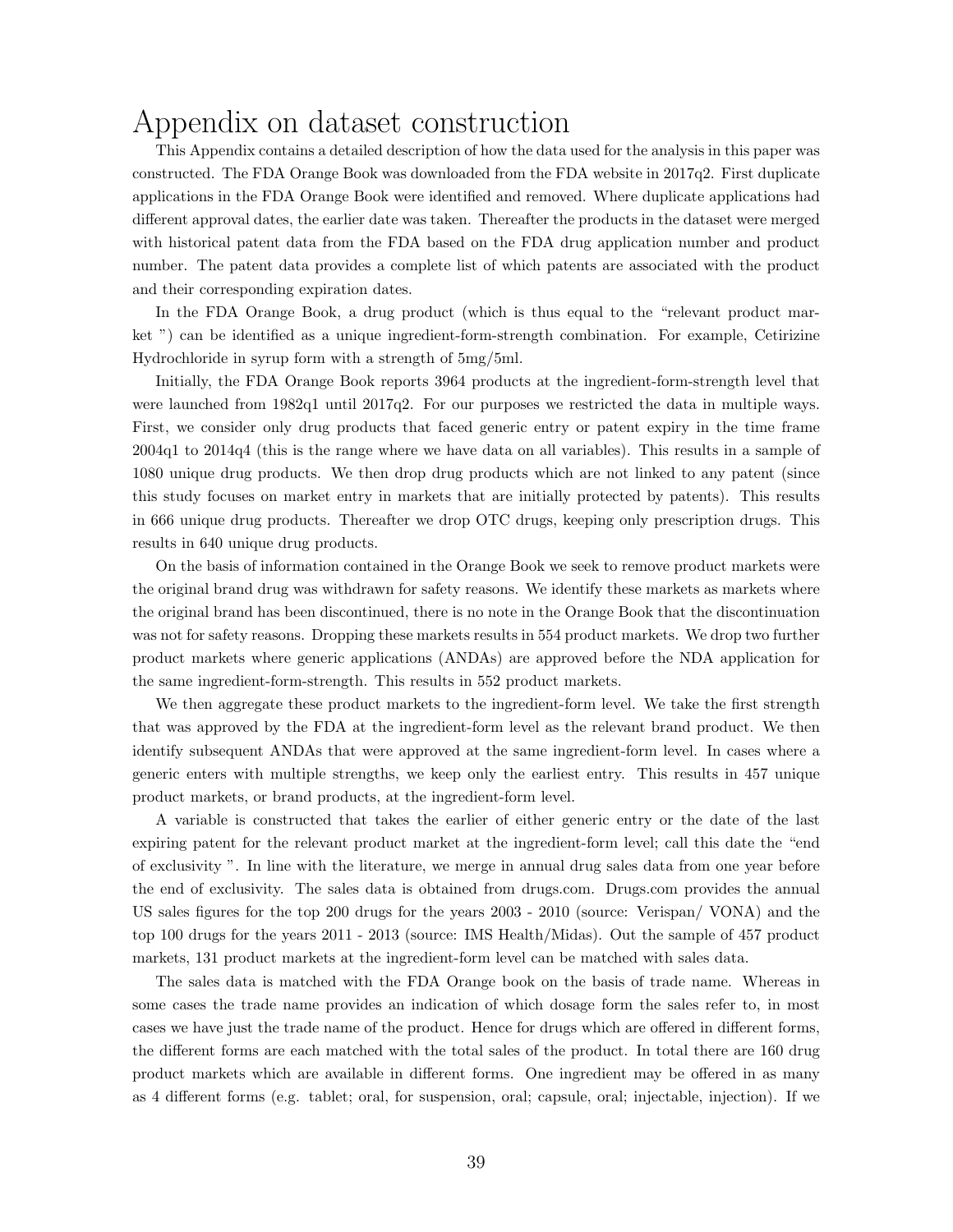chose to only keep one form per ingredient we would drop 92 product markets. Of the drugs which are matched to sales data, there are 68 product markets where the ingredient is available in different forms.

Each product is linked through exact text matching, based on compound-name, with the ATC/DDD Index 2015. The ATC/DDD Index 2015 is used to identify relevant therapeutic markets and chemical classes for different levels of the ATC classification system. Whereas the ATC-3 level is most in line with market definition in M&A approval procedures in Europe and the United States, through the matching process one drug may be linked with numerous therapeutic classes at the ATC-3 level. To ensure that we obtain a unique therapeutic for each drug, we use the broader market definition of ATC-2.

For each product market, we identify if the brand firm has launched its own generic in the market (an "authorised generic ") using the FDA list of authorised generics. The merge was conducted on the basis of trade name and form. Additional information, such as submission class, is merged in using the FDA application number. We recode the FDA form/route variable to construct five form/route classes namely oral, injection, topical, ophthalmic and inhalation.

The current online version of the FDA Orange Book suffers from partial back-dating of company names to reflect the current manufacturer of the drug. To correct for this we downloaded previous versions of the Orange Book (2001q4, 2002q4,..., 2014q4) using Internet Archive. Using information from previous versions of the Orange Book, we determine the company name of the generic company at approval and the name of brand company at the end of exclusivity.

The data on firms and their product launches from the FDA Orange book is then matched with the Thomson Reuters ownership dataset based on the name of the pharmaceutical company. We correct for the fact that firms may change their name over the course of the sample period and undergo mergers, on the basis of public information.

Based on public information we record the year-quarters in which each firm is either publicly listed or not. For example, some companies in the sample start out being publicly listed, and then are taken off the stock exchange (for example, if they experience a leveraged buyout) and then are later made public again. It can occur that a company that is known to have been public in a specific year-quarter, has no ownership information in this year-quarter in the Thomson Reuters dataset. Where we have a public firm in the pair that has missing ownership data we remove this pair from the analysis. A total 6 product markets are dropped due to missing ownership data, resulting in 451 product markets.

Subsidiary firms are assigned the ownership structure of the parent firm under the assumption that they are fully controlled by the parent. However in recognition of the fact that the subsidiary is a separate entity from the parent with its own previous experience, we determine all experience variables at the subsidiary level. That is, we do not assign the experience of the parent to the subsidiary. There are 43 unique pairs where the relationship between the brand and potential generic entrant is that of parent and subsidiary.

We are also able to identify cross ownership links in the data, that is, where one firm has an ownership stake of less than 50% in another firm. There are three pairs in the dataset where the brand has a stake-holding in the potential generic entrant for some time periods (Daiichi-Ranbaxy, Galderma-Alcon and Novartis-Alcon). There is one pair where the potential generic entrant has a stake-holding in the brand (Taro-Sun).

In total there are 102 unique brand companies (77 of which are publicly listed at some point in time) and 145 unique generic companies (69 of which are publicly listed at some point in time) operating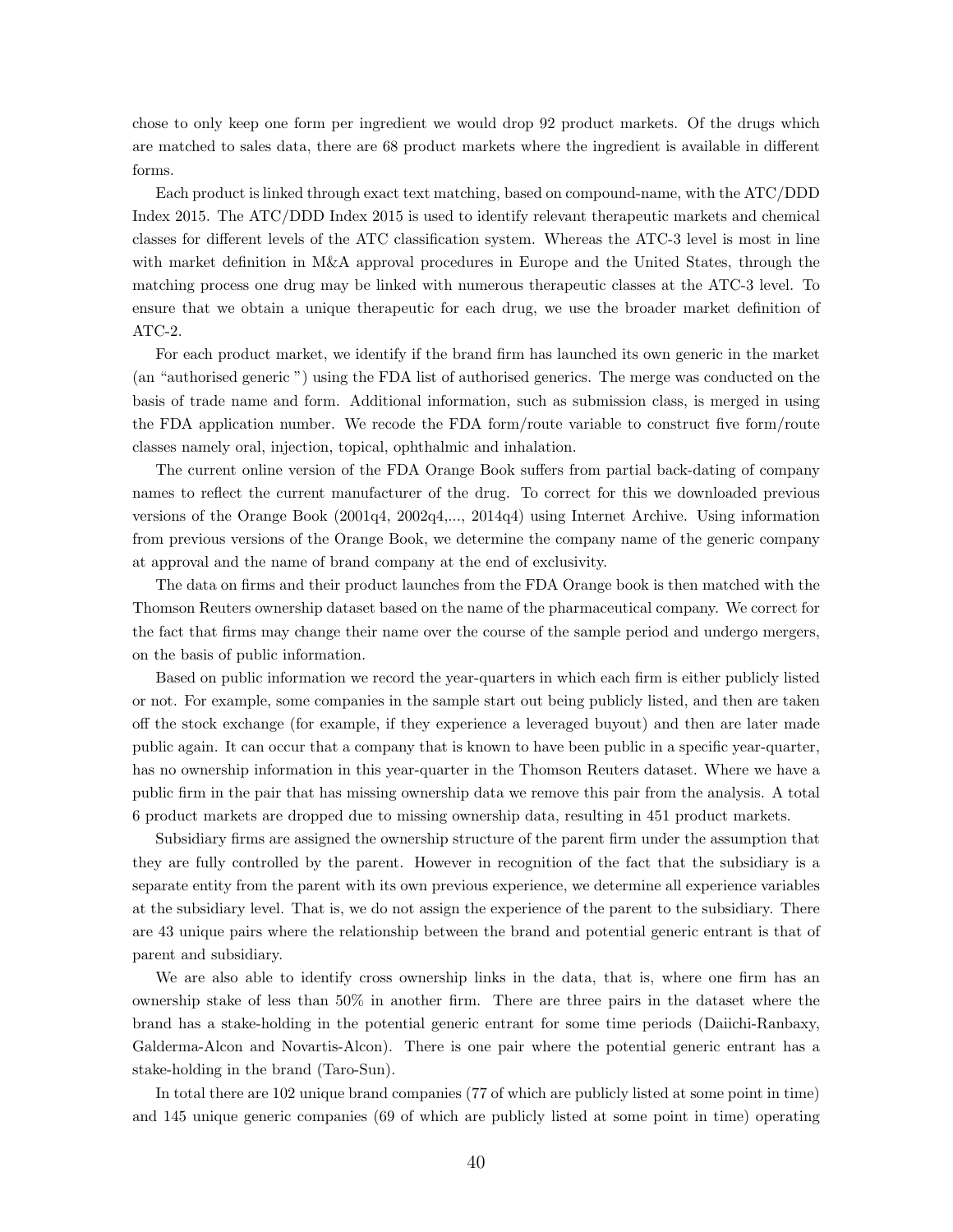within the relevant markets and time period. Given that the focus of the paper is on links between brand and generic companies, we make our dataset pairwise: brand-generic pair; there are 13,954 unique pairs.

The common ownership measures are constructed at the pair level using data from Thomson Reuters Global Ownership Database from 2003 to 2014. We calculate common ownership measures in the year of the end of exclusivity (lag 0), one year prior (lag 1) and two years prior (lag 2). When constructing measures of common ownership, we restrict ourselves to the investor holdings that represent at least one percent in the equity of the firms. Investor acquisitions during this period and ultimate owners are identified on the basis of public sources.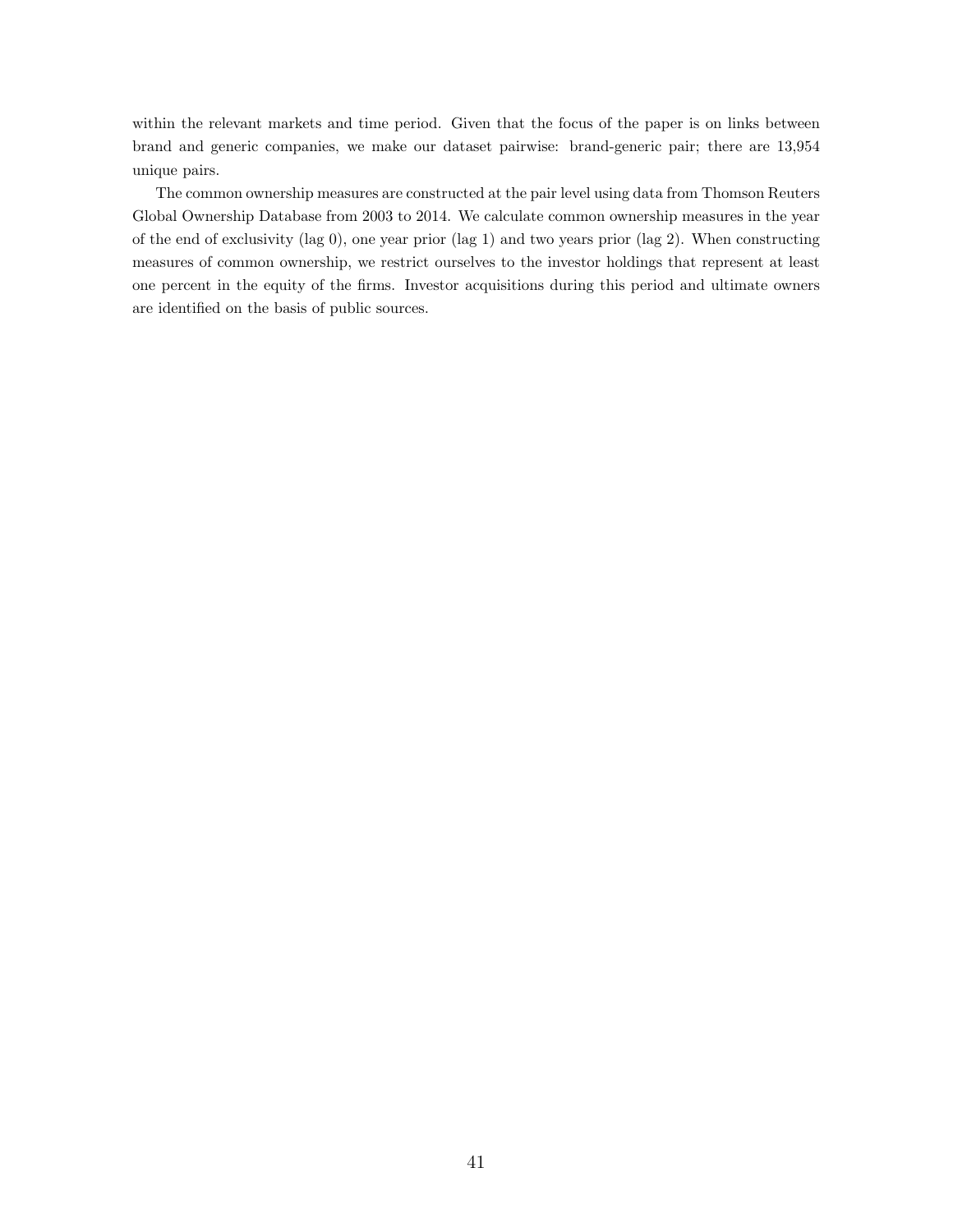# Appendix on common ownership

There is more and more evidence that institutional investors influence governance, policies and strategic decisions of firms (e.g., Aghion et al., 2013; Brav et al., 2008; Brav et al., 2016). But this evidence often focuses on the role of active fund managers, such as hedge funds (some evidence). The literature proposes two channels through which large investors can affect corporate decisions: Voice and exit. Both channels appear at first sight not suited for passive investors, who do not actively buy or sell shares.

The voice channel, where investors actively interact with management to discuss their preferences, looks expensive for low-cost passive institutional investors that cover literally thousands of stocks. This argument becomes stronger when considering that passive investors are typically more diversified and thus have less resources to spend per firm in their portfolio. The exit channel is not available to index-tracking investors who follow often indices like the S&P 500, and who are additionally mostly paid by minimising the tracking error with these indices. Moreover, one might argue that passive institutional investors might lack the incentives to monitor as they seek to deliver the performance of a benchmark, and not of an in individual firm.

But there are several reasons why the growth of passive investors might lead to a higher influence in firms' decisions, and not lower. First, passive investors are less willing, or are more restricted, to divest their positions in poorly performing stocks since they follow an index. Therefore, they might be more motivated than other institutions to be engaged owners (e.g., Carleton et al., 1998). Furthermore, passive institutional investors insist that they have a fiduciary duty to weigh in on firms' decisions and do so through informal meetings with management and through voting at annual general meetings by the employment, for example, of proxy voters such as Institutional Shareholder Services (ISS) (Malenko and Shen, 2016). Managers might actually be more inclined to listen to passive investors, as their stakes are sizeable and tend to exhibit lower turnover rates (Del Guercio and Hawkins, 1999). Indeed, anecdotal evidence in Appel et al. (2016) suggests that informal discussions between passive institutions and managers, backed with the threat of voice (i.e., voting in shareholding meetings), are often used to exert influence.<sup>34</sup>

Some commentators worry that passive investors lack the motives and resources to monitor their large, diverse portfolios, and that the increasing market share of those investors weakens firm-level performance.<sup>35</sup> Others, however, assert that passive investors is something very different from passive owners.<sup>36</sup>

Using an IV approach to account for correlations between passive investment and companies' choices, Appel et al. (2016) find that passive mutual funds have a significant and positive impact

<sup>&</sup>lt;sup>34</sup>Glenn Booraem, controller of Vanguard funds, notes that engagement with directors and management of companies is a key component and that Vanguard has "found through hundreds of discussions every year " that it is "frequently able to accomplish as much -or much more through dialogue " as through voting (Booraem, 2014).

 $35A$  quote from the Economist (2015) on February 7, taken from Appel et al. (2016), expresses this view: "A rising chunk of the stock market sits in the hands of lazy investors. Index funds and exchange-traded funds mimic the market's movements, and typically take little interest in how firms are run; conventional mutual funds and pension funds that oversee diversified portfolios dislike becoming deeply involved in firms' management."

<sup>36</sup>See, for example, an article in the Financial Times on April 6 2014, by Rakhi Kumar, head of corporate governance at State Street Global (a passive institutional investor), titled "Passive investment, active ownership."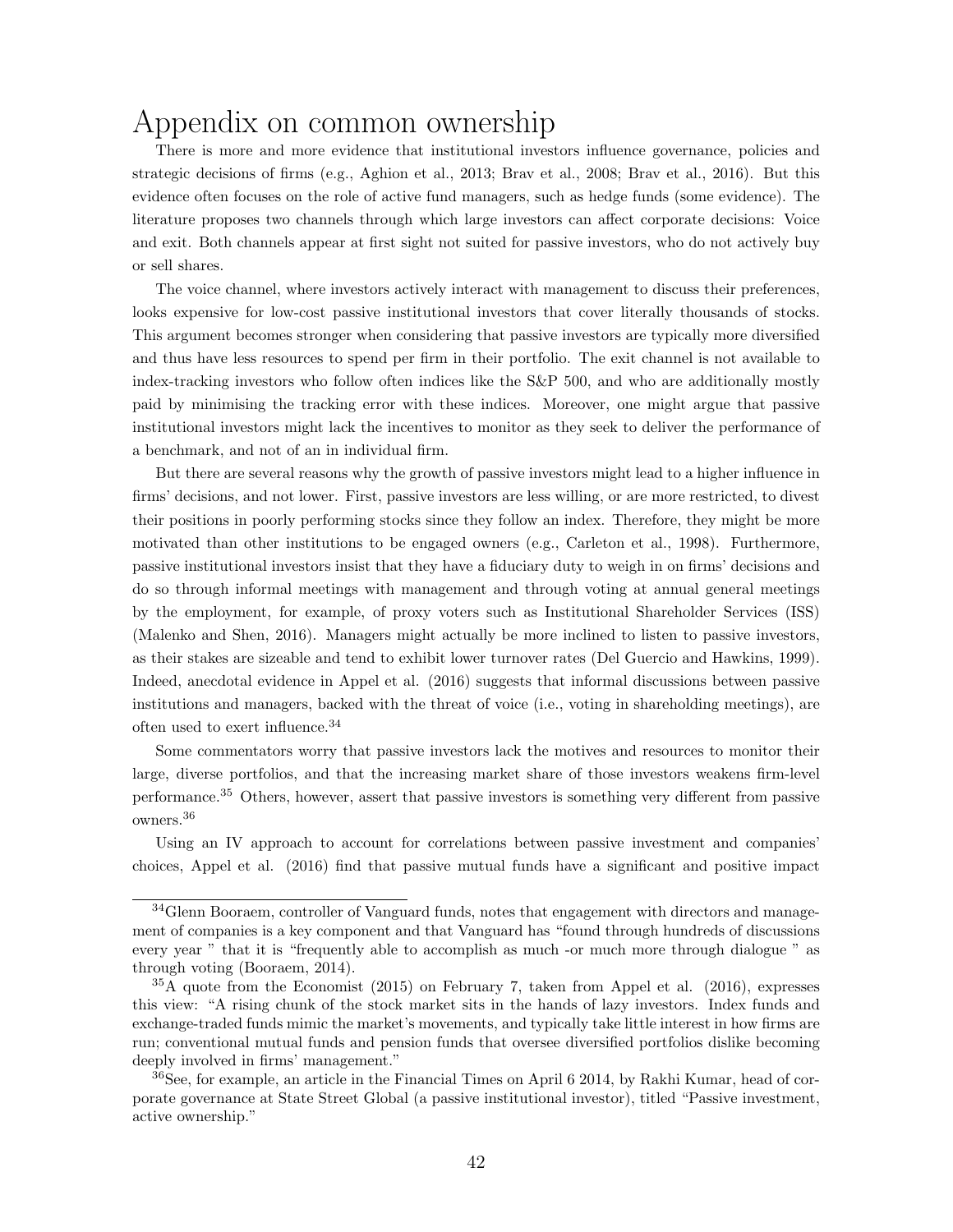on several aspects of corporate governance (board composition, anti-takover provisions and unequal voting rights). Their evidence further suggests that a key mechanism by which passive investors exert their influence is through their large voting blocks. Furthermore, long-term passive ownership leads to an increase in firms' returns on assets and Tobin's Q (but no change in firms' investments).

Boone and White (2015) examine the effects of institutional ownership on firm transparency and information production. They find that higher institutional ownership is associated with greater management disclosure; resulting in lower informational asymmetries. Interestingly, and in line with the findings of Appel et al. (2016), they find that indexing investors have the highest influence on information production. Thus, their evidence illustrates that indexing institutions can provide positive informational effects, which contrasts with claims that passive investors offer few benefits (Coffee, 1991).

Large institutional investors confirm that they want to influence companies' corporate policies and strategies. For example, Vanguard's chairman recently stated that Vanguard seeks active interactions with firms they invest in: "In the past, some have mistakenly assumed that our predominantly passive management style suggests a passive attitude with respect to corporate governance. Nothing could be further from the truth."<sup>37</sup> A similar message emerges from BlackRock's chairman Larry Fink, "We are an active voice, we work with companies, we need to work for the long-term interest."<sup>38</sup>

Specifically in pharmaceutical markets, institutional investors can be seen to take an active interest in the strategic decisions of companies. In 2016, a group of representatives of major US mutual funds (Fidelity Investments, T. Rowe Price Group Inc., Wellington Management Co., among others) met up with top biotechnology and pharmaceutical executives and lobbyists to discuss the pricing conditions of the market and the possible steps that could be taken in order to avoid future regulations. This example also illustrates that investor interactions need not be addressed to a particular company but can be extended to a specific industry.<sup>39</sup>

<sup>&</sup>lt;sup>37</sup>Letter sent by F. William McNabb III, Vanguard's Chairman and CEO, to the independent leaders of the boards of directors of the Vanguard funds' largest portfolio holdings, dated 27 February 2015, available at https://about.vanguard.com/vanguard-proxy-voting/CEO Letter 03 02 ext.pdf.

<sup>38</sup>Wall Street Journal, 'BlackRock's Larry Fink: typical activists are too short-term', dated 16 January 2014, available at http://blogs.wsj.com/moneybeat/2014/01/16/blackRocks-larry-finktypical-activists-are-too- short-term/

 $39$ Chen, C. (2016). Mutual fund industry to drug makers: stand up and defend yourself. Bloomberg News. Retrieved from https://www.bostonglobe.com/business/2016/05/10/mutual-fundindustry-drugmakers-stand-and-defend-yourself/REKxLITGDeQR2oVmUZaTIP/story.html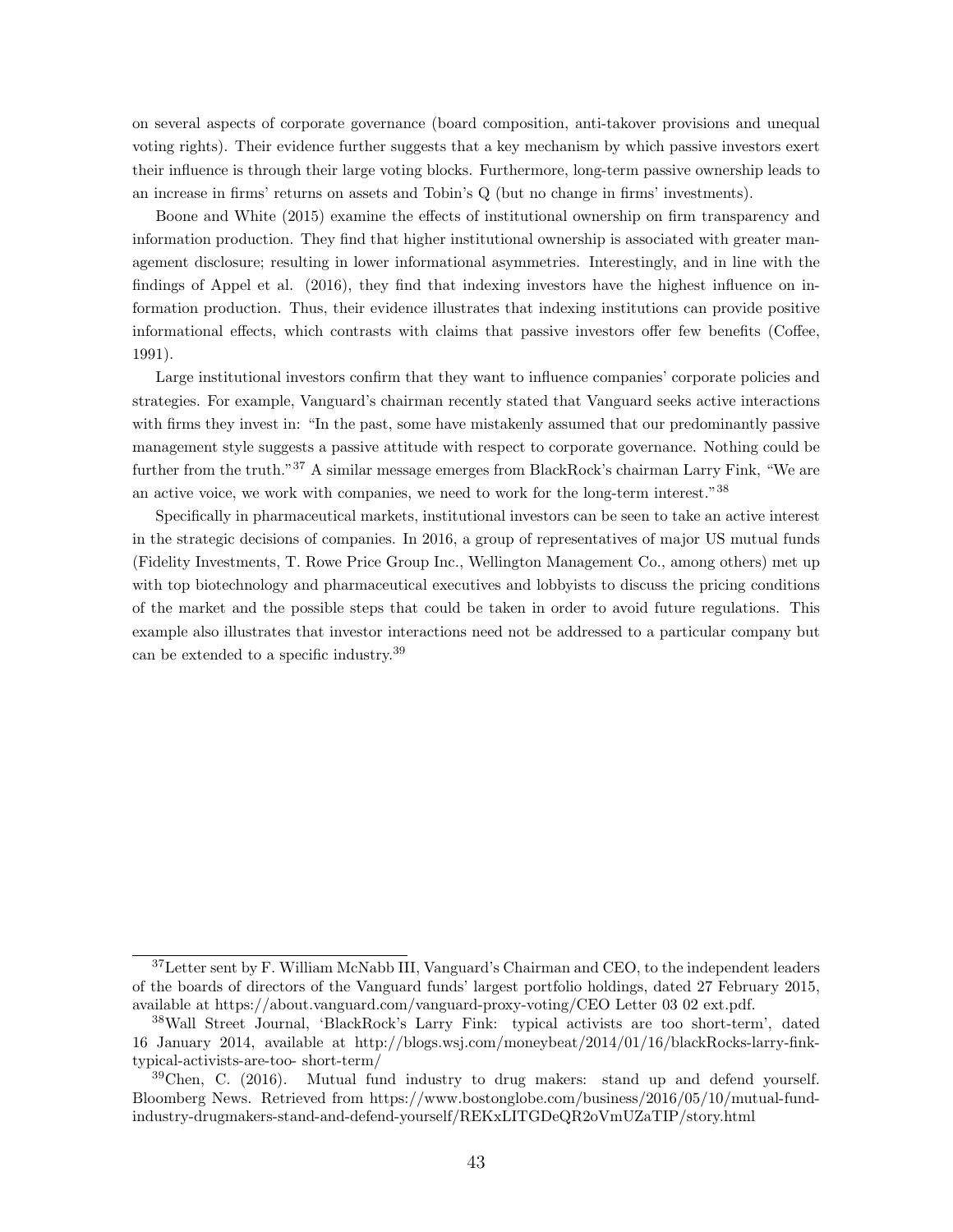# Appendix: IHE Index

|                       | iShares U.S. Pharmaceuticals ETF |                  |                 | Fact Sheet<br>Prospectus | Download              |
|-----------------------|----------------------------------|------------------|-----------------|--------------------------|-----------------------|
| Overview              | Performance                      | <b>Key Facts</b> | Characteristics | Portfolio<br>Fees        | Literature            |
|                       |                                  |                  | Holdings        |                          |                       |
| Top 10                | All                              |                  |                 |                          |                       |
| Nov 21, 2017<br>as of | $\checkmark$                     |                  |                 |                          | Custom Columns        |
| <b>Ticker</b>         | Name                             |                  | Sector          | Weight (%)               | <b>Notional Value</b> |
| <b>JNJ</b>            | <b>JOHNSON &amp; JOHNSON</b>     |                  | Health Care     | 11.07                    | 63,424,601.46         |
| <b>PFE</b>            | PFIZER INC                       |                  | Health Care     | 8.93                     | 51,152,864.16         |
| <b>MRK</b>            | MERCK & CO INC                   |                  | Health Care     | 6.86                     | 39,282,742.53         |
| <b>BMY</b>            | <b>BRISTOL MYERS SQUIBB</b>      |                  | Health Care     | 6.68                     | 38,258,648.92         |
| LLY                   | <b>ELI LILLY</b>                 |                  | Health Care     | 6.22                     | 35,630,543.62         |
| ZTS                   | ZOETIS INC CLASS A               |                  | Health Care     | 4.81                     | 27,521,197.12         |
| AGN                   | ALLERGAN                         |                  | Health Care     | 4.51                     | 25,808,546.73         |
| MYL                   | <b>MYLAN NV</b>                  |                  | Health Care     | 3.97                     | 22,715,958.96         |
| PRGO                  | PERRIGO PLC                      |                  | Health Care     | 3.15                     | 18,043,566.25         |
| SPPI                  | SPECTRUM PHARMACEUTICALS INC     |                  | Health Care     | 2.56                     | 14,666,800.00         |

### Figure 3: iShares U.S. Pharmaceutical (IHE) ETF

Figure 4: Comparison of Dow Jones Pharma Index and IHE returns

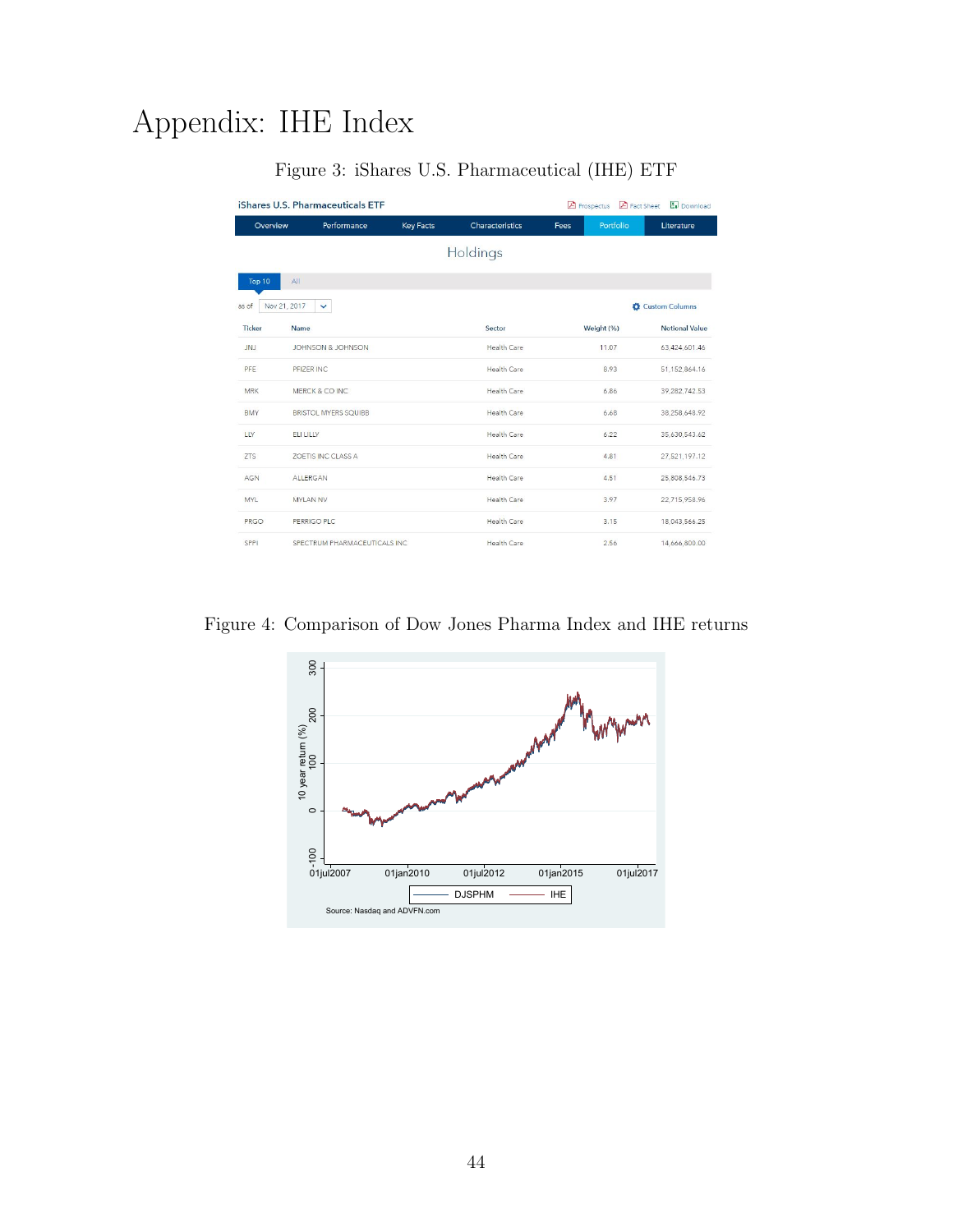# Appendix: Top common investors by region

| Southern Asia               | Eastern Asia | Northern Europe          |                |                       |    |
|-----------------------------|--------------|--------------------------|----------------|-----------------------|----|
| Life Insurance of India     | 12           | Bank of Tokyo-Mitsubishi | 7              | BlackRock             | 6  |
| Citigroup                   | 7            | Nomura Holdings          | 6              | Invesco               | 5  |
| La Caixa                    | 7            | Nippon Life Insurance    | 6              | A viva                | 5  |
| fil investment management   | 7            | Sumitomo Life Insurance  | $\overline{4}$ | <b>NBIM</b>           | 5  |
| HDFC Asset Mgmt             | 6            | Nikko Asset Mgmt         | $\overline{4}$ | HarbourVest Partners  | 5  |
|                             |              |                          |                |                       |    |
|                             |              |                          |                |                       |    |
| <b>Western Europe</b>       |              |                          |                | Northern America      |    |
| BlackRock                   | 10           |                          |                | BlackRock             | 65 |
| <b>Fidelity Investments</b> | 9            |                          |                | Vanguard Group        | 59 |
| NBIM                        | 8            |                          |                | State Street Global   | 57 |
| HarbourVest Partners        | 6            |                          |                | Northern Trust Global | 45 |
| Franklin Templeton          | 6            |                          |                | Fidelity Investments  | 42 |

Table 7: Top common owners in each region for pharmaceutical firms and their number of blockholdings  $>1\%$  (2009)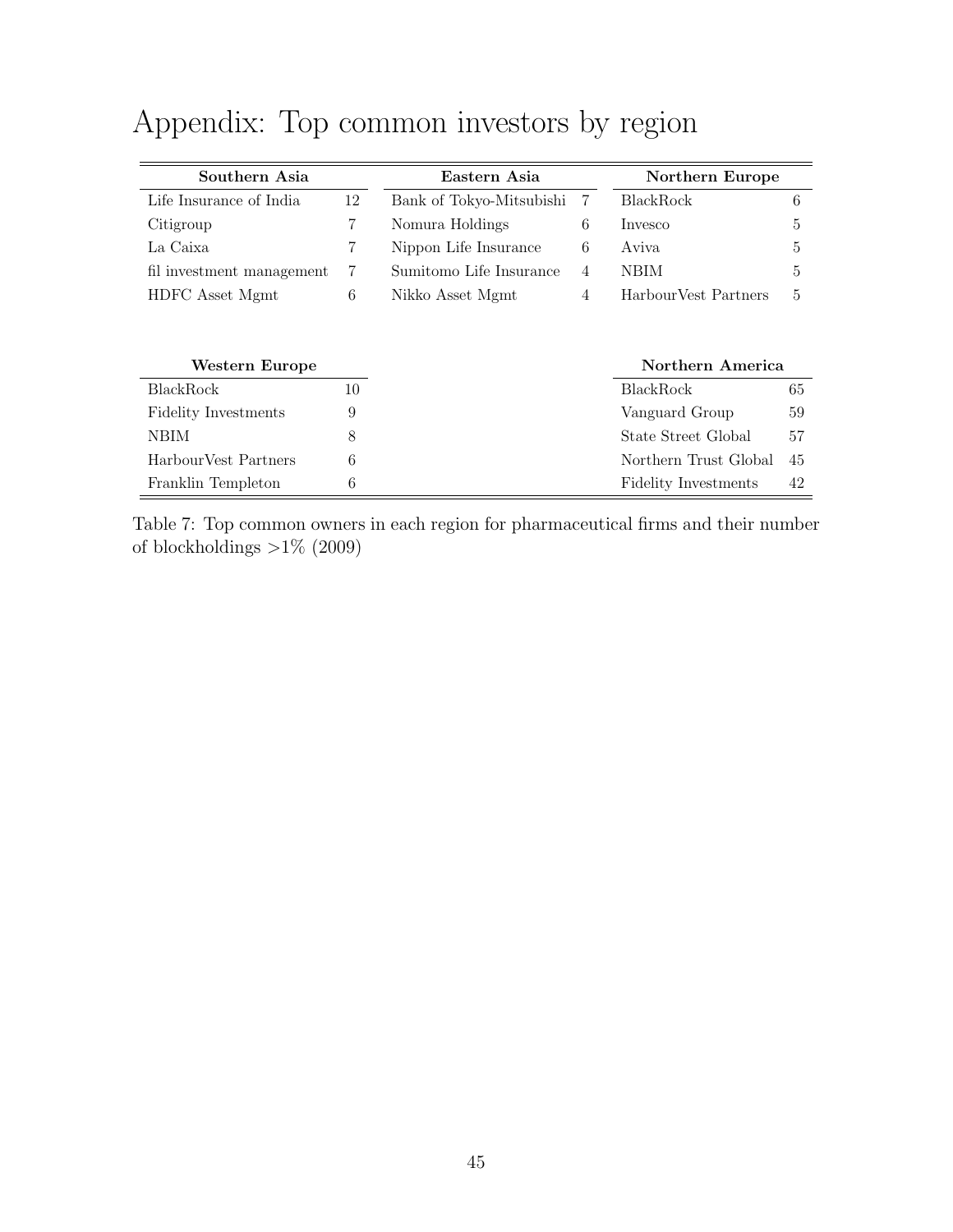# Appendix: First-Stage

|                          | (1)         | (2)          | (3)          |
|--------------------------|-------------|--------------|--------------|
|                          | $\delta_S$  | $\delta_C$   | $\delta_L$   |
|                          |             |              |              |
| Index Periods            | $0.0527***$ | $0.0207***$  | $0.0652***$  |
|                          | (0.000822)  | (0.000331)   | (0.00101)    |
| Same Region              | $0.0103***$ | $0.00635***$ | $0.00614***$ |
|                          | (0.00143)   | (0.000495)   | (0.00157)    |
| Constant                 | $0.0776***$ | $0.0197***$  | $0.0547***$  |
|                          | (0.00701)   | (0.00218)    | (0.00676)    |
|                          |             |              |              |
| Observations             | 58,737      | 58,737       | 58,737       |
| Drug markets             | 451         | 451          | 451          |
| R-squared                | 0.285       | 0.298        | 0.293        |
| <b>Fixed Effects</b>     | Yes         | Yes          | Yes          |
| F-Test                   | 156.7       | 110.7        | 115          |
| $F-Test(p-val)$          | $\Omega$    | $\theta$     | $\theta$     |
| Weak Instrument          | 2289        | 2253         | 2215         |
| Endogeneity test (p-val) | 0.276       | 0.445        | 0.757        |

Notes: Standard errors in parentheses are robust. For simplicity only the coefficients associated with the excluded instruments are reported.  $\; * * p \, < \,$  $0.01$ ,  $*$   $*$   $p$  < 0.05,  $*$  $p$  < 0.1.

Table 8: First-stage IV regressions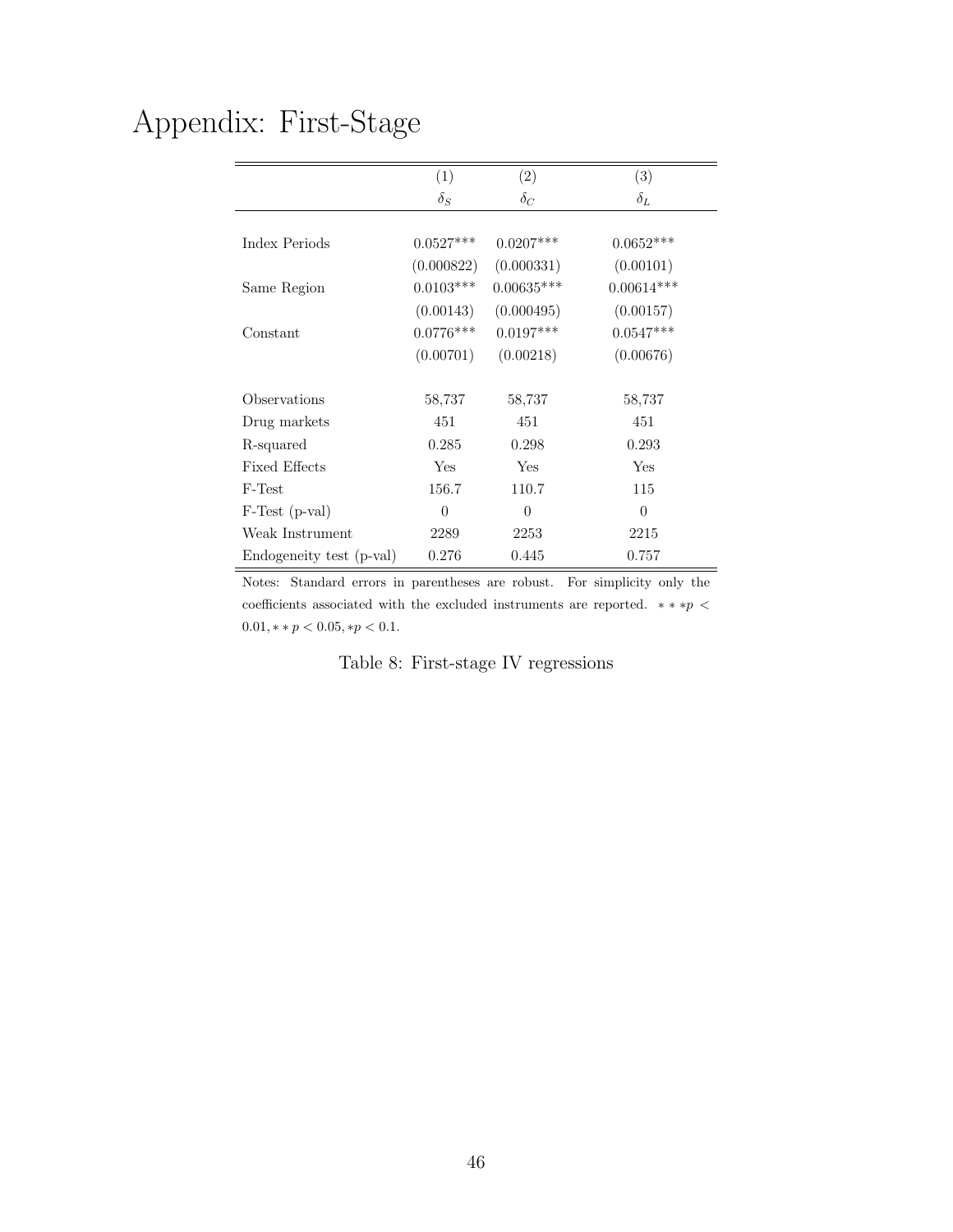Appendix: Additional measures of common ownership

$$
\delta_M = \sum_{j=1}^M \max(\gamma_{jB}; \gamma_{jG})
$$
\n(16)

$$
\delta_G = \sum_{j=1}^{M} \sqrt{\gamma_{jB} + \gamma_{jG}} \tag{17}
$$

$$
\delta_H = \sum_{j=1}^{M} \frac{\gamma_{jB} \times \gamma_{jG}}{\gamma_{jB} + \gamma_{jG}}
$$
\n(18)

where  $j = 1, ..., M$  are the investors that B and G have in common.  $\gamma_{jB}$  is the size of the shareholding of investor  $j$  in the brand (e.g. 5%) and  $\gamma_{jG}$  is the size of the shareholding of investor  $j$ in the generic. The measure  $\delta_H$  is a variant of the measure used by Harford et al. (2011).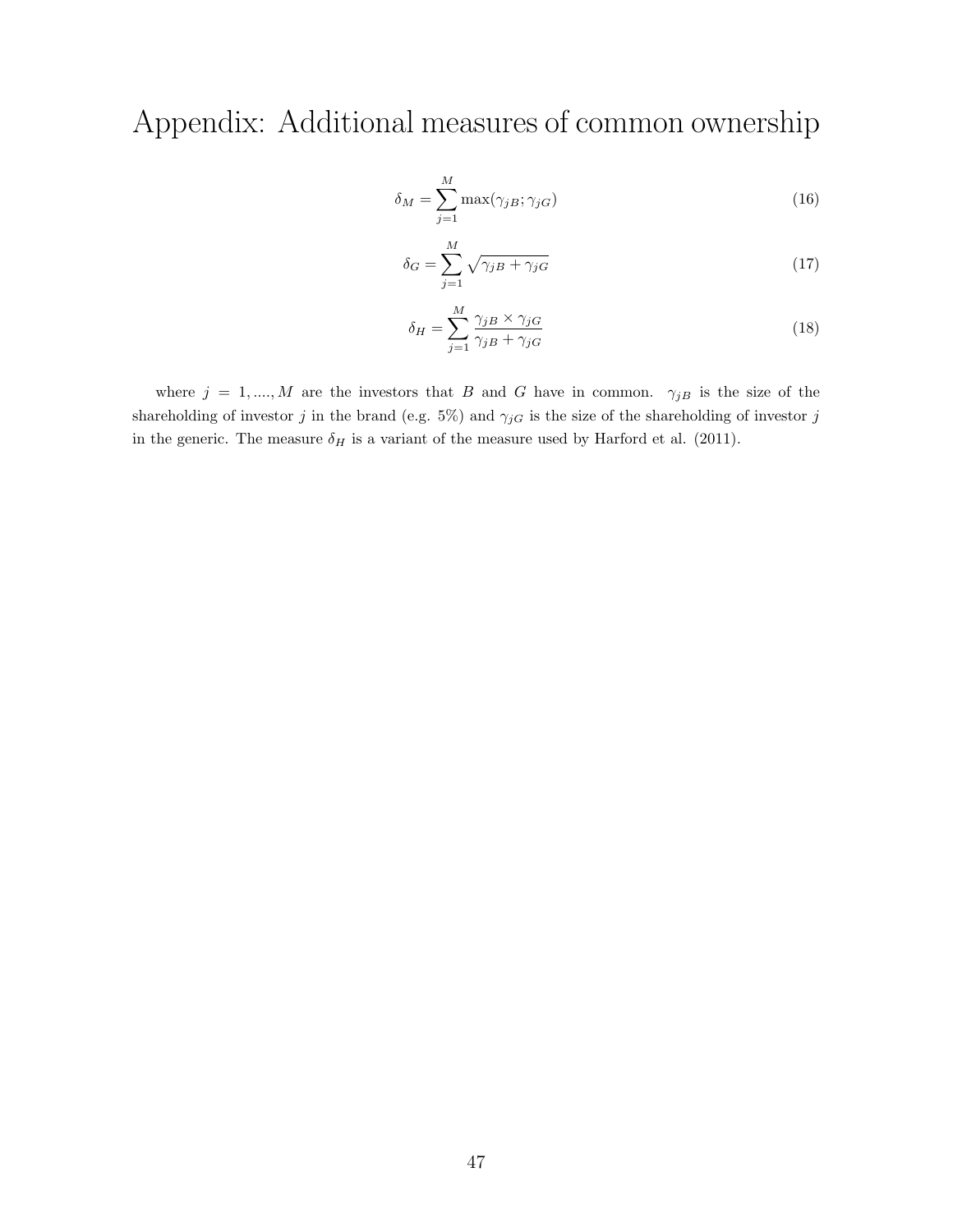# Appendix: Robustness

|                                  |             | Probit      |             | Logit                |             |             |
|----------------------------------|-------------|-------------|-------------|----------------------|-------------|-------------|
|                                  | (1)         | (2)         | (3)         | (4)                  | (5)         | (6)         |
|                                  |             |             |             |                      |             |             |
| $\delta_S$                       | $-0.257**$  |             |             | $-0.573**$           |             |             |
|                                  | (0.100)     |             |             | (0.224)              |             |             |
| $\delta_C$                       |             | $-0.773***$ |             |                      | $-1.879***$ |             |
|                                  |             | (0.298)     |             |                      | (0.666)     |             |
| $\delta_L$                       |             |             | $-0.271***$ |                      |             | $-0.697***$ |
|                                  |             |             | (0.104)     |                      |             | (0.230)     |
| Subsidiary $(0/1)$               | $-0.948*$   | $-0.935*$   | $-0.937*$   | $-2.297**$           | $-2.258**$  | $-2.271**$  |
|                                  | (0.490)     | (0.489)     | (0.489)     | (1.089)              | (1.087)     | (1.087)     |
| Sales Rank $(1-10)$ $(0/1)$      | $0.330***$  | $0.330***$  | $0.328***$  | $0.846***$           | $0.848***$  | $0.845***$  |
|                                  | (0.0862)    | (0.0861)    | (0.0862)    | (0.192)              | (0.191)     | (0.191)     |
| Sales Rank $(11-50)$ $(0/1)$     | $0.331***$  | $0.330***$  | $0.332***$  | $0.780***$           | $0.778***$  | $0.783***$  |
|                                  | (0.0534)    | (0.0534)    | (0.0534)    | (0.121)              | (0.121)     | (0.121)     |
| Sales Rank $(51-100)$ $(0/1)$    | $0.311***$  | $0.312***$  | $0.310***$  | $0.712***$           | $0.717***$  | $0.712***$  |
|                                  | (0.0485)    | (0.0485)    | (0.0485)    | (0.110)              | (0.110)     | (0.110)     |
| Authorized Generic $(0/1)$       | 0.0549      | 0.0551      | 0.0554      | 0.0937               | 0.0932      | 0.0937      |
|                                  | (0.0347)    | (0.0347)    | (0.0347)    | (0.0793)             | (0.0792)    | (0.0792)    |
| Substitutes on Patent (ATC2)     | $-0.0939**$ | $-0.0943**$ | $-0.0935**$ | $-0.187**$           | $-0.187**$  | $-0.186**$  |
|                                  | (0.0402)    | (0.0402)    | (0.0402)    | (0.0896)             | (0.0896)    | (0.0894)    |
| Substitutes off Patent (ATC2)    | $-0.0115$   | $-0.0102$   | $-0.0116$   | $-0.0370$            | $-0.0348$   | $-0.0380$   |
|                                  | (0.0438)    | (0.0438)    | (0.0438)    | (0.103)              | (0.103)     | (0.103)     |
| <b>Experience Route</b>          | $0.0532***$ | $0.0530***$ | $0.0533***$ | $0.0977***$          | $0.0975***$ | $0.0984***$ |
|                                  | (0.00421)   | (0.00420)   | (0.00423)   | (0.00904)            | (0.00902)   | (0.00913)   |
| Experience ATC2                  | $0.419***$  | $0.419***$  | $0.419***$  | $0.736***$           | $0.737***$  | $0.736***$  |
|                                  | (0.0461)    | (0.0461)    | (0.0461)    | (0.101)              | (0.101)     | (0.101)     |
| <b>Experience New Drug</b>       | $-0.0824**$ | $-0.0840**$ | $-0.0800**$ | $-0.212***$          | $-0.210***$ | $-0.198**$  |
|                                  | (0.0359)    | (0.0356)    | (0.0358)    | (0.0796)             | (0.0792)    | (0.0795)    |
| Breadth (ATC2)                   | $0.237***$  | $0.237***$  | $0.236***$  | $0.615***$           | $0.616***$  | $0.613***$  |
|                                  | (0.0156)    | (0.0156)    | (0.0155)    | (0.0358)             | (0.0359)    | (0.0358)    |
| Therapeutic field $(0/1)$        | Yes         | Yes         | Yes         | Yes                  | Yes         | Yes         |
| Drug form $(0/1)$                | Yes         | Yes         | Yes         | Yes                  | Yes         | Yes         |
| Submission type $(0/1)$          | Yes         | Yes         | Yes         | Yes                  | Yes         | Yes         |
| Generic region of origin $(0/1)$ | Yes         | Yes         | Yes         | $\operatorname{Yes}$ | Yes         | Yes         |
| Year end of exclusivity $(0/1)$  | Yes         | Yes         | Yes         | Yes                  | Yes         | Yes         |
| Constant                         | $-2.271***$ | $-2.278***$ | $-2.280***$ | $-4.516***$          | $-4.522***$ | $-4.528***$ |
|                                  | (0.226)     | (0.226)     | (0.226)     | (0.563)              | (0.563)     | (0.563)     |
|                                  |             |             |             |                      |             |             |
| Observations                     | 57,835      | 57,835      | 57,835      | 57,835               | 57,835      | 57,835      |
| Drug Markets                     | 451         | 451         | 451         | 451                  | 451         | 451         |

Notes: Standard errors in parentheses are robust. The dependent variable is entry within 18 months. The instruments are the number of periods listed in the ETF iShares U.S. Pharmaceutical (IHE) and an indicator variable that takes on the value 1 when the main headquarters of both companies are located in the same region.  $\ast \ast \ast p < 0.01, \ast \ast \, p < 0.05, \ast p < 0.1.$ 

Table 9: Robustness - Probit and Logit Estimations of Main Specification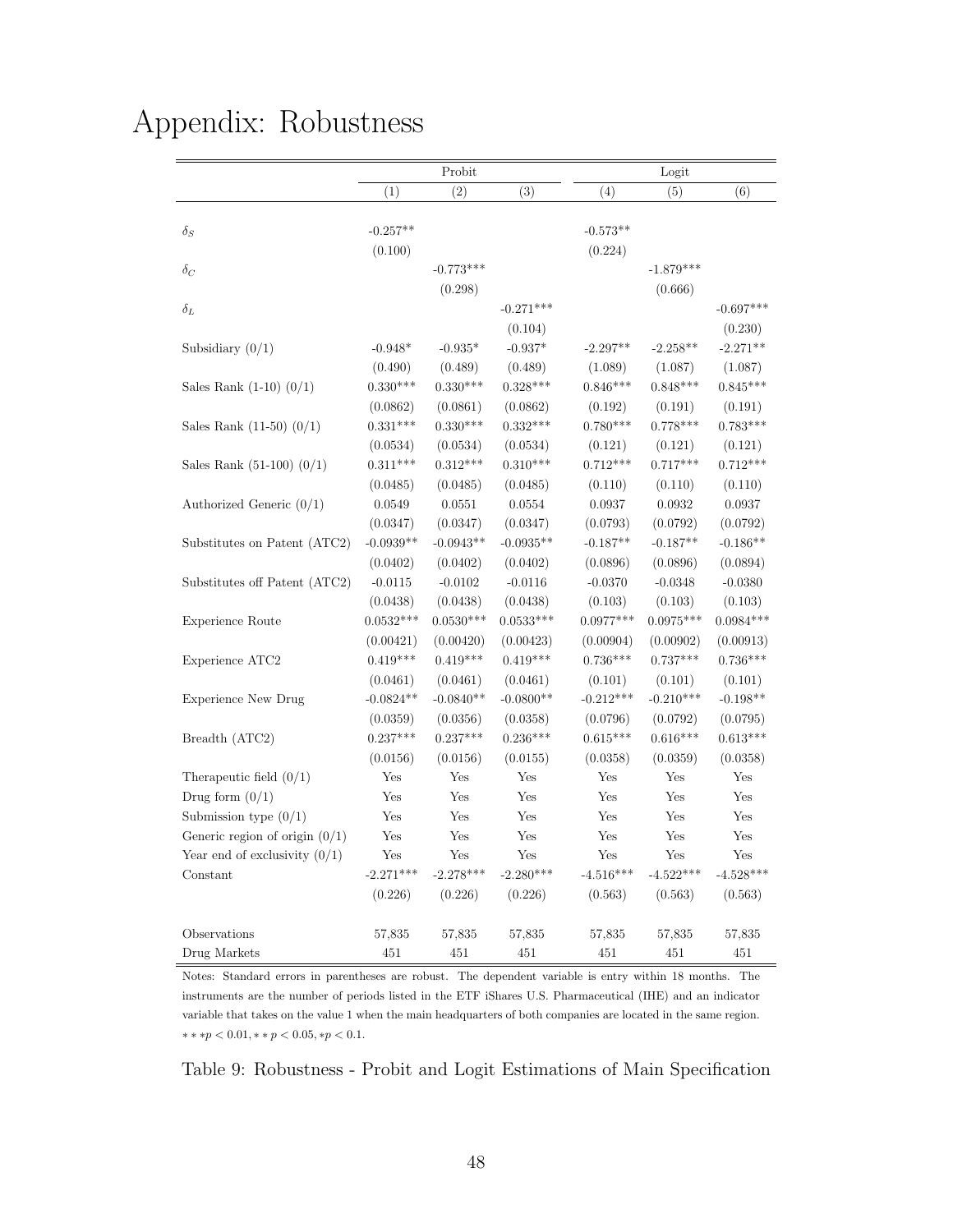|                                       | Probit      | Logit       |
|---------------------------------------|-------------|-------------|
|                                       |             |             |
| $\delta_S$ (0 < $\delta \leq 0.3$ )   | 0.0498      | 0.0988      |
|                                       | (0.0333)    | (0.0769)    |
| $\delta_S$ (0.3 < $\delta \leq 0.5$ ) | $-0.0773$   | $-0.135$    |
|                                       | (0.0537)    | (0.117)     |
| $\delta_S$ ( $\delta > 0.5$ )         | $-0.174**$  | $-0.411**$  |
|                                       | (0.0843)    | (0.181)     |
| Subsidiary $(0/1)$                    | $-0.912*$   | $-2.202**$  |
|                                       | (0.490)     | (1.090)     |
| Sales Rank $(1-10)$ $(0/1)$           | $0.330***$  | $0.848***$  |
|                                       | (0.0862)    | (0.191)     |
| Sales Rank $(11-50)$ $(0/1)$          | $0.334***$  | $0.786***$  |
|                                       | (0.0534)    | (0.121)     |
| Sales Rank $(51-100)$ $(0/1)$         | $0.310***$  | $0.709***$  |
|                                       | (0.0486)    | (0.110)     |
| Authorized Generic $(0/1)$            | $0.0587*$   | 0.102       |
|                                       | (0.0347)    | (0.0792)    |
| Substitutes on Patent (ATC2)          | $-0.0931**$ | $-0.185**$  |
|                                       | (0.0402)    | (0.0895)    |
| Substitutes off Patent (ATC2)         | $-0.0140$   | $-0.0430$   |
|                                       | (0.0437)    | (0.103)     |
| Experience Route                      | $0.0537***$ | $0.0985***$ |
|                                       | (0.00425)   | (0.00910)   |
| Experience ATC2                       | $0.419***$  | $0.738***$  |
|                                       | (0.0460)    | (0.101)     |
| <b>Experience New Drug</b>            | $-0.0908**$ | $-0.228***$ |
|                                       | (0.0357)    | (0.0792)    |
| Breadth (ATC2)                        | $0.231***$  | $0.601***$  |
|                                       | (0.0159)    | (0.0370)    |
| Therapeutic field $(0/1)$             | Yes         | Yes         |
| Drug form $(0/1)$                     | Yes         | Yes         |
| Submission type $(0/1)$               | Yes         | Yes         |
| Generic region of origin $(0/1)$      | Yes         | Yes         |
| Year end of exclusivity $(0/1)$       | Yes         | Yes         |
| Constant                              | $-2.294***$ | $-4.559***$ |
|                                       | (0.227)     | (0.565)     |
|                                       |             |             |
| Observations                          | 57,835      | 57,835      |
| Drug markets                          | 451         | 451         |
| R-squared                             |             |             |

Notes: Standard errors in parentheses are robust. The dependent variable is entry within 18 months. The instruments are the number of periods listed in the ETF iShares U.S. Pharmaceutical (IHE) and an indicator variable that takes on the value 1 when the main headquarters of both companies are located in the same region.  $** \ast p < 0.01, ** p < 0.05, * p < 0.1$ .

Table 10: Robustness - Logit and Probit Estimations of Categorical Variables Specification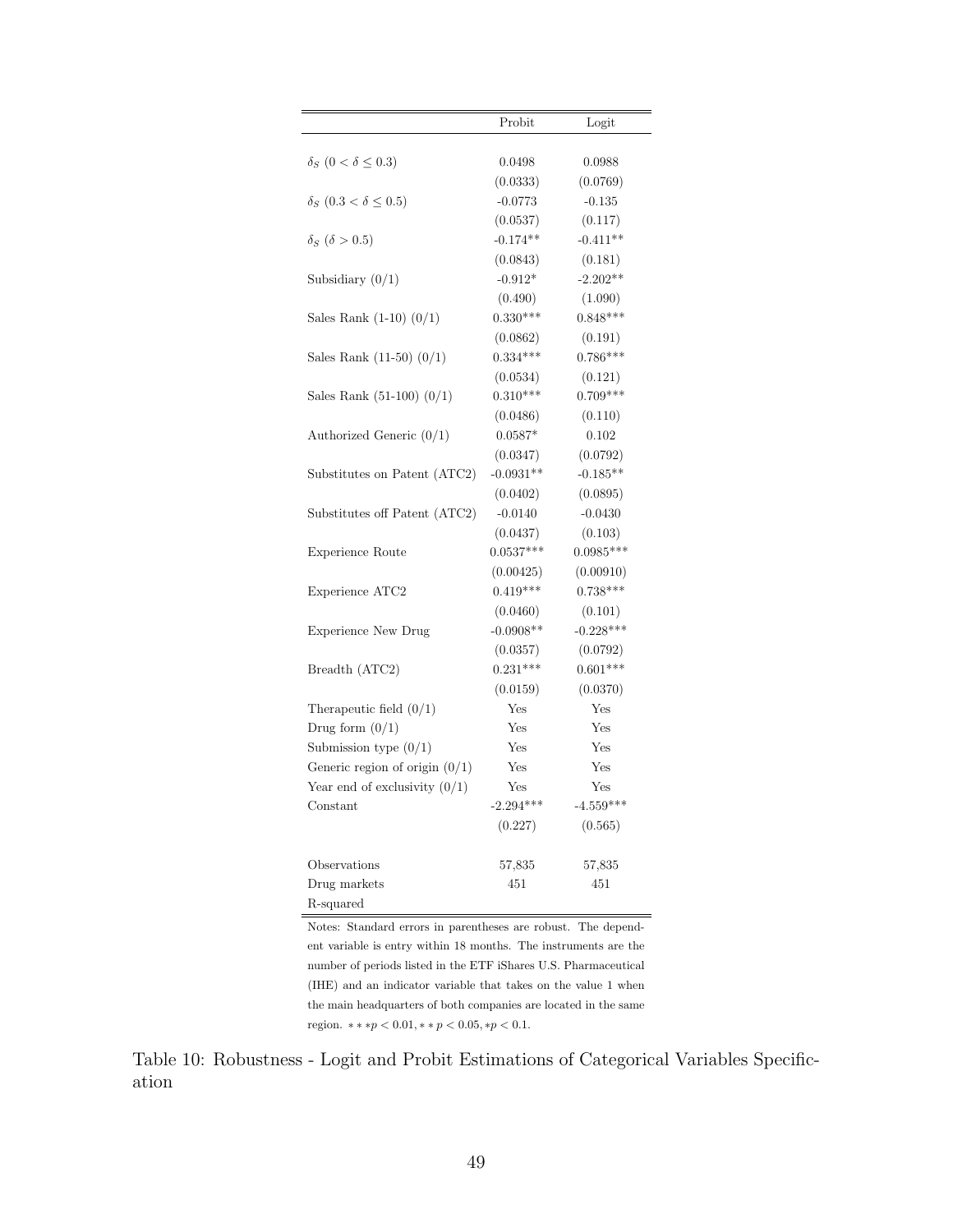|                                  |                |                | <b>OLS</b>     |              |             | IV             |                |              |  |  |
|----------------------------------|----------------|----------------|----------------|--------------|-------------|----------------|----------------|--------------|--|--|
|                                  | (1)            | (2)            | (3)            | (4)          | (5)         | (6)            | (7)            | (8)          |  |  |
|                                  |                |                |                |              |             |                |                |              |  |  |
| $\delta_S$                       | $0.0390***$    | $0.0382***$    | $-0.0151***$   | $-0.0121***$ | 0.0122      | 0.00919        | $-0.0695***$   | $-0.0234**$  |  |  |
|                                  | (0.00435)      | (0.00434)      | (0.00413)      | (0.00437)    | (0.0109)    | (0.0107)       | (0.0118)       | (0.0116)     |  |  |
| Subsidiary $(0/1)$               | $-0.00881$     | $-0.00773$     | $-0.0430***$   | $-0.0411***$ | $-0.0108$   | $-0.00999$     | $-0.0512***$   | $-0.0427***$ |  |  |
|                                  | (0.00832)      | (0.00842)      | (0.00971)      | (0.0102)     | (0.00835)   | (0.00845)      | (0.00997)      | (0.0103)     |  |  |
| Sales Rank $(1-10)$ $(0/1)$      |                | $0.0242***$    | $0.0226***$    | $0.0219***$  |             | $0.0252***$    | $0.0245***$    | $0.0221***$  |  |  |
|                                  |                | (0.00561)      | (0.00528)      | (0.00619)    |             | (0.00565)      | (0.00533)      | (0.00620)    |  |  |
| Sales Rank $(11-50)$ $(0/1)$     |                | $0.0325***$    | $0.0285***$    | $0.0223***$  |             | $0.0327***$    | $0.0290***$    | $0.0225***$  |  |  |
|                                  |                | (0.00347)      | (0.00329)      | (0.00364)    |             | (0.00348)      | (0.00330)      | (0.00366)    |  |  |
| Sales Rank $(51-100)$ $(0/1)$    |                | $0.0221***$    | $0.0208***$    | $0.0177***$  |             | $0.0224***$    | $0.0214***$    | $0.0178***$  |  |  |
|                                  |                | (0.00312)      | (0.00298)      | (0.00308)    |             | (0.00312)      | (0.00299)      | (0.00308)    |  |  |
| Authorized Generic $(0/1)$       |                | $0.00243*$     | 0.00132        | 0.000922     |             | 0.00223        | 0.000981       | 0.000870     |  |  |
|                                  |                | (0.00141)      | (0.00136)      | (0.00152)    |             | (0.00142)      | (0.00136)      | (0.00151)    |  |  |
| Substitutes on Patent (ATC2)     |                | $-0.000103$    | $-0.000281$    | $-0.00445**$ |             | $-0.000128$    | $-0.000276$    | $-0.00454**$ |  |  |
|                                  |                | (0.000392)     | (0.000384)     | (0.00183)    |             | (0.000392)     | (0.000385)     | (0.00184)    |  |  |
| Substitutes off Patent (ATC2)    |                | $-0.000821$    | $-0.00375***$  | $-0.000814$  |             | $-0.000608$    | $-0.00350***$  | $-0.000762$  |  |  |
|                                  |                | (0.000525)     | (0.000521)     | (0.00152)    |             | (0.000521)     | (0.000518)     | (0.00152)    |  |  |
| Experience Route                 |                |                | $0.00764***$   | $0.00835***$ |             |                | $0.00765***$   | $0.00835***$ |  |  |
|                                  |                |                | (0.000535)     | (0.000564)   |             |                | (0.000535)     | (0.000564)   |  |  |
| Experience ATC2                  |                |                | $0.0678***$    | $0.0602***$  |             |                | $0.0667***$    | $0.0601***$  |  |  |
|                                  |                |                | (0.00696)      | (0.00699)    |             |                | (0.00698)      | (0.00699)    |  |  |
| <b>Experience New Drug</b>       |                |                | 0.00303        | $0.00434*$   |             |                | $0.00849***$   | $0.00549**$  |  |  |
|                                  |                |                | (0.00216)      | (0.00222)    |             |                | (0.00233)      | (0.00233)    |  |  |
| Breadth (ATC2)                   |                |                | $0.00258***$   | $0.00325***$ |             |                | $0.00364***$   | $0.00343***$ |  |  |
|                                  |                |                | (0.000874)     | (0.000920)   |             |                | (0.000924)     | (0.000946)   |  |  |
| Therapeutic field $(0/1)$        | N <sub>o</sub> | N <sub>o</sub> | N <sub>o</sub> | Yes          | No          | N <sub>o</sub> | No             | Yes          |  |  |
| Drug form $(0/1)$                | No             | $\rm No$       | No             | Yes          | No          | No             | No             | Yes          |  |  |
| Submission type $(0/1)$          | No             | N <sub>o</sub> | N <sub>o</sub> | Yes          | No          | No             | N <sub>o</sub> | Yes          |  |  |
| Generic region of origin $(0/1)$ | No             | $\rm No$       | $\rm No$       | Yes          | No          | $\rm No$       | No             | Yes          |  |  |
| Year end of exclusivity $(0/1)$  | N <sub>o</sub> | No             | No             | Yes          | No          | No             | No             | Yes          |  |  |
| Constant                         | $0.0171***$    | $0.0139***$    | $0.00548***$   | $0.0296***$  | $0.0191***$ | $0.0157***$    | $0.00698***$   | $0.0299***$  |  |  |
|                                  | (0.000587)     | (0.00104)      | (0.00102)      | (0.00674)    | (0.000982)  | (0.00129)      | (0.00110)      | (0.00676)    |  |  |
| Observations                     | 58,737         | 58,737         | 58,737         | 58,737       | 58,737      | 58,737         | 58,737         | 58,737       |  |  |
| Drug markets                     | 451            | 451            | 451            | 451          | 451         | 451            | 451            | 451          |  |  |
| R-squared                        | 0.002          | 0.007          | 0.069          | 0.079        | 0.001       | 0.006          | 0.066          | 0.079        |  |  |

Notes: Standard errors in parentheses are robust. The dependent variable is entry within 18 months. The instruments are the number of periods listed in the ETF iShares U.S. Pharmaceutical (IHE) and an indicator variable that takes on the value 1 when the main headquarters of both companies are located in the same region.  $**\ast p < 0.01, **\, p < 0.05, *p < 0.1$ .

Table 11: Robustness - Stepwise OLS and IV $(\delta_S)$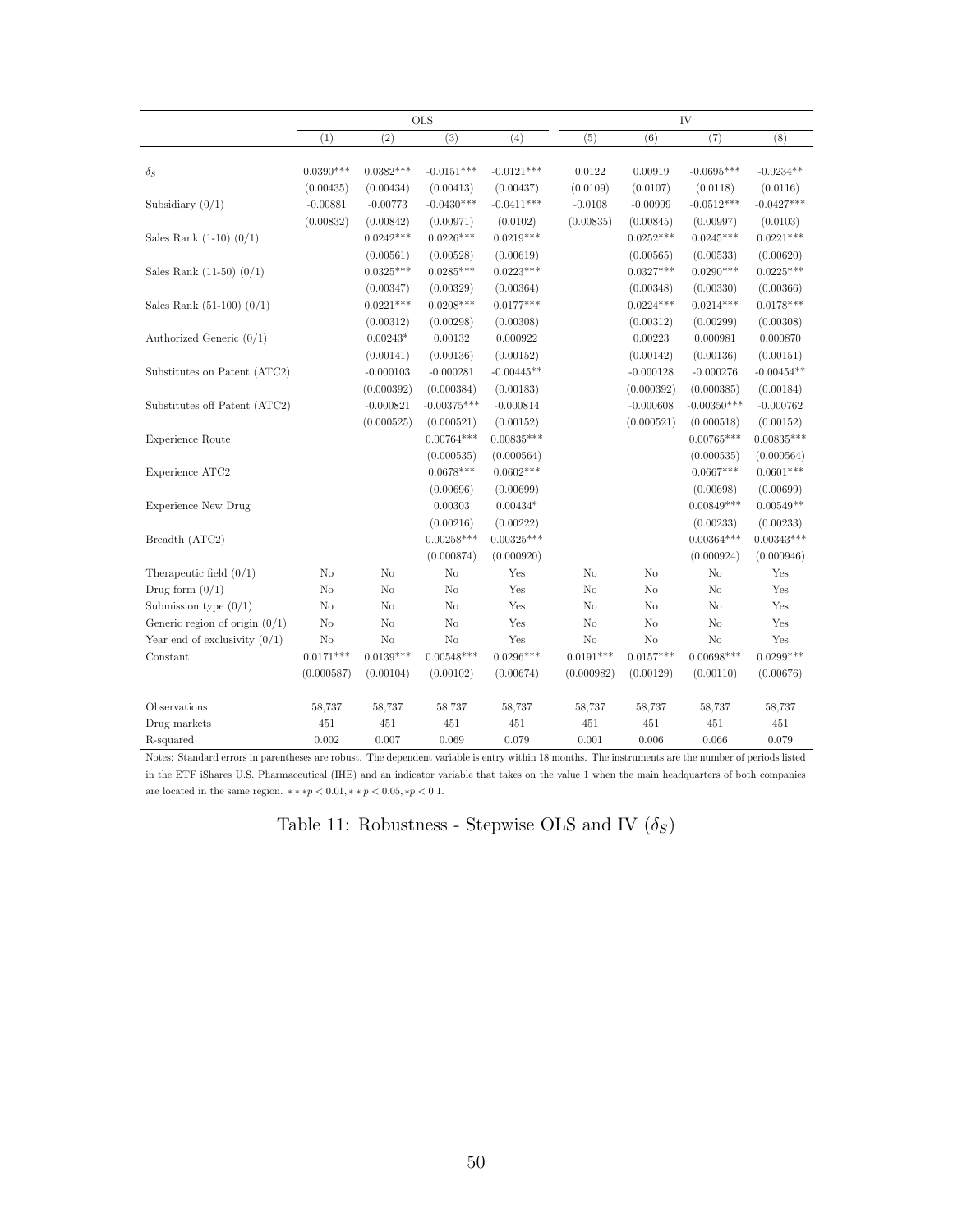|                                  |              | <b>OLS</b>   |                      | IV           |              |              |  |
|----------------------------------|--------------|--------------|----------------------|--------------|--------------|--------------|--|
|                                  | (1)          | (2)          | (3)                  | (4)          | (5)          | (6)          |  |
|                                  |              |              |                      |              |              |              |  |
| $\delta_M$                       | $-0.0187***$ |              |                      | $-0.0315*$   |              |              |  |
|                                  | (0.00628)    |              |                      | (0.0161)     |              |              |  |
| $\delta_G$                       |              | $-0.0326***$ |                      |              | $-0.0465**$  |              |  |
|                                  |              | (0.00995)    |                      |              | (0.0229)     |              |  |
| $\delta_H$                       |              |              | $-0.0699$ ***        |              |              | $-0.101**$   |  |
|                                  |              |              | (0.0216)             |              |              | (0.0490)     |  |
| Subsidiary $(0/1)$               | $-0.0408***$ | $-0.0408***$ | $-0.0407***$         | $-0.0417***$ | $-0.0414***$ | $-0.0413***$ |  |
|                                  | (0.0102)     | (0.0102)     | (0.0102)             | (0.0103)     | (0.0102)     | (0.0102)     |  |
| Sales Rank $(1-10)$ $(0/1)$      | $0.0218***$  | $0.0219***$  | $0.0219***$          | $0.0219***$  | $0.0220***$  | $0.0220***$  |  |
|                                  | (0.00619)    | (0.00619)    | (0.00619)            | (0.00620)    | (0.00620)    | (0.00620)    |  |
| Sales Rank $(11-50)$ $(0/1)$     | $0.0223***$  | $0.0223***$  | $0.0223***$          | $0.0223***$  | $0.0223***$  | $0.0223***$  |  |
|                                  | (0.00364)    | (0.00364)    | (0.00364)            | (0.00364)    | (0.00364)    | (0.00364)    |  |
| Sales Rank $(51-100)$ $(0/1)$    | $0.0177***$  | $0.0178***$  | $0.0178***$          | $0.0178***$  | $0.0178***$  | $0.0179***$  |  |
|                                  | (0.00308)    | (0.00308)    | (0.00308)            | (0.00308)    | (0.00308)    | (0.00308)    |  |
| Authorized Generic $(0/1)$       | 0.000916     | 0.000922     | 0.000927             | 0.000874     | 0.000899     | 0.000904     |  |
|                                  | (0.00152)    | (0.00152)    | (0.00152)            | (0.00151)    | (0.00151)    | (0.00151)    |  |
| Substitutes on Patent (ATC2)     | $-0.00450**$ | $-0.00450**$ | $-0.00449**$         | $-0.00460**$ | $-0.00456**$ | $-0.00455**$ |  |
|                                  | (0.00183)    | (0.00183)    | (0.00183)            | (0.00184)    | (0.00184)    | (0.00184)    |  |
| Substitutes off Patent (ATC2)    | $-0.000762$  | $-0.000770$  | $-0.000780$          | $-0.000688$  | $-0.000728$  | $-0.000741$  |  |
|                                  | (0.00152)    | (0.00152)    | (0.00152)            | (0.00151)    | (0.00152)    | (0.00152)    |  |
| Experience Route                 | $0.00834***$ | $0.00834***$ | $0.00834***$         | $0.00833***$ | $0.00834***$ | $0.00834***$ |  |
|                                  | (0.000564)   | (0.000564)   | (0.000564)           | (0.000564)   | (0.000564)   | (0.000564)   |  |
| Experience ATC2                  | $0.0602***$  | $0.0602***$  | $0.0602***$          | $0.0601***$  | $0.0601***$  | $0.0601***$  |  |
|                                  | (0.00699)    | (0.00699)    | (0.00699)            | (0.00699)    | (0.00699)    | (0.00699)    |  |
| <b>Experience New Drug</b>       | $0.00426*$   | $0.00439**$  | $0.00435**$          | $0.00505**$  | $0.00494**$  | $0.00490**$  |  |
|                                  | (0.00220)    | (0.00219)    | (0.00218)            | (0.00225)    | (0.00222)    | (0.00222)    |  |
| Breadth (ATC2)                   | $0.00331***$ | $0.00335***$ | $0.00334***$         | $0.00348***$ | $0.00347***$ | $0.00347***$ |  |
|                                  | (0.000923)   | (0.000924)   | (0.000924)           | (0.000954)   | (0.000951)   | (0.000949)   |  |
| Therapeutic field $(0/1)$        | Yes          | Yes          | Yes                  | Yes          | Yes          | Yes          |  |
| Drug form $(0/1)$                | Yes          | Yes          | Yes                  | Yes          | Yes          | Yes          |  |
| Submission type $(0/1)$          | Yes          | Yes          | Yes                  | Yes          | Yes          | Yes          |  |
| Generic region of origin $(0/1)$ | Yes          | Yes          | Yes                  | Yes          | Yes          | Yes          |  |
| Year end of exclusivity $(0/1)$  | Yes          | Yes          | $\operatorname{Yes}$ | Yes          | Yes          | Yes          |  |
| Constant                         | $0.0295***$  | $0.0294***$  | $0.0293***$          | $0.0297***$  | $0.0294***$  | $0.0293***$  |  |
|                                  | (0.00674)    | (0.00674)    | (0.00674)            | (0.00675)    | (0.00674)    | (0.00673)    |  |
| Observations                     | 58,737       | 58,737       | 58,737               | 58,737       | 58,737       | 58,737       |  |
| Drug Markets                     | 451          | 451          | 451                  | 451          | 451          | 451          |  |
| R-squared                        | 0.079        | $0.079\,$    | 0.079                | $0.079\,$    | 0.079        | 0.079        |  |

Notes: Standard errors in parentheses are robust. The dependent variable is entry within 18 months. The instruments are the number of periods listed in the ETF iShares U.S. Pharmaceutical (IHE) and an indicator variable that takes on the value 1 when the main headquarters of both companies are located in the same region. \*\*\* $p < 0.01$ , \*\* $p < 0.05$ , \* $p < 0.1$ .

Table 12: Robustness - Additional measures of common ownership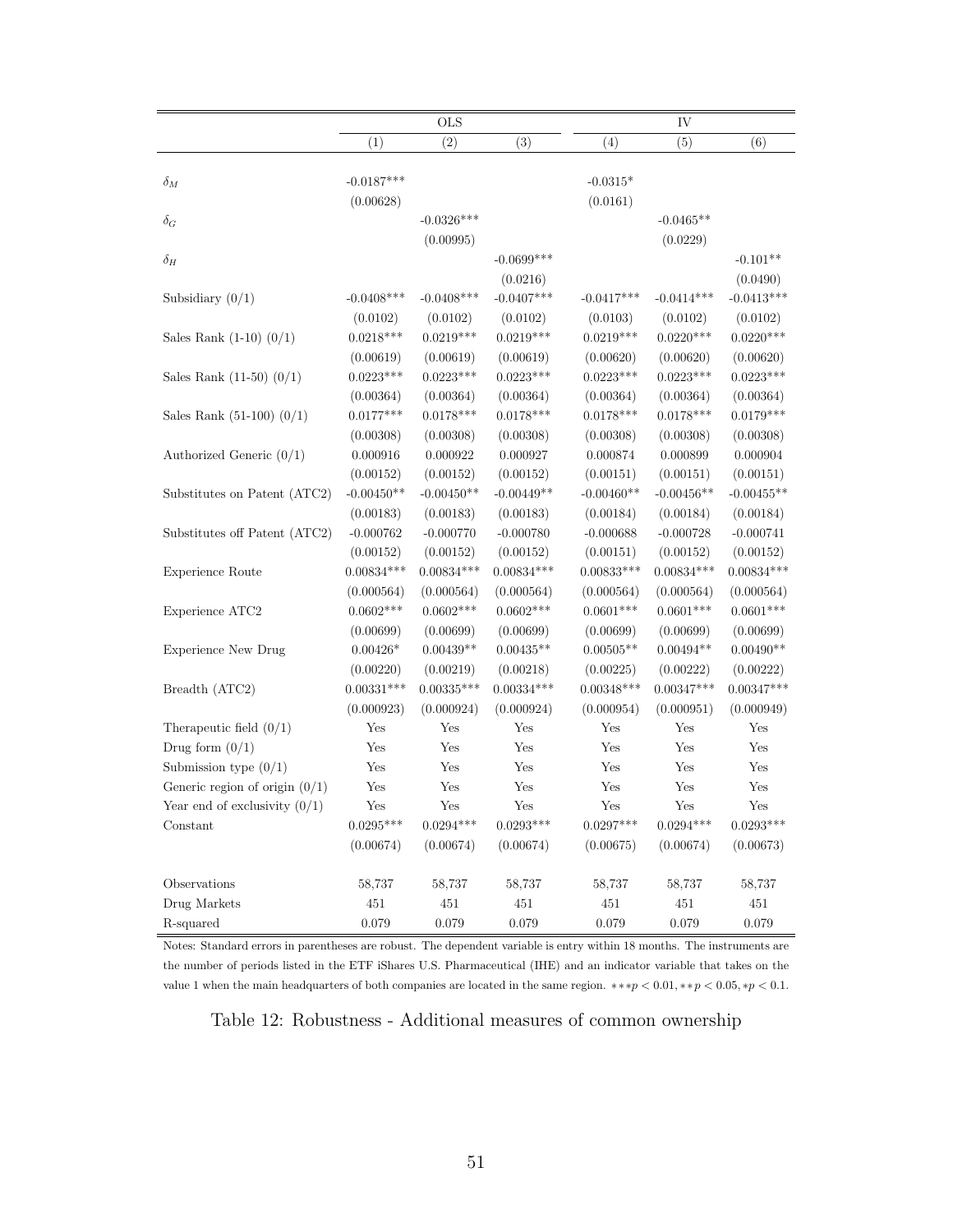|                                  |              | <b>OLS</b>           |                      | IV           |              |                      |  |
|----------------------------------|--------------|----------------------|----------------------|--------------|--------------|----------------------|--|
|                                  | (1)          | (2)                  | (3)                  | (4)          | (5)          | (6)                  |  |
|                                  |              |                      |                      |              |              |                      |  |
| $\delta_S$                       | $-0.0242***$ |                      |                      | $-0.0183$    |              |                      |  |
|                                  | (0.00657)    |                      |                      | (0.0167)     |              |                      |  |
| $\delta_C$                       |              | $-0.0723***$         |                      |              | $-0.0470$    |                      |  |
|                                  |              | (0.0186)             |                      |              | (0.0416)     |                      |  |
| $\delta_L$                       |              |                      | $-0.0261***$         |              |              | $-0.0141$            |  |
|                                  |              |                      | (0.00558)            |              |              | (0.0135)             |  |
| Subsidiary $(0/1)$               | $-0.0722***$ | $-0.0707***$         | $-0.0714***$         | $-0.0713***$ | $-0.0700***$ | $-0.0700***$         |  |
|                                  | (0.0164)     | (0.0164)             | (0.0164)             | (0.0165)     | (0.0164)     | (0.0164)             |  |
| Sales Rank $(1-10)$ $(0/1)$      | $0.0295***$  | $0.0294***$          | $0.0293***$          | $0.0293***$  | $0.0292***$  | $0.0291***$          |  |
|                                  | (0.0101)     | (0.0101)             | (0.0100)             | (0.0101)     | (0.0101)     | (0.0101)             |  |
| Sales Rank $(11-50)$ $(0/1)$     | $0.0316***$  | $0.0315***$          | $0.0317***$          | $0.0315***$  | $0.0314***$  | $0.0315***$          |  |
|                                  | (0.00554)    | (0.00553)            | (0.00554)            | (0.00556)    | (0.00554)    | (0.00555)            |  |
| Sales Rank $(51-100)$ $(0/1)$    | $0.0261***$  | $0.0262***$          | $0.0260***$          | $0.0260***$  | $0.0261***$  | $0.0259***$          |  |
|                                  | (0.00509)    | (0.00509)            | (0.00508)            | (0.00508)    | (0.00508)    | (0.00508)            |  |
| Authorized Generic $(0/1)$       | 0.00193      | 0.00198              | 0.00196              | 0.00195      | 0.00199      | 0.00198              |  |
|                                  | (0.00266)    | (0.00266)            | (0.00266)            | (0.00265)    | (0.00265)    | (0.00265)            |  |
| Substitutes on Patent (ATC2)     | $-0.00781**$ | $-0.00783**$         | $-0.00773**$         | $-0.00776**$ | $-0.00775**$ | $-0.00768**$         |  |
|                                  | (0.00354)    | (0.00354)            | (0.00354)            | (0.00354)    | (0.00354)    | (0.00354)            |  |
| Substitutes off Patent (ATC2)    | $-0.00340$   | $-0.00336$           | $-0.00341$           | $-0.00344$   | $-0.00342$   | $-0.00347$           |  |
|                                  | (0.00324)    | (0.00324)            | (0.00324)            | (0.00323)    | (0.00323)    | (0.00323)            |  |
| Experience Route                 | $0.00822***$ | $0.00821***$         | $0.00825***$         | $0.00822***$ | $0.00822***$ | $0.00824***$         |  |
|                                  | (0.000672)   | (0.000672)           | (0.000673)           | (0.000672)   | (0.000672)   | (0.000672)           |  |
| Experience ATC2                  | $0.0632***$  | $0.0632***$          | $0.0632***$          | $0.0633***$  | $0.0633***$  | $0.0633***$          |  |
|                                  | (0.00831)    | (0.00832)            | (0.00831)            | (0.00831)    | (0.00831)    | (0.00830)            |  |
| <b>Experience New Drug</b>       | 0.00389      | 0.00354              | 0.00416              | 0.00328      | 0.00279      | 0.00290              |  |
|                                  | (0.00293)    | (0.00287)            | (0.00290)            | (0.00314)    | (0.00296)    | (0.00302)            |  |
| Breadth (ATC2)                   | $0.00315**$  | $0.00325**$          | $0.00309*$           | $0.00305*$   | $0.00307*$   | $0.00293*$           |  |
|                                  | (0.00158)    | (0.00159)            | (0.00158)            | (0.00161)    | (0.00161)    | (0.00159)            |  |
| Therapeutic field $(0/1)$        | Yes          | $\operatorname{Yes}$ | Yes                  | Yes          | Yes          | Yes                  |  |
| Drug form $(0/1)$                | Yes          | $\operatorname{Yes}$ | Yes                  | Yes          | Yes          | Yes                  |  |
| Submission type $(0/1)$          | Yes          | Yes                  | Yes                  | Yes          | Yes          | Yes                  |  |
| Generic region of origin $(0/1)$ | Yes          | Yes                  | Yes                  | Yes          | Yes          | Yes                  |  |
| Year end of exclusivity $(0/1)$  | Yes          | $\operatorname{Yes}$ | $\operatorname{Yes}$ | Yes          | Yes          | $\operatorname{Yes}$ |  |
| Constant                         | $0.0840***$  | $0.0826***$          | $0.0827***$          | $0.0838***$  | $0.0829***$  | $0.0830***$          |  |
|                                  |              |                      |                      |              |              |                      |  |
|                                  | (0.0151)     | (0.0151)             | (0.0151)             | (0.0151)     | (0.0151)     | (0.0151)             |  |
| Observations                     | 31,979       | 31,979               | 31,979               | 31,979       | 31,979       | 31,979               |  |
| Drug Markets                     | 451          | 451                  | 451                  | 451          | 451          | 451                  |  |
| R-squared                        | 0.086        | $0.086\,$            | 0.086                | 0.086        | 0.086        | 0.086                |  |

Notes: Standard errors in parentheses are robust. The dependent variable is entry within 18 months. The instruments are the number of periods listed in the ETF iShares U.S. Pharmaceutical (IHE) and an indicator variable that takes on the value 1 when the main headquarters of both companies are located in the same region. \*\*\* $p < 0.01$ , \*\* $p < 0.05$ , \* $p < 0.1$ .

Table 13: Robustness - Entrants with experience in drug form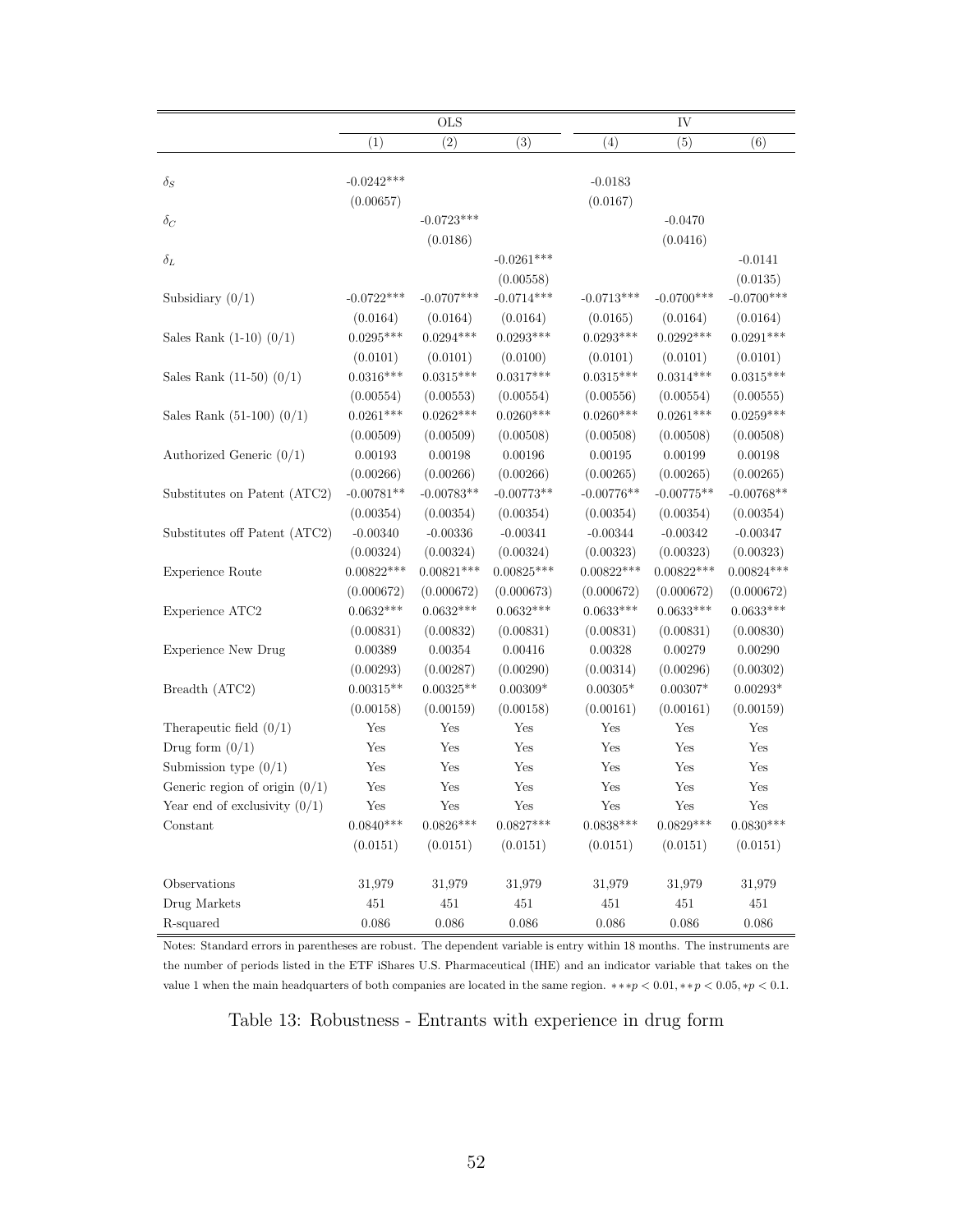|                                       | <b>OLS</b>   | IV           | Probit      | Logit       |
|---------------------------------------|--------------|--------------|-------------|-------------|
| $\delta_S$ $(0 < \delta \leq 0.3)$    | $-0.000349$  | $-0.00678$   | $-0.0298$   | $-0.0724$   |
|                                       | (0.00280)    | (0.00469)    | (0.0366)    | (0.0786)    |
| $\delta_S$ (0.3 < $\delta \leq 0.5$ ) | $-0.00757*$  | $-0.00803$   | $-0.127**$  | $-0.245**$  |
|                                       | (0.00407)    | (0.00535)    | (0.0555)    | (0.116)     |
| $\delta_S$ ( $\delta > 0.5$ )         | $-0.0149***$ | $-0.0146**$  | $-0.208**$  | $-0.488***$ |
|                                       | (0.00490)    | (0.00646)    | (0.0872)    | (0.179)     |
| Subsidiary $(0/1)$                    | $-0.0708***$ | $-0.0731***$ | $-0.967**$  | $-2.348**$  |
|                                       | (0.0164)     | (0.0166)     | (0.489)     | (1.088)     |
| Sales Rank $(1-10)$ $(0/1)$           | $0.0294***$  | $0.0294***$  | $0.333***$  | $0.805***$  |
|                                       | (0.0101)     | (0.0100)     | (0.0944)    | (0.195)     |
| Sales Rank $(11-50)$ $(0/1)$          | $0.0316***$  | $0.0315***$  | $0.346***$  | $0.776***$  |
|                                       | (0.00554)    | (0.00553)    | (0.0566)    | (0.122)     |
| Sales Rank $(51-100)$ $(0/1)$         | $0.0260***$  | $0.0262***$  | $0.309***$  | $0.668***$  |
|                                       | (0.00508)    | (0.00508)    | (0.0536)    | (0.114)     |
| Authorized Generic $(0/1)$            | 0.00206      | 0.00190      | 0.0416      | 0.0700      |
|                                       | (0.00265)    | (0.00265)    | (0.0378)    | (0.0817)    |
| Substitutes on Patent (ATC2)          | $-0.00773**$ | $-0.00785**$ | $-0.0934**$ | $-0.173*$   |
|                                       | (0.00355)    | (0.00354)    | (0.0456)    | (0.0956)    |
| Substitutes off Patent (ATC2)         | $-0.00349$   | $-0.00342$   | $-0.0257$   | $-0.0614$   |
|                                       | (0.00324)    | (0.00323)    | (0.0507)    | (0.109)     |
| Experience Route                      | $0.00825***$ | $0.00822***$ | $0.0643***$ | $0.126***$  |
|                                       | (0.000673)   | (0.000672)   | (0.00491)   | (0.0101)    |
| Experience ATC2                       | $0.0633***$  | $0.0632***$  | $0.355***$  | $0.600***$  |
|                                       | (0.00832)    | (0.00831)    | (0.0489)    | (0.100)     |
| <b>Experience New Drug</b>            | 0.00324      | 0.00400      | $-0.107***$ | $-0.226***$ |
|                                       | (0.00295)    | (0.00300)    | (0.0353)    | (0.0748)    |
| Breadth (ATC2)                        | $0.00292*$   | $0.00330**$  | $0.162***$  | $0.404***$  |
|                                       | (0.00160)    | (0.00163)    | (0.0195)    | (0.0428)    |
| Therapeutic field $(0/1)$             | Yes          | Yes          | Yes         | Yes         |
| Drug form $(0/1)$                     | Yes          | Yes          | Yes         | Yes         |
| Submission type $(0/1)$               | Yes          | Yes          | Yes         | Yes         |
| Generic region of origin $(0/1)$      | Yes          | Yes          | Yes         | Yes         |
| Year end of exclusivity $(0/1)$       | Yes          | Yes          | Yes         | Yes         |
| Constant                              | $0.0834***$  | $0.0851***$  | $-1.445***$ | $-2.561***$ |
|                                       | (0.0151)     | (0.0152)     | (0.270)     | (0.626)     |
| Observations                          | 31,979       | 31,979       | 31,406      | 31,406      |
| Drug markets                          | 451          | 451          | 451         | 451         |
| R-squared                             | 0.086        | 0.086        |             |             |

Notes: Standard errors in parentheses are robust. The dependent variable is entry within 18 months. The instruments are the number of periods listed in the ETF iShares U.S. Pharmaceutical (IHE) and an indicator variable that takes on the value 1 when the main headquarters of both companies are located in the same region.  $**p$  $0.01, **p < 0.05, *p < 0.1.$ 

Table 14: Robustness - Entrants with experience in drug form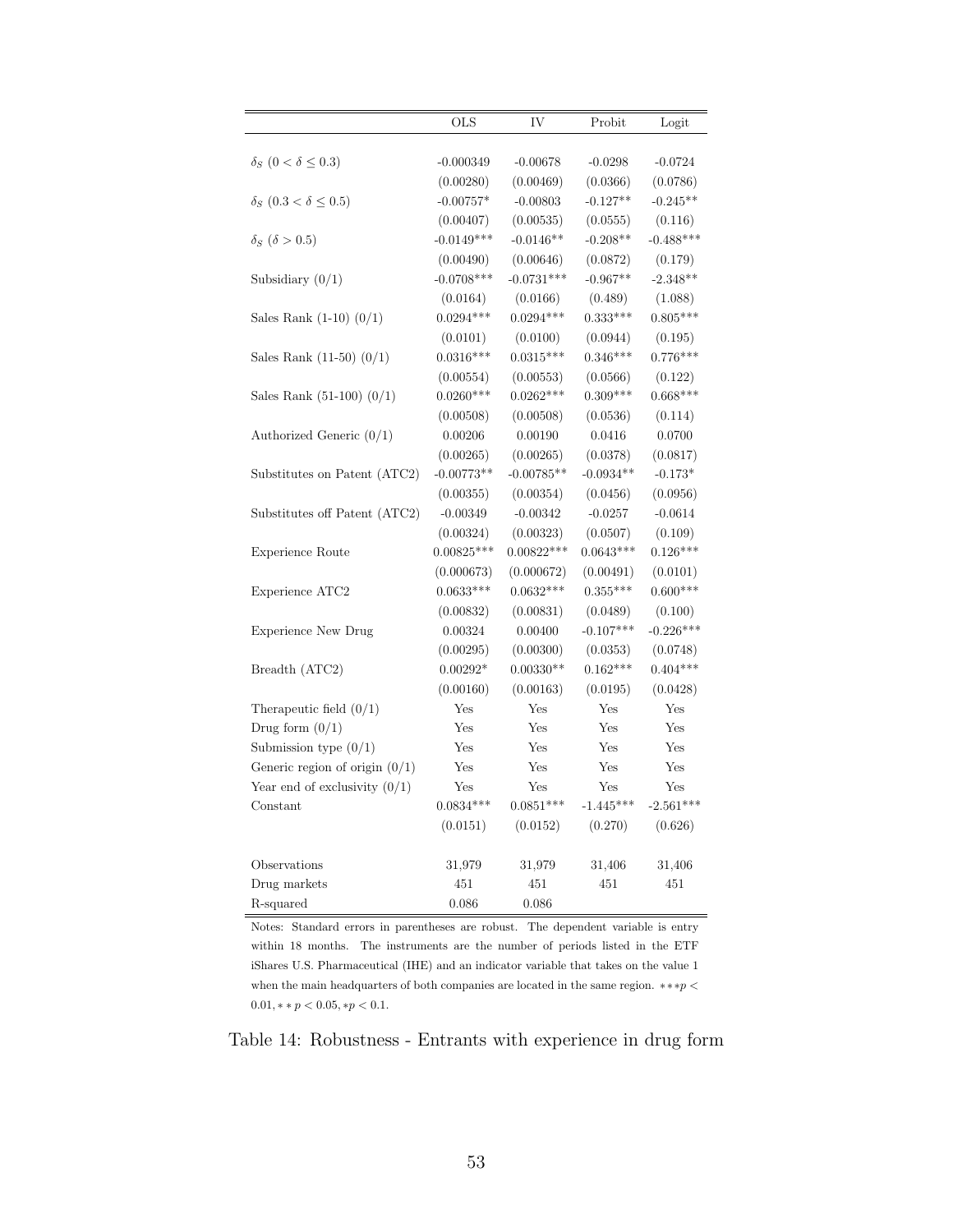|                                  | $\text{Lag} = 2$ |              |              |              | $\text{Lag} = 1$ |              | $\text{Lag} = 0$ |              |              |
|----------------------------------|------------------|--------------|--------------|--------------|------------------|--------------|------------------|--------------|--------------|
|                                  | (1)              | (2)          | (3)          | (4)          | (5)              | (6)          | (7)              | (8)          | (9)          |
|                                  |                  |              |              |              |                  |              |                  |              |              |
| $\delta_S$                       | $-0.0127**$      |              |              | $-0.0121***$ |                  |              | $-0.0127***$     |              |              |
|                                  | (0.00501)        |              |              | (0.00437)    |                  |              | (0.00404)        |              |              |
| $\delta_C$                       |                  | $-0.0466***$ |              |              | $-0.0422***$     |              |                  | $-0.0423***$ |              |
|                                  |                  | (0.0144)     |              |              | (0.0130)         |              |                  | (0.0121)     |              |
| $\delta_L$                       |                  |              | $-0.0169***$ |              |                  | $-0.0166***$ |                  |              | $-0.0170***$ |
|                                  |                  |              | (0.00469)    |              |                  | (0.00400)    |                  |              | (0.00369)    |
| Subsidiary $(0/1)$               | $-0.0413***$     | $-0.0410***$ | $-0.0412***$ | $-0.0411***$ | $-0.0406***$     | $-0.0411***$ | $-0.0450***$     | $-0.0443***$ | $-0.0448***$ |
|                                  | (0.0118)         | (0.0118)     | (0.0118)     | (0.0102)     | (0.0102)         | (0.0102)     | (0.00896)        | (0.00893)    | (0.00894)    |
| Sales Rank $(1-10)$ $(0/1)$      | $0.0246***$      | $0.0247***$  | $0.0247***$  | $0.0219***$  | $0.0219***$      | $0.0218***$  | $0.0214***$      | $0.0215***$  | $0.0214***$  |
|                                  | (0.00685)        | (0.00685)    | (0.00685)    | (0.00619)    | (0.00619)        | (0.00619)    | (0.00611)        | (0.00611)    | (0.00610)    |
| Sales Rank $(11-50)$ $(0/1)$     | $0.0229***$      | $0.0229***$  | $0.0229***$  | $0.0223***$  | $0.0223***$      | $0.0224***$  | $0.0220***$      | $0.0220***$  | $0.0221***$  |
|                                  | (0.00371)        | (0.00371)    | (0.00371)    | (0.00364)    | (0.00364)        | (0.00364)    | (0.00360)        | (0.00359)    | (0.00359)    |
| Sales Rank $(51-100)$ $(0/1)$    | $0.0153***$      | $0.0153***$  | $0.0153***$  | $0.0177***$  | $0.0178***$      | $0.0177***$  | $0.0174***$      | $0.0175***$  | $0.0174***$  |
|                                  | (0.00324)        | (0.00324)    | (0.00324)    | (0.00308)    | (0.00308)        | (0.00308)    | (0.00304)        | (0.00304)    | (0.00304)    |
| Authorized Generic $(0/1)$       | 0.000957         | 0.000936     | 0.000947     | 0.000922     | 0.000928         | 0.000930     | 0.000863         | 0.000838     | 0.000858     |
|                                  | (0.00157)        | (0.00157)    | (0.00157)    | (0.00152)    | (0.00152)        | (0.00152)    | (0.00150)        | (0.00150)    | (0.00150)    |
| Substitutes on Patent (ATC2)     | $-0.00394**$     | $-0.00397**$ | $-0.00391**$ | $-0.00445**$ | $-0.00448**$     | $-0.00444**$ | $-0.00427**$     | $-0.00427**$ | $-0.00429**$ |
|                                  | (0.00198)        | (0.00198)    | (0.00198)    | (0.00183)    | (0.00183)        | (0.00183)    | (0.00181)        | (0.00181)    | (0.00180)    |
| Substitutes off Patent (ATC2)    | $-0.00177$       | $-0.00177$   | $-0.00179$   | $-0.000814$  | $-0.000788$      | $-0.000827$  | $-0.000827$      | $-0.000786$  | $-0.000839$  |
|                                  | (0.00175)        | (0.00175)    | (0.00175)    | (0.00152)    | (0.00152)        | (0.00152)    | (0.00150)        | (0.00150)    | (0.00150)    |
| Experience Route                 | $0.00812***$     | $0.00812***$ | $0.00813***$ | $0.00835***$ | $0.00834***$     | $0.00836***$ | $0.00830***$     | $0.00830***$ | $0.00832***$ |
|                                  | (0.000570)       | (0.000570)   | (0.000570)   | (0.000564)   | (0.000564)       | (0.000564)   | (0.000564)       | (0.000564)   | (0.000565)   |
| Experience ATC2                  | $0.0593***$      | $0.0592***$  | $0.0591***$  | $0.0602***$  | $0.0602***$      | $0.0601***$  | $0.0604***$      | $0.0604***$  | $0.0603***$  |
|                                  | (0.00702)        | (0.00702)    | (0.00702)    | (0.00699)    | (0.00699)        | (0.00699)    | (0.00700)        | (0.00700)    | (0.00699)    |
| <b>Experience New Drug</b>       | $0.00553**$      | $0.00564**$  | $0.00587***$ | $0.00434*$   | $0.00431**$      | $0.00475**$  | $0.00425*$       | $0.00415*$   | $0.00466**$  |
|                                  | (0.00225)        | (0.00221)    | (0.00223)    | (0.00222)    | (0.00217)        | (0.00219)    | (0.00221)        | (0.00217)    | (0.00219)    |
| Breadth (ATC2)                   | $0.00235**$      | $0.00244***$ | $0.00239**$  | $0.00325***$ | $0.00333***$     | $0.00329***$ | $0.00336***$     | $0.00345***$ | $0.00340***$ |
|                                  | (0.000936)       | (0.000938)   | (0.000935)   | (0.000920)   | (0.000924)       | (0.000920)   | (0.000920)       | (0.000923)   | (0.000920)   |
| Therapeutic field $(0/1)$        | Yes              | Yes          | Yes          | Yes          | Yes              | Yes          | Yes              | Yes          | Yes          |
| Drug form $(0/1)$                | Yes              | Yes          | Yes          | Yes          | Yes              | Yes          | Yes              | Yes          | Yes          |
| Submission type $(0/1)$          | Yes              | Yes          | Yes          | Yes          | Yes              | Yes          | Yes              | Yes          | Yes          |
| Generic region of origin $(0/1)$ | Yes              | Yes          | Yes          | Yes          | Yes              | Yes          | Yes              | Yes          | Yes          |
| Year end of exclusivity $(0/1)$  | Yes              | Yes          | Yes          | Yes          | Yes              | Yes          | Yes              | Yes          | Yes          |
| Constant                         | $0.0214***$      | $0.0211***$  | $0.0210***$  | $0.0296***$  | $0.00333***$     | $0.0292***$  | $0.0287***$      | $0.0282***$  | $0.0283***$  |
|                                  | (0.00736)        | (0.00736)    | (0.00735)    | (0.00674)    | (0.000924)       | (0.00674)    | (0.00665)        | (0.00664)    | (0.00664)    |
| Observations                     | 54,035           | 54,035       | 54,035       | 58,737       | 58,737           | 58,737       | 59,390           | 59,390       | 59,390       |
| Drug Markets                     | 415              | 415          | 415          | 451          | 451              | 451          | 451              | 451          | 451          |
| R-squared                        | 0.078            | 0.078        | 0.078        | 0.079        | 0.079            | 0.079        | 0.079            | 0.079        | 0.080        |

Notes: Standard errors in parentheses are robust. The dependent variable is entry within 18 months. The instruments are the number of periods listed in the ETF iShares U.S. Pharmaceutical (IHE) and an indicator variable that takes on the value 1 when the main headquarters of both companies are located in the same region.  $\ast \ast \ast p < 0.01, \ast \ast \, p < 0.05, \ast p < 0.1.$ 

Table 15: Robustness - Common ownership measured 2, 1 and 0 years before end of exclusivity (OLS)